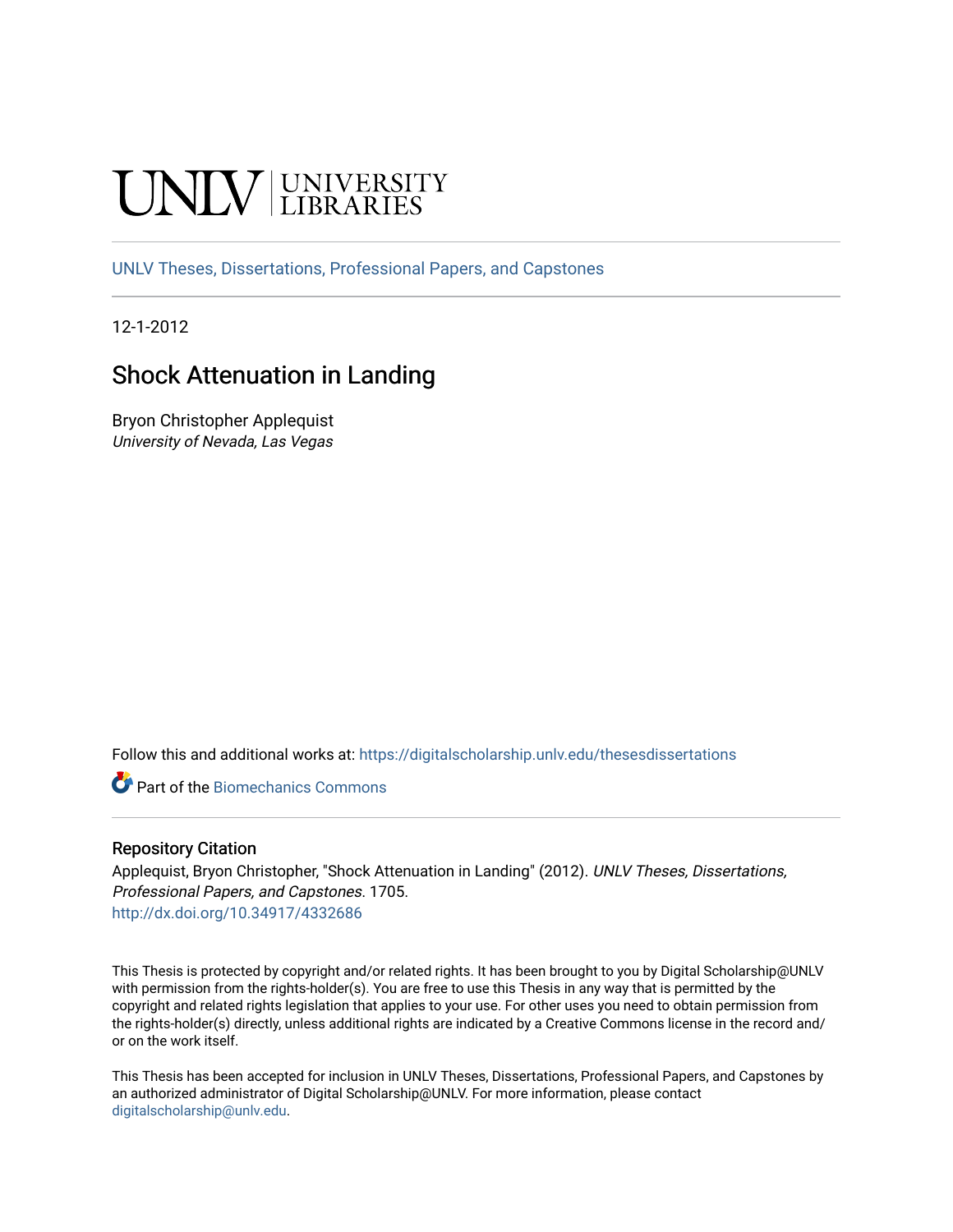#### SHOCK ATTENUATION

#### IN

#### LANDING

by

Bryon Christopher Applequist

Bachelor of Science University of Nevada, Las Vegas 2007

A thesis submitted in partial fulfillment of the requirements for the

Master of Science in Kinesiology

Department of Kinesiology and Nutrition Sciences School of Allied Health Sciences The Graduate College

> University of Nevada, Las Vegas December 2012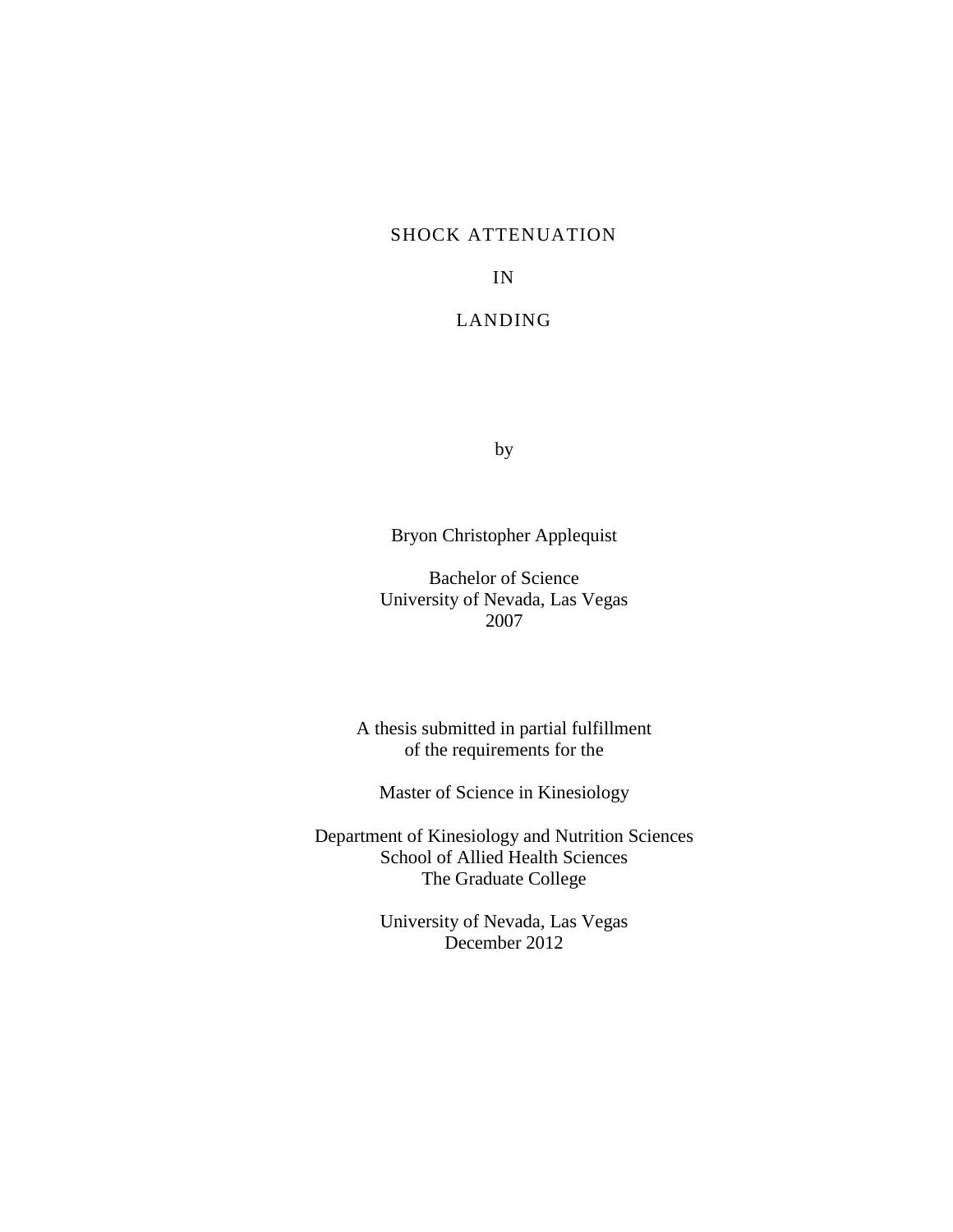

#### THE GRADUATE COLLEGE

We recommend the thesis prepared under our supervision by

Bryon Applequist

entitled

Shock Attenuation in Landing

be accepted in partial fulfillment of the requirements for the degree of

#### **Master of Science in Kinesiology** Department of Kinesiology and Nutrition Sciences

John Mercer, Ph.D., Committee Chair

Richard Tandy, Ph.D., Committee Member

Janet Dufek, Ph.D., Committee Member

Daniel Young, P.T., D.P.T., Graduate College Representative

Tom Piechota, Ph.D., Interim Vice President for Research & Dean of the Graduate College

**December 2012**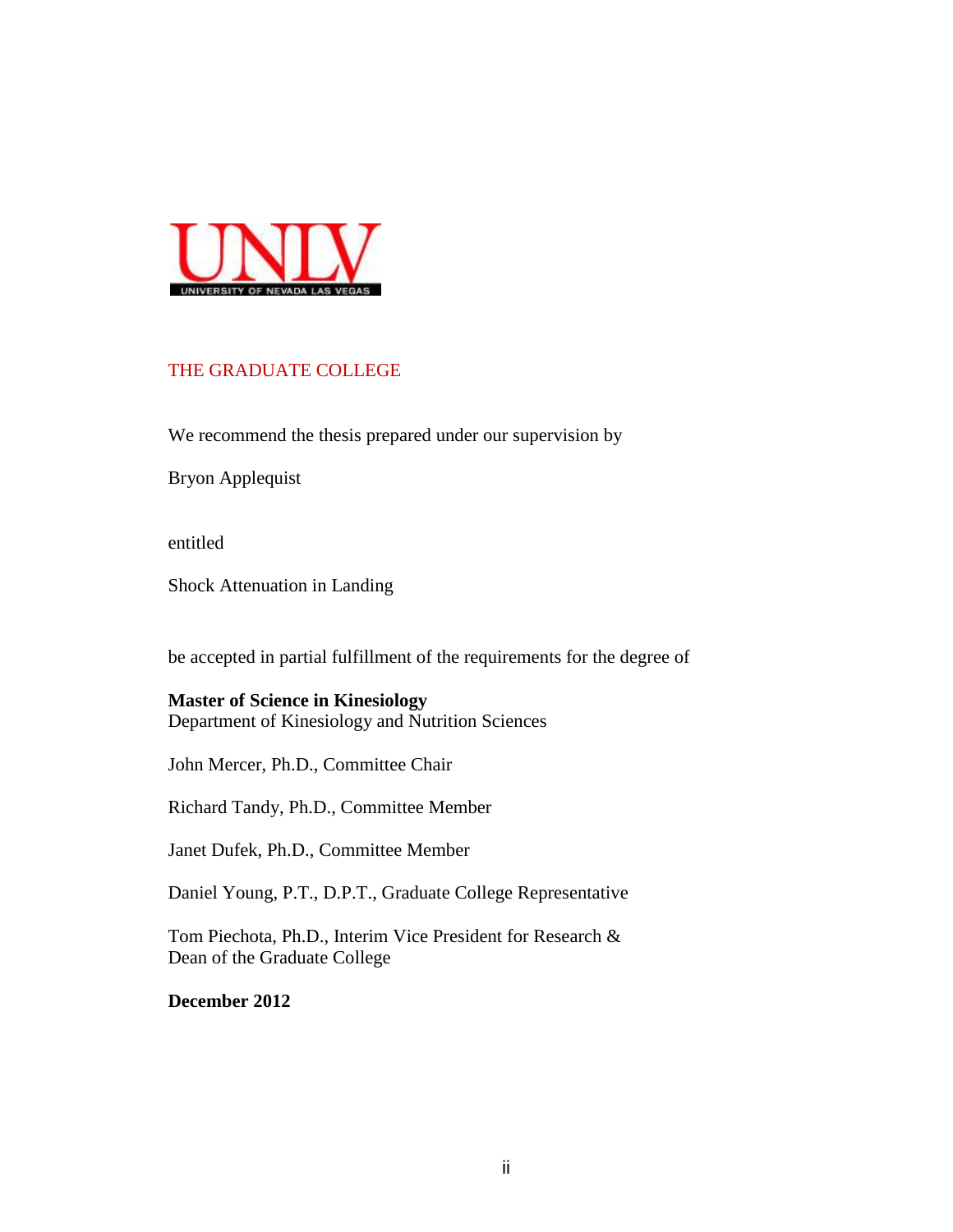Copyright by Bryon Christopher Applequist 2012 All rights reserved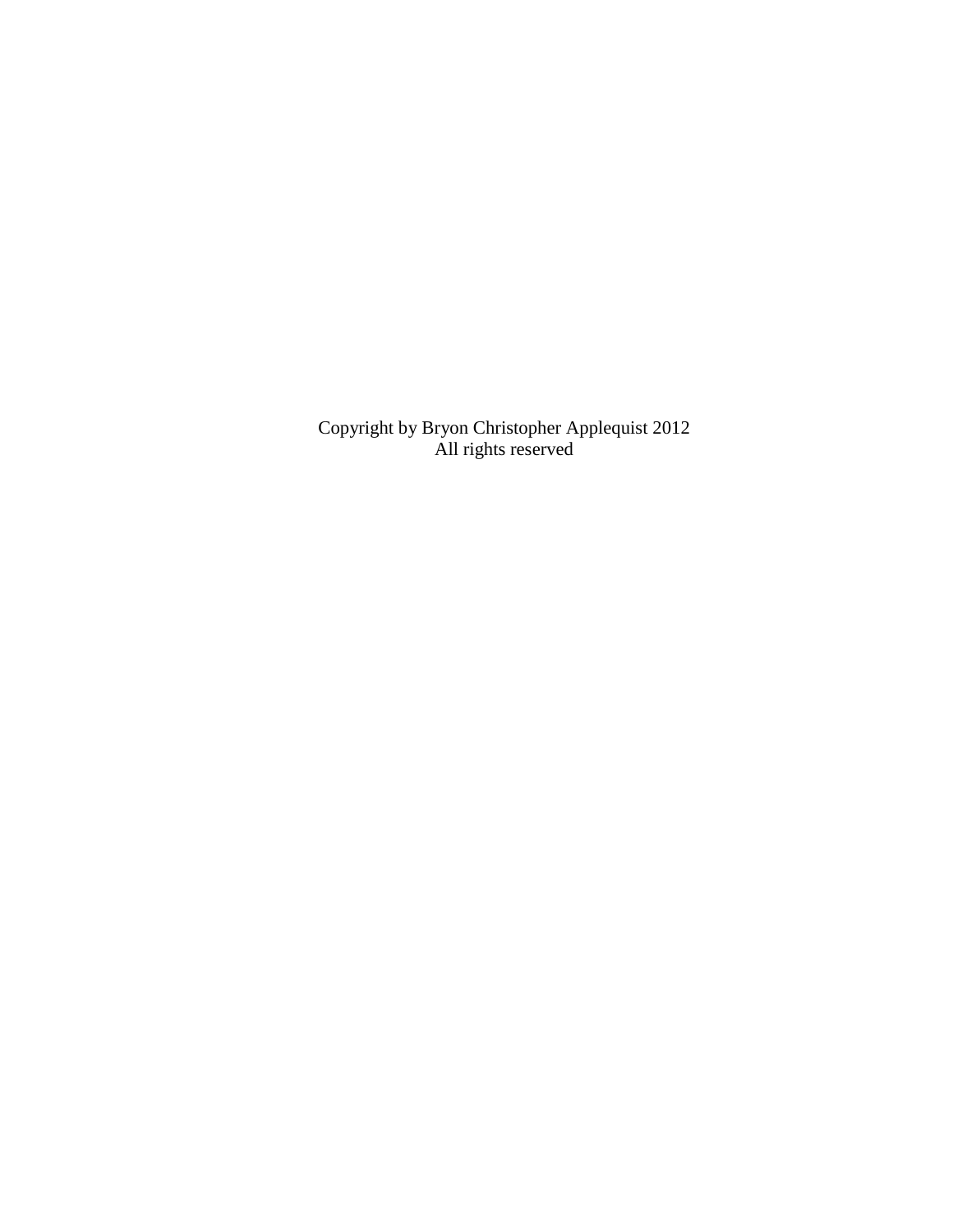#### ABSTRACT

#### **Shock Attenuation in Landing**

by

Bryon Christopher Applequist

Dr. John Mercer, Examination Committee Chair Associate Professor of Kinesiology University of Nevada, Las Vegas

Shock attenuation (SA) has been well studied in activities such as walking and running (Chu, et al. 2004; Derrick, et al. 2004; Mercer, et al. 2003); however, there is a lack of research regarding SA during landing. Furthermore, there is lack of information regarding which structures attenuate shock. The purpose of this study was to examine SA among the leg-hip, hip-head, and leg-head segments during landing. Each subject (n=10, Age  $26.3 \pm 2.71$  years, Height  $1.68 \pm 0.08$  m, Mass  $70.49 \pm 16.03$  kg) was instrumented with accelerometers at the leg, hip and forehead. Subjects then performed landings from three heights: 30cm, 60cm, and 90cm. For each height, subjects completed 5 landing trials. Rest was provided between each trial. Order of conditions was randomized to account for fatigue and learning. During each landing, accelerations were recorded at 1000 Hz for the leg, hip, and head respectively using light-weight accelerometers. Data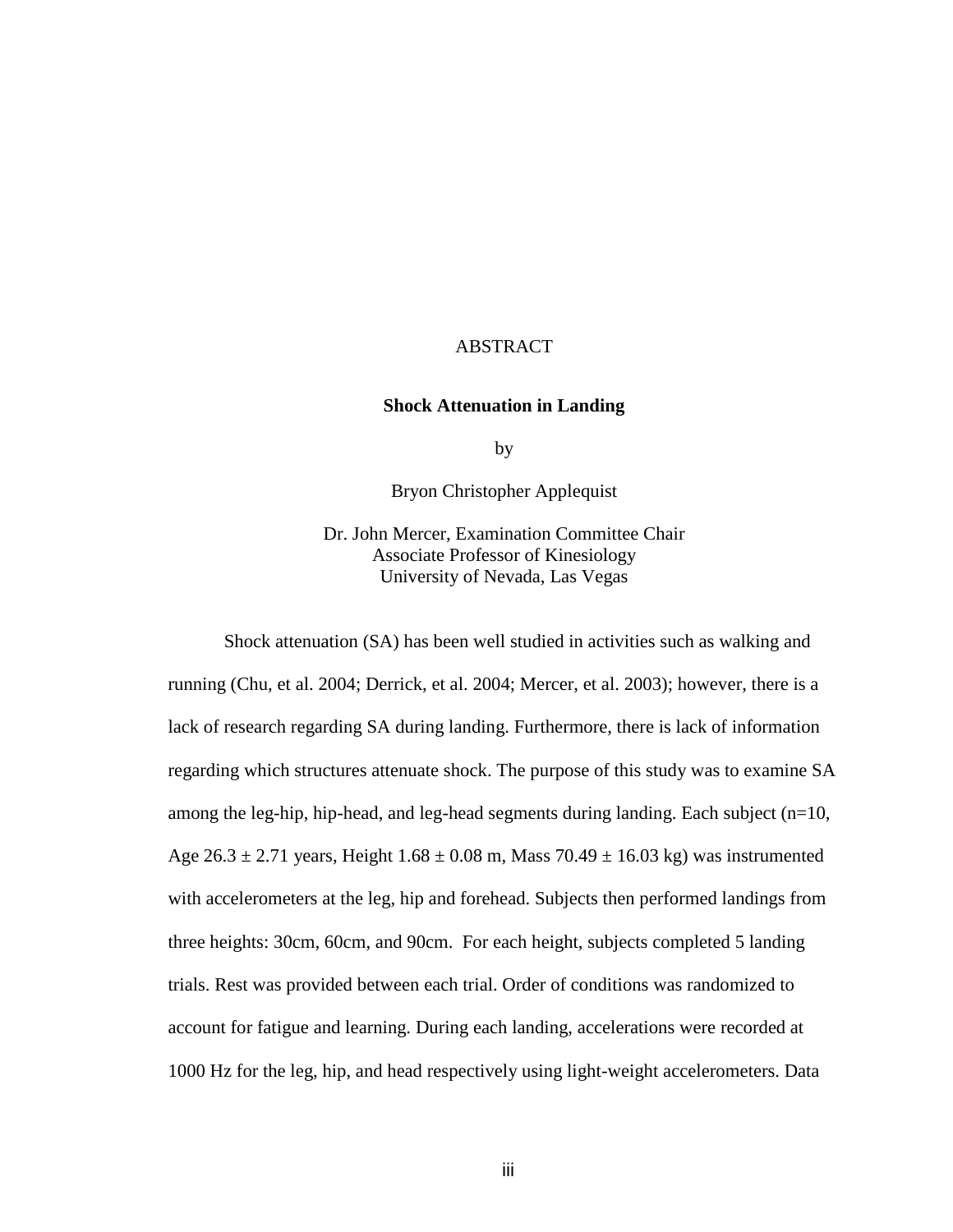were reduced by identifying the peak impact accelerations for the leg (PkLeg), hip (PkHip), and head (PkHead). After peak impact accelerations were identified, SA was calculated for three locations using the following formulas: Total (between leg and head)  $=[1-PkHd/PkLeg]*100$ , Lower (between leg and hip)  $=[1-PkHip/PkLeg]*100$ , Upper (between hip and head) =  $[1-PkHd/PkHip]*100$ . Peak impact accelerations as well as SA were the dependent variables. There were three levels of independent variable height (30 cm, 60 cm, and 90 cm) and location (leg, hip, and head for peak impact accelerations; total, lower, and upper-body for SA). Variables were compared using repeated measures ANOVA ( $\alpha$ =0.05). It was determined that there was an interaction between height and location for peak impact acceleration (*p<0.05*) but not for SA (*p>0.05*). Peak impact accelerations across all locations increased with an increase in height (*p<0.05*). It was also determined that total and lower body SA increased with an increase in height (*p<0.05*) but upper-body SA did not (*p>0.05*) With an overall increase in peak impact accelerations at all locations, and an increase in total and lower-body SA, but not upperbody SA, it appears the lower extremity is primarily responsible for the attenuation of the impacts resulting from landing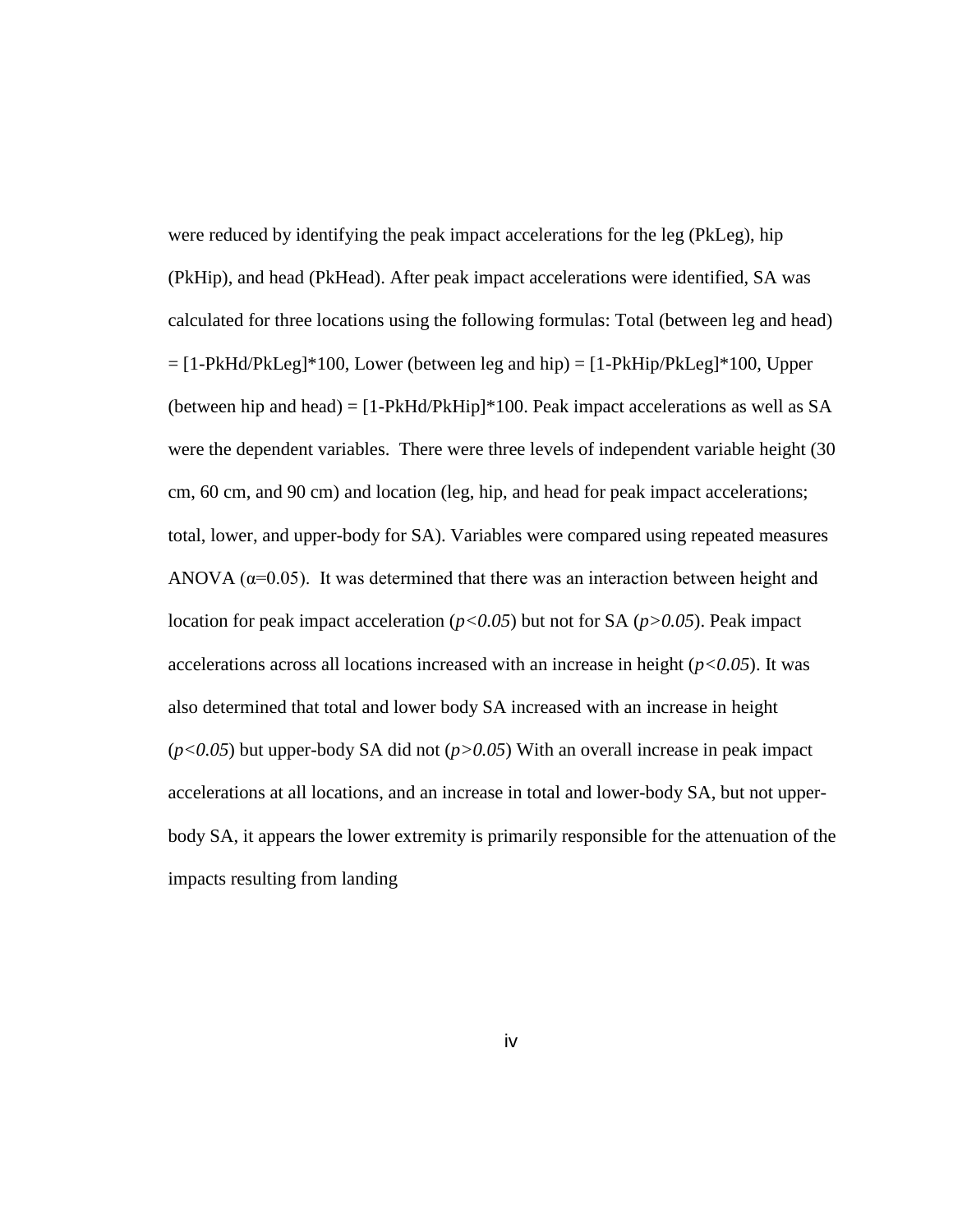#### ACKNOWLEDGEMENTS

This thesis would not have been possible without the guidance and help of many people along the way.

I would especially like to thank my thesis committee chair, Dr. John Mercer. He has been my biggest guide, helper, editor, and leader. I don"t only look up to him as an inspiration in academia, but as a family man, and human being. I would also like to thank Dr. Janet Dufek. She is the reason I started into graduate school and am here today. She was the most demanding professor I had, but she drove me the hardest to do my best work and set me up to succeed long after my graduate studies are complete. I would like to express extreme gratitude to Dr. Dick Tandy. He taught me everything I need to know about stats, but more than that has led me in my journey as a man of faith and I will be forever grateful. Special thanks go to Dr. Danny Young. He looked out for me during my thesis process and made sure everything was objective and fair.

Lastly I would like to thank my fellow graduate assistants. Without you, I probably would have finished sooner, but we had a lot of fun, made lasting friendships, and will have forever memories.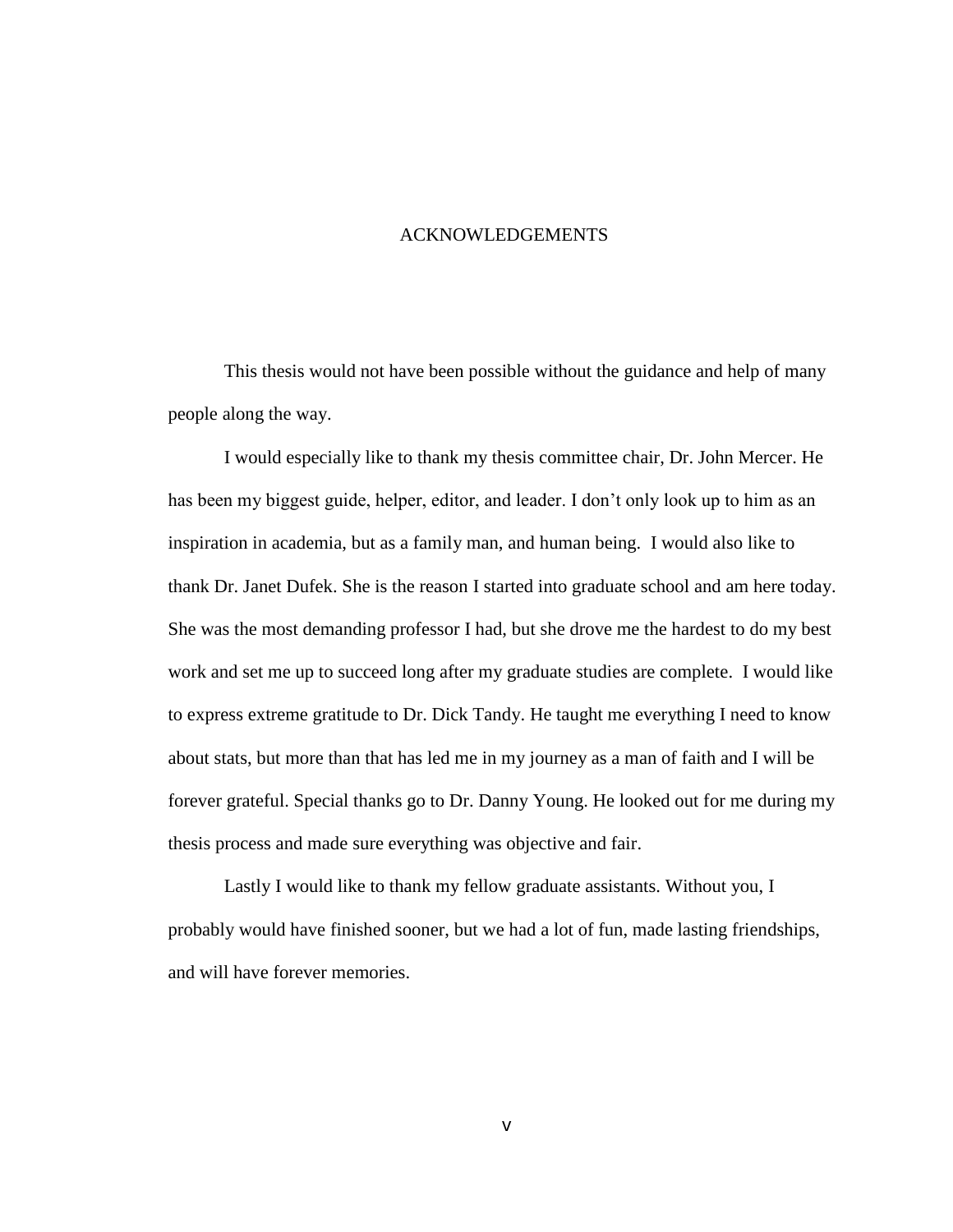## TABLE OF CONTENTS

| CHAPTER 5 SUMMARY, CONCLUSIONS, AND RECOMMENDATIONS  31                                  |    |    |
|------------------------------------------------------------------------------------------|----|----|
|                                                                                          |    |    |
|                                                                                          |    |    |
|                                                                                          |    |    |
|                                                                                          |    |    |
|                                                                                          |    |    |
|                                                                                          |    |    |
|                                                                                          |    |    |
| <b>APPENDIX II Statistical Tables</b><br>Data Sata par Subject Dook Innect Accelerations | 53 | 52 |

| <u>t Li Ditte it buddhedi tubled</u> |  |
|--------------------------------------|--|
|                                      |  |
|                                      |  |
|                                      |  |
|                                      |  |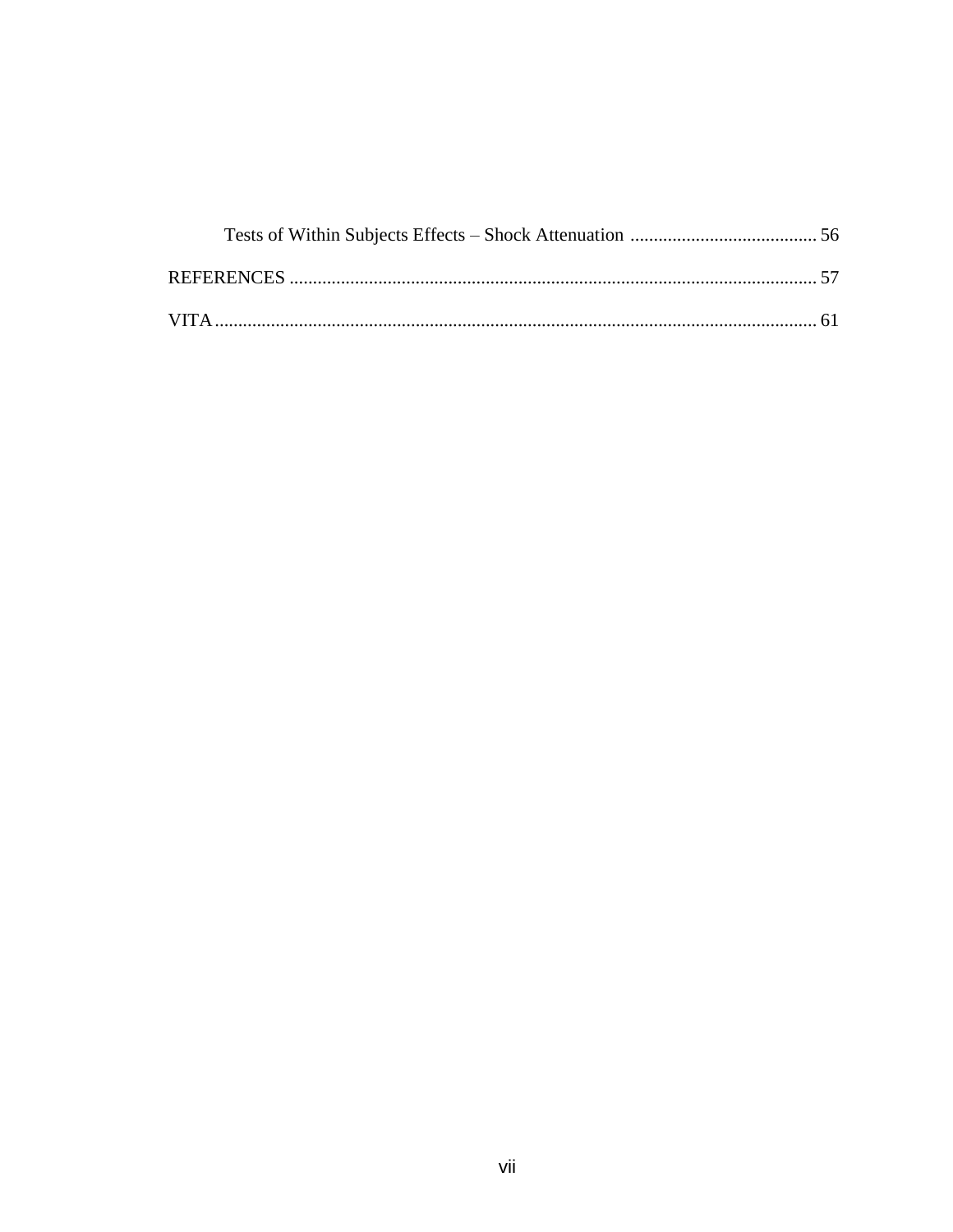#### CHAPTER 1

#### **INTRODUCTION**

Shock attenuation (SA) has been well studied in activities such as walking and running (Chu et al. 2004; Derrick 2004; Flynn et al. 2004; Mercer et al. 2003; Mercer et al. 2002) because it describes the process of reducing the impact force seen at each foot strike. These impact forces can be high in magnitude; for example, the magnitude of the vertical component of the ground reaction force at impact during running can be 3 to 5 times body weight (Cavanagh et al. 1980). Interestingly, the act of landing from a jump has much larger impact forces (McNitt-Gray, 1989) compared to running but there is little research on shock attenuation during landing.

Zhang et al. (2008) examined shock transmission and reduction during landing with varied mechanical demands. Shock transmission is the inverse of shock attenuation, shock transmission of 20% would be the same as shock attenuation of 80%. Zhang et al. (2008) reported that the peaks of the vertical ground reaction force, forehead and tibial accelerations as well as eccentric muscle work by lower extremity joints were all greater with increased landing heights. However, shock transmission had minimal changes across five landing heights. Because SA is the ratio of head and leg impact accelerations, the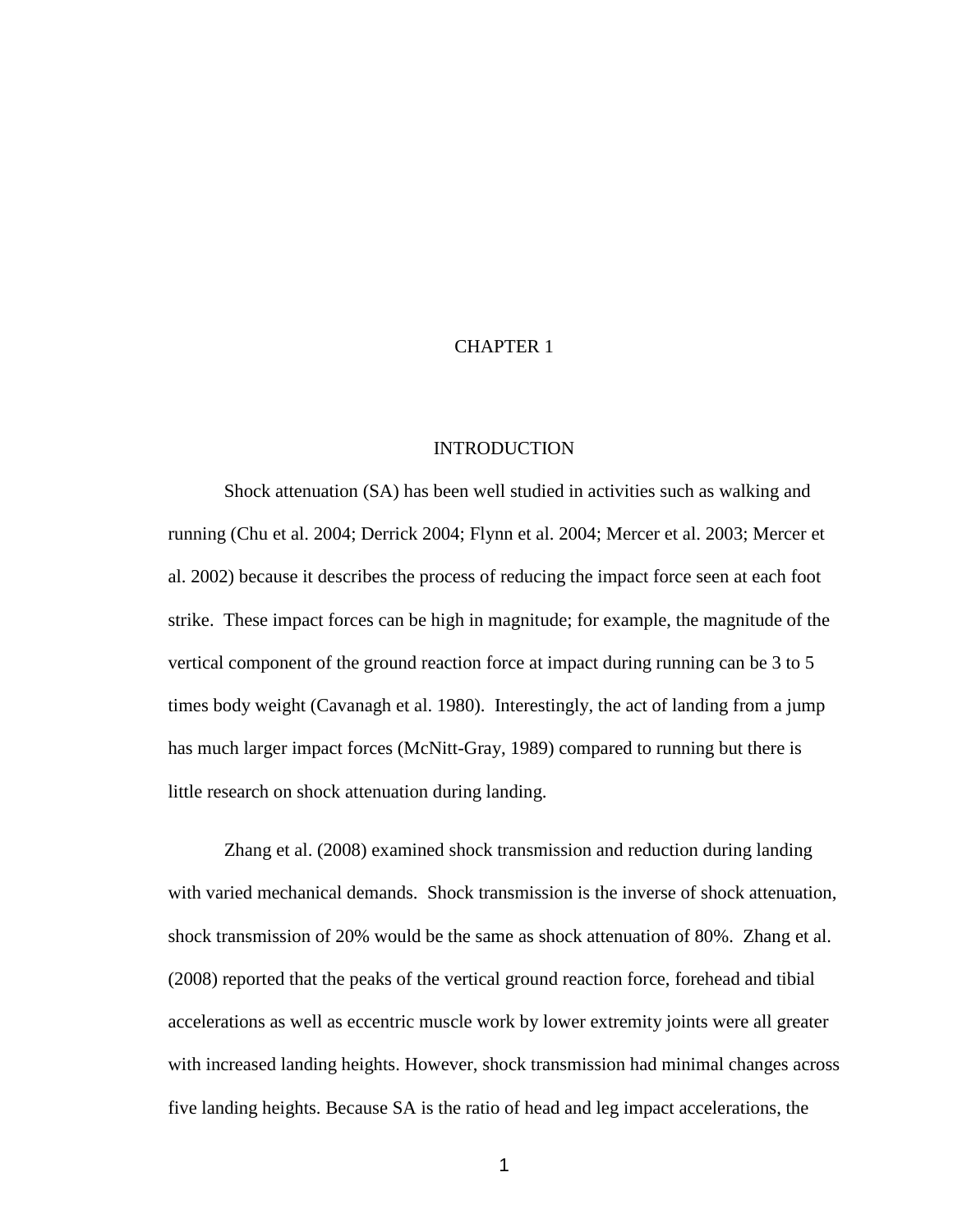observation of no change in SA means that head and leg impact accelerations are increase at a similar rate as landing height also increases. With an increase in GRF but a lack of compensation in SA, the body must attenuate more overall force. Unlike the responses observed during walking and running (Shorten et al. ,1989), there was no significant difference in SA with elevated mechanical demands during landing.

Coventry et al. (2006) examined the effect of fatigue on shock attenuation during single leg landings. The researchers attached accelerometers to the head and lower leg of subjects, and had them perform various landing activities until fatigue was reached. Subjects reached a fatigued state, however there was no significant difference in shock attenuation throughout the states of the activity. Results of this study are similar to results attained in another study, where shock attenuation was not significantly different across five landing heights (Zhang et al, 2008).

Dufek et al. (2008) observed impact characteristics in females, running at different speeds. Interestingly, Dufek added a third accelerometer to their design breaking the body into lower extremity and back segments. It was observed that adult females had a greater percentage of attenuation in the back compared to the lower extremity. Under the greater demands of landing, it is unknown if this would still hold true.

The current research on SA during landing or running has been largely focused only on the attenuation between the leg and head segments (Chu, et al. 2004; Coventry, et al. 2006; Derrick, 2004; Flynn, et al. 2004; Mercer, et al. 2003; Mercer, et al. 2002; Zhang, et al. 2005). Since the lower extremity is largely responsible for absorbing impact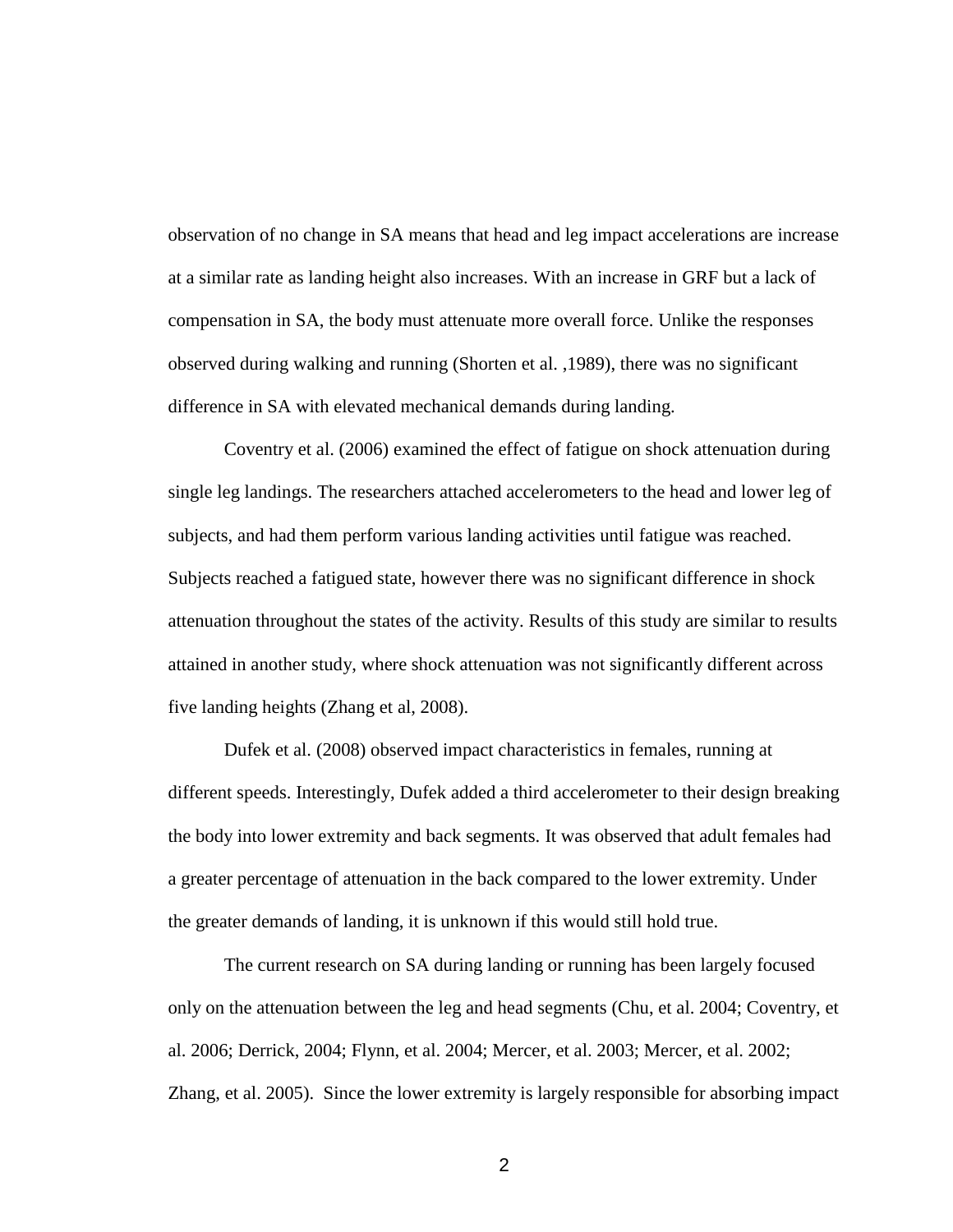energy, it makes sense to understand SA characteristics among different segments. This information would be helpful to determine where in the body the shock from impact events is being attenuated and hence lead to a better understanding of shock attenuation mechanisms.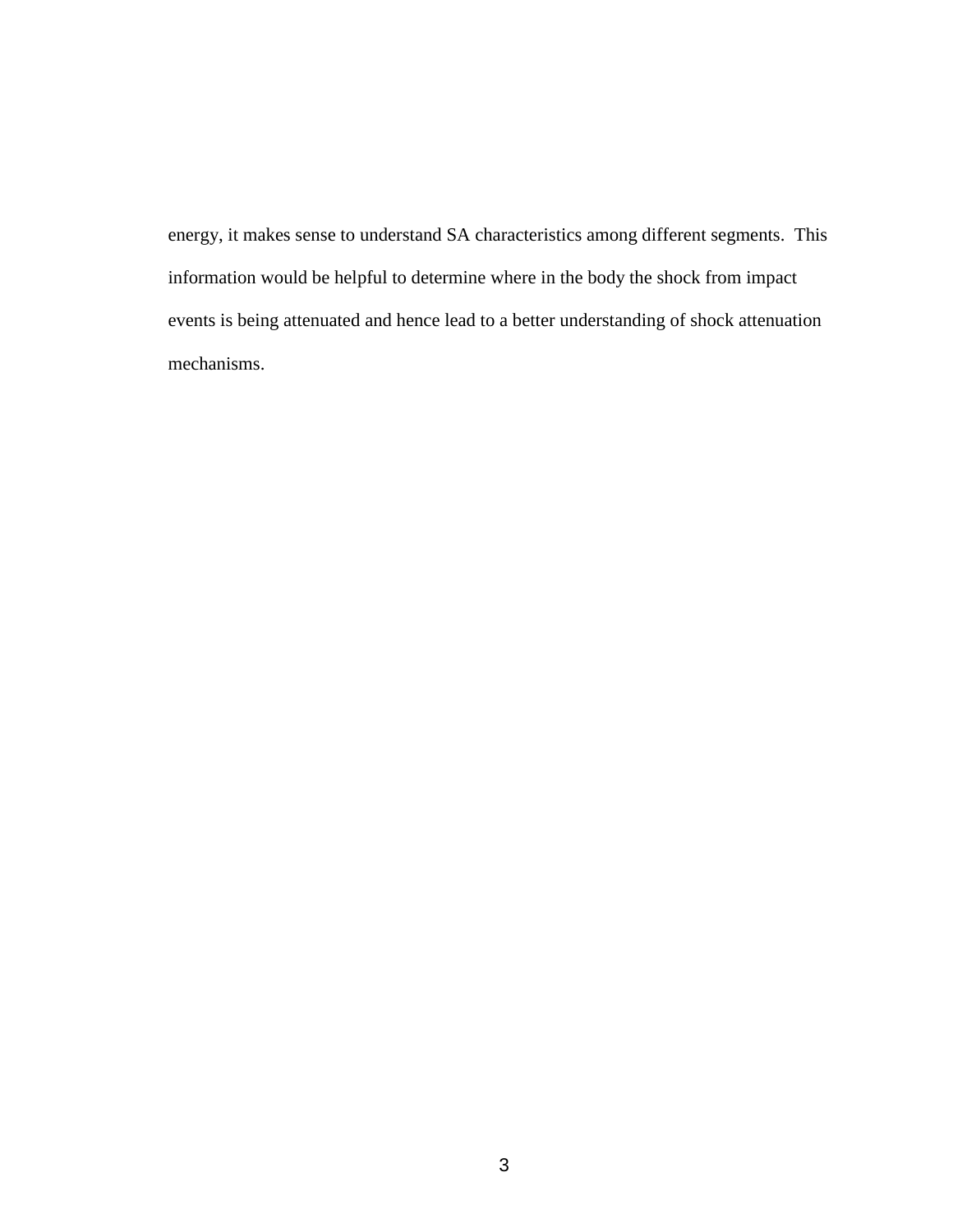#### Purpose of the Study

The purpose of this study was to determine SA characteristics among different segments while landing from varied heights. Specifically, the unique aspect of this study was that SA was examined between leg-hip, hip-head, as well as leg-head locations. Furthermore, impact characteristics were measured and examined in order to understand SA parameters. Because of the more specific localized focus on body locale, the outcome of this study may present an improved way to measure SA

#### Research Hypotheses

The Research hypotheses of this study are:

- 1. Leg peak impact acceleration is influenced by height of landing
- 2. Hip peak impact acceleration is influenced by height of landing
- 3. Head peak impact acceleration is influenced by height of landing
- 4. Total body SA is influenced by height of landing
- 5. Lower body SA will be greater than upper body SA at each height.

Null and alternate hypotheses for the study are:

| $H_{0LP} \mu_{30cm} = \mu_{60cm} = \mu_{90cm}$     | $H0LP$ : At Least Two Means will be Different                      |
|----------------------------------------------------|--------------------------------------------------------------------|
| $H_{0MP} \mu_{30cm} = \mu_{60cm} = \mu_{90cm}$     | $HOMP: At Least Two Means will be Different$                       |
| $H_{0HP} \mu_{30cm} = \mu_{60cm} = \mu_{90cm}$     | $H0HP$ : At Least Two Means will be Different                      |
| $H_{0TSA} \mu_{30cm} = \mu_{60cm} = \mu_{90cm}$    | $H_{0TSA}$ : At Least Two Means will be Different                  |
| $H_{0LBUBSA} \mu_{30cm} = \mu_{60cm} = \mu_{90cm}$ | $H_{0TSA}$ : LBSA >UBSA $\mu_{30cm}$ , $\mu_{60cm}$ , $\mu_{90cm}$ |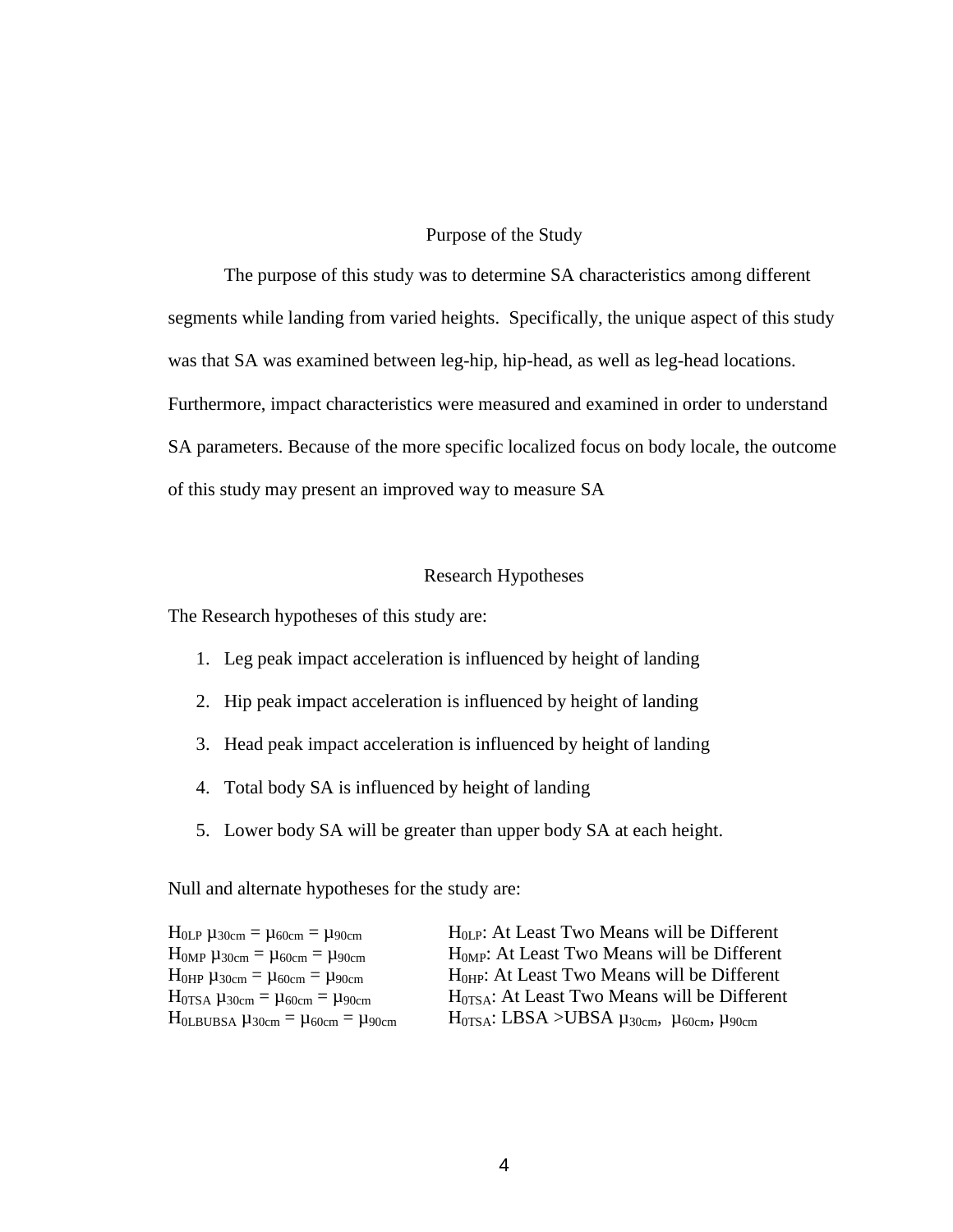- 1. Independent variable: height (30 cm, 60 cm, 90 cm); location (leg, hip, head for peak impact acceleration; total, lower, upper body for SA)
- 2. Dependent variables: peak impact acceleration and shock attenuation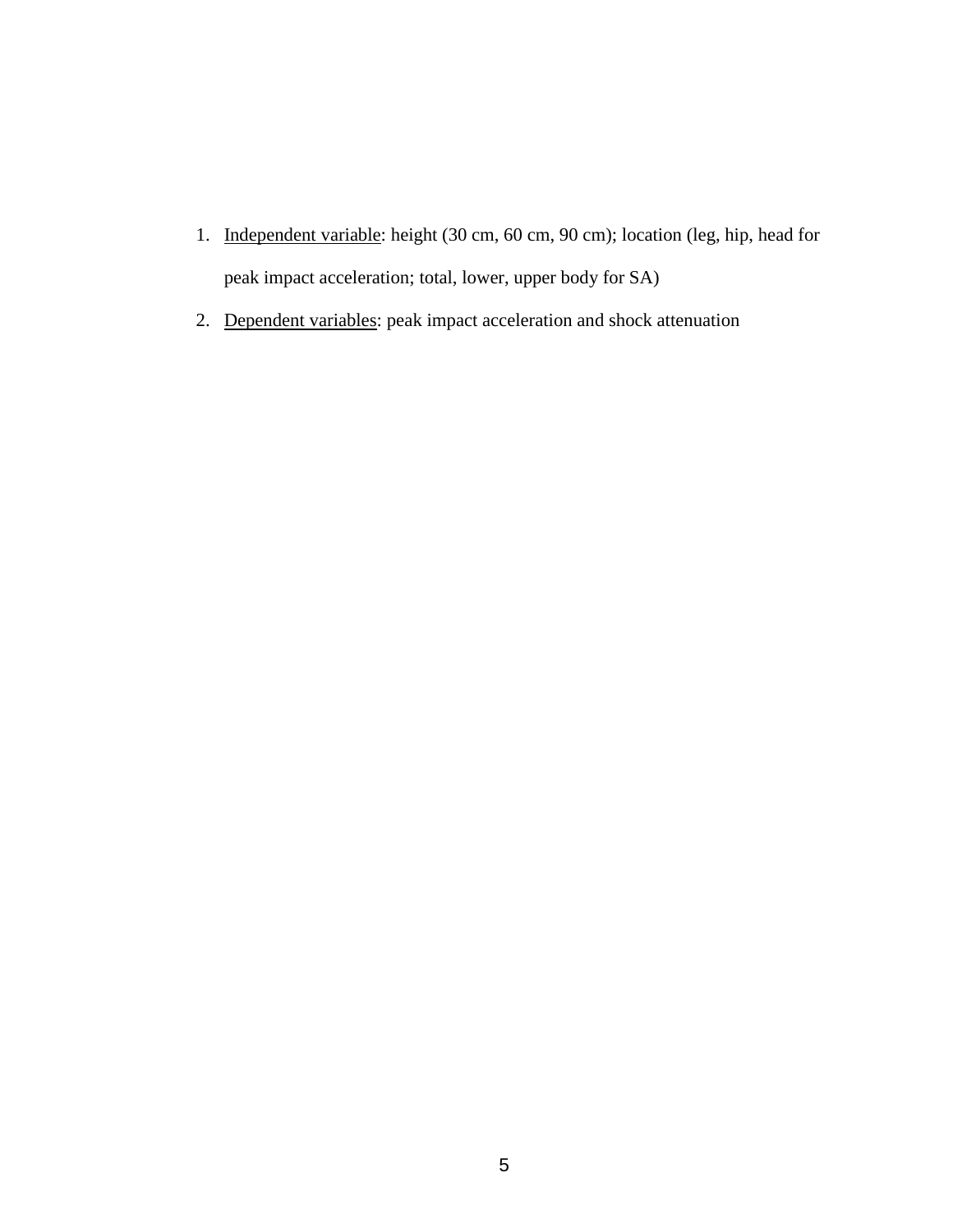#### Definition of Terms

The following definitions are given for the purpose of clarification:

- 1. Acceleration: The rate of change in velocity.
- 2. Leg peak impact acceleration (PkLeg): Peak acceleration of the leg recorded by an accelerometer mounted on the medial aspect of the distal tibia immediately after ground contact.
- 3. Hip peak impact acceleration (PkHip): Peak acceleration of the Hip recorded by an accelerometer mounted on the anterior superior iliac spine immediately after ground contact.
- 4. Head peak impact acceleration (PkHead): Peak acceleration of the Head recorded by an accelerometer mounted on the forehead immediately after ground contact.
- 5. Shock Attenuation (SA): Shock attenuation (SA) is the process by which the impact shock caused by the collision between the foot and ground is reduced. Mathematically it is the measure of the reduction of the peak impact acceleration between two segments. The formula in the time domain is:

Shock Attenuation  $(\%) = 100^*$  (1-Peak Segment-A/Peak Segment-B)

6. Shock Wave: A wave initiated by the foot-ground contact that travels through the musculoskeletal system up to the head.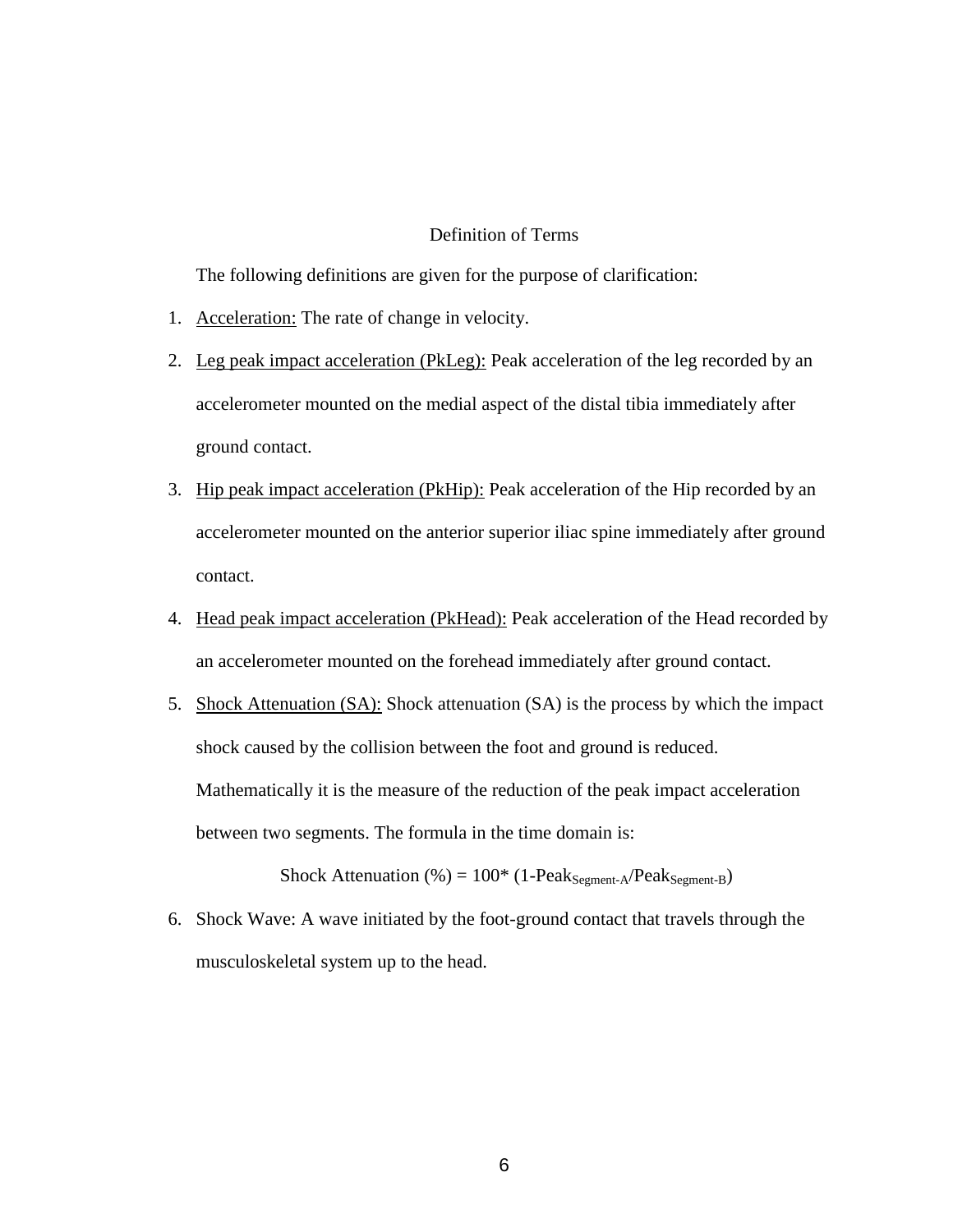#### CHAPTER 2

#### Review of Related Literature

All sports have one thing in common: Injuries (Bahr & Krosshaug, 2005). Never are non-contact injuries more prevalent than in sports that require a landing from some kind of height (Ryder, Johnson, Beynnon, & Ettlinger, 1997). Sports like basketball and volleyball that usually require a jump, and a subsequent landing, fall into this category and are leaders among ankle and knee injuries (Herman, Weinhold, Guskiewicz, Garrett, Bing, & Padua, 2008). The focus of this chapter is to review the literature related to understanding mechanisms of landing from a jump. Before discussing landing, some biomechanical concepts will be presented.

#### Ground Reaction Forces

According to Newton"s principles, a force involves the interaction of two objects and produces a change in the state of motion of an object by pushing or pulling it (Hamill, 2003). In the event of landing, the body applies a force to the ground and in turn the ground applies a force back toward the body. That force is termed ground reaction force (GRF). In almost all terrestrial human movement, the individual is acted upon by the GRF at some time. This is the reaction force provided by the surface upon which one is moving (Hamill, 2003). The reason the aforementioned sports have such prevalent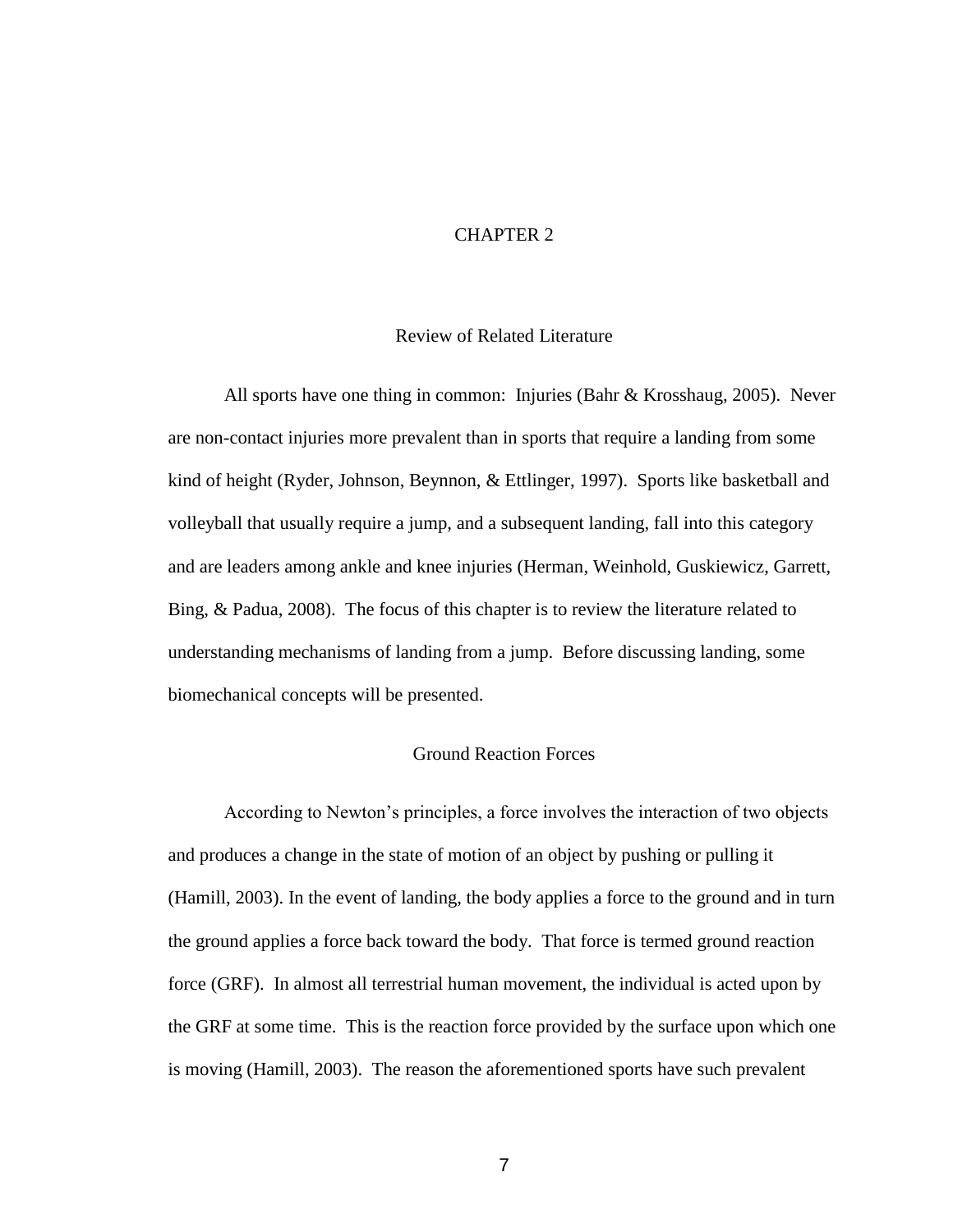injuries is this GRF. At ground contact the body experiences a force from the ground pushing back up at it. The body has the ability to attenuate the force (Decker, Torry, Wyland, Sterett, & Steadman, 2003; Zhang, Derrick, Evans, & Yu, 2008). However, when doing so, some structures may be stressed beyond capacity due to improper technique resulting in opportunity for injury (Bahr & Krosshaug, 2005). Key papers will be examined to observe the role of GRF in landing and how it relates to injury in sport.



Figure 1.

Figure 1: Illustration of a typical Vertical Ground Reaction

Force (GRF) during landing.

Dufek & Bates (1990), implemented a protocol that required three successful trials from three different heights, three different horizontal distances, and three different landing techniques to get a total of 81 trials. The three different landing techniques were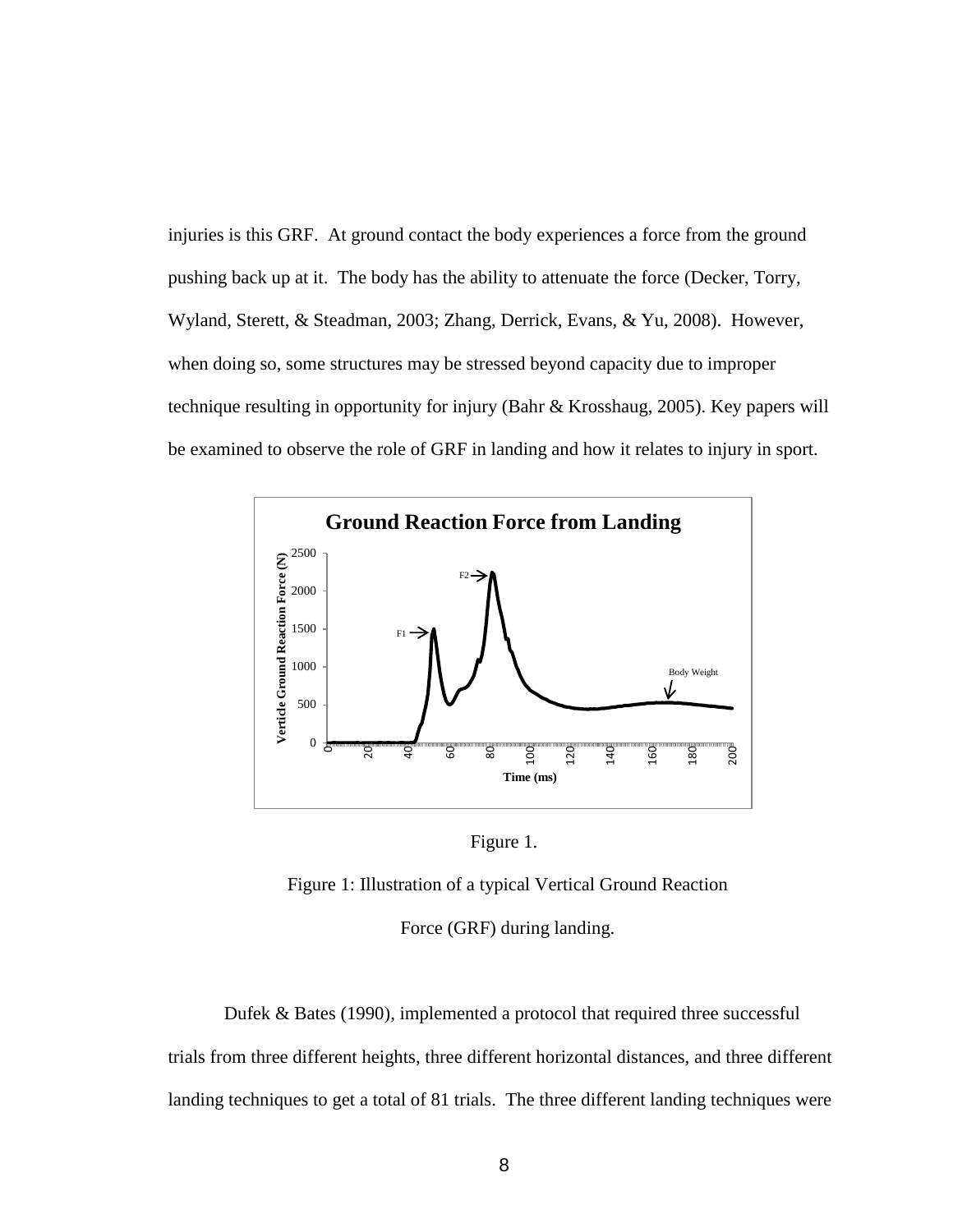classified by knee angle as stiff knee, slightly flexed knee, and fully flexed knee. All GRF data were normalized to body mass for comparative purposes. First (F1) and second (F2) maximum vertical forces (Figure 1) and the times to these were determined. Ankle, knee, and hip joint angles were calculated. An examination of the results led the authors to state that there is an importance in lower body kinematics on maximum vertical force. In the trials that subjects were told to land "stiffly", F1 and F2 were greater than when landing 'softly'. The main characteristic of a 'stiff' landing was less knee flexion during the landing phase, "softly" was increased knee flexion during the landing phase. Landing strategy was important in determining the ground reaction forces. As knee flexion increased at contact (fully flexed knee, slightly flexed knee, and stiff knee), F1 and F2 decreased for both independent variables of height and distance.

Examining this study explains the importance of lower extremity kinematics and how the body can lower the effect of the GRF on itself. By simply modifying one's landing technique (e.g., increasing knee flexion), overall impact force on the body can be lowered by 1-2 times body weight or even more (Dufek & Bates, 1990). However, it is important to understand that often athletes do not have the choice to modify landing style to reduce peak GRFs, such as successive jumps during a volleyball match.

In a study by DeVita & Skelly (1992), the researchers also evaluated landing stiffness (e.g., amount of knee flexion), but did so while observing joint kinetics in the lower extremity. While dropping from a distance above the floor, the subsequent landing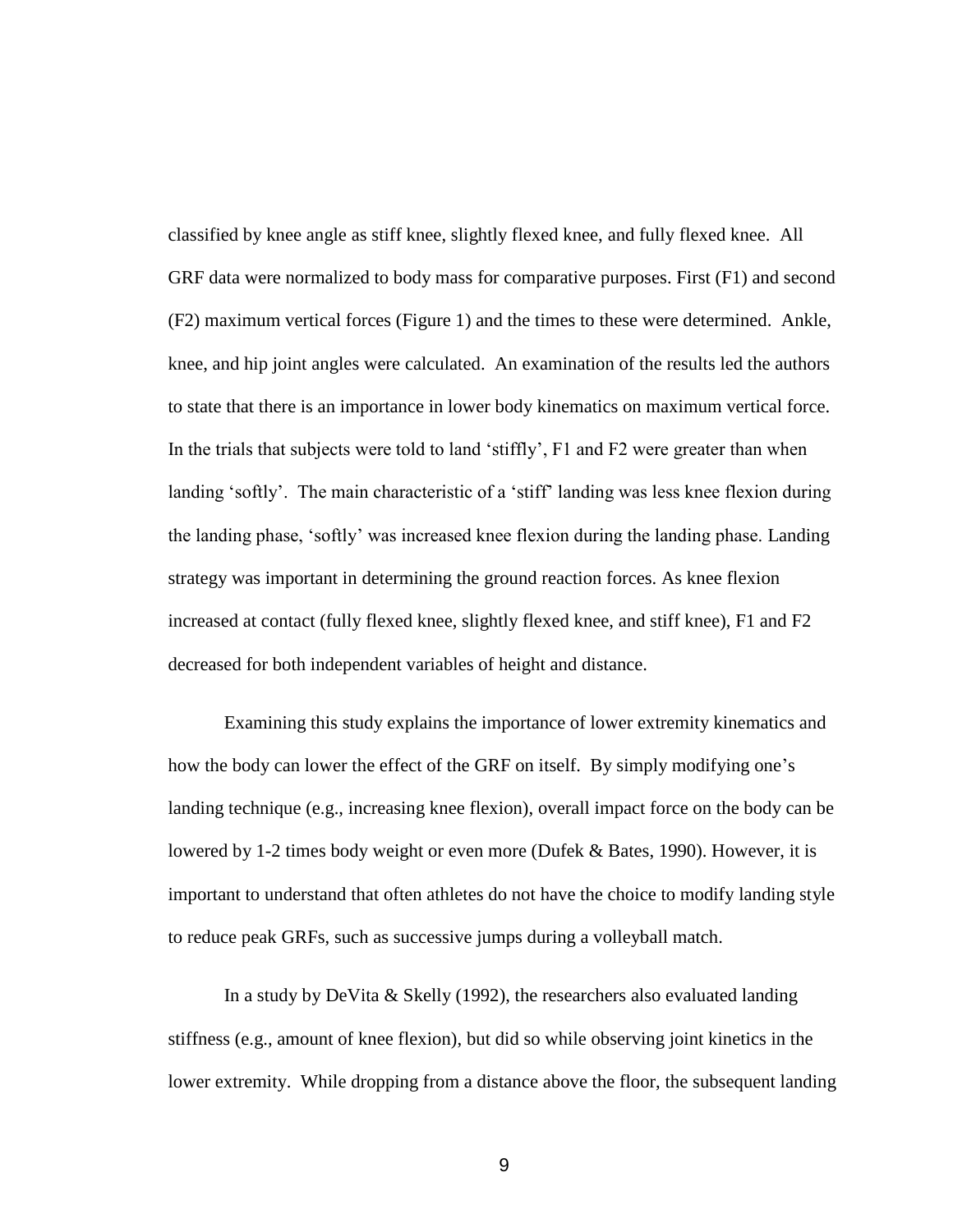will involve movements designed to dissipate the kinetic energy and will be characterized by work being performed on the muscles of the lower extremity. Work is defined as the effect of a force applied over some distance (Hamill, 2003). In this study, eight healthy female intercollegiate basketball and volleyball players were tested in single sessions and wore their own shoes. A force platform was used to measure vertical GRF. To standardize the vertical velocity during the descent phase, the subjects stepped off a 59 cm high platform that was placed 11 cm from the edge of the force platform. Each subject performed 10 successful trials for two conditions of soft and stiff landings. This study observed landing vertical GRF profiles similar to other studies where the impact phase ended in about 90 ms. During the impact phase, two force peaks were observed at approximately 15 and 53ms. Increased knee flexion during the landing phase, and lower vertical GRFs observed for the soft landings were in agreement with past research.

The ratio of muscular work parameter values at each joint to the summated work values across the three joints (hip, knee, and ankle) were used by DeVita & Skelly (1992), to identify the relative contributions of each muscle group to the landing performances. The summated muscular work values were -2.37  $J*kg^{-1}$  and -2.00  $J*kg^{-1}$ for soft and stiff landings, meaning the joints of the body were able absorb more kinetic energy during soft landing, reducing the impact stress placed on various structures in the body. The relative joint contributions to these totals were similar between conditions and were 25%, 37%, and 37% in soft and 20%, 31%, and 50% in stiff landings for the hip, knee, and ankle, respectively. The results indicated the ankle plantar flexors and knee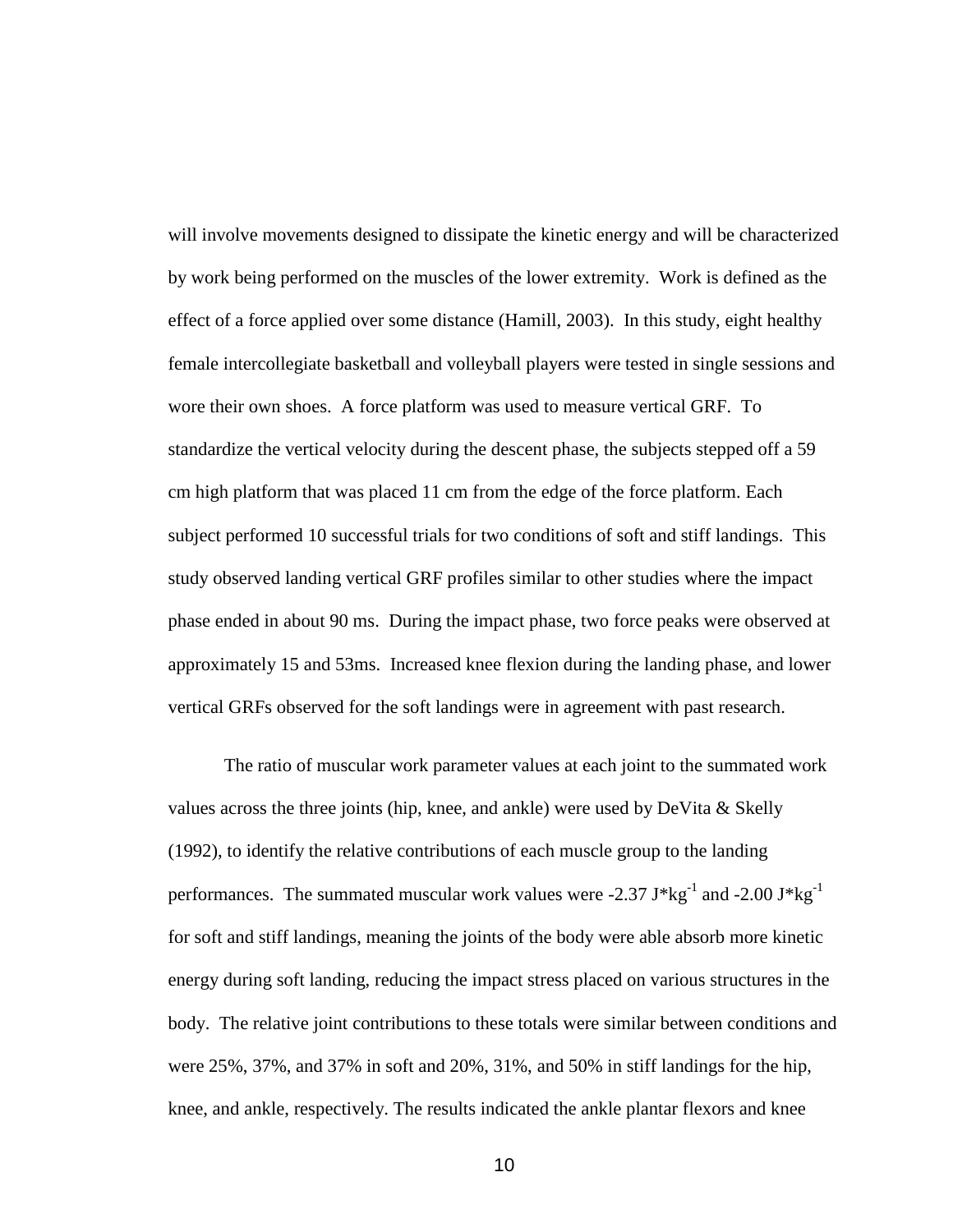extensors were the muscle groups primarily responsible for reducing the body"s kinetic energy. Also, as landing stiffness increased, the relative contribution of the ankle plantar flexors increased while those of the hip and knee extensors decreased.

The results of DeVita  $&$  Skelly (1992) further cement the belief that soft landings (e.g., increased flexion during the landing phase) will aid to lower GRF, effectively lowering the amount of shock attenuation needed by the body. The results of this study allow the authors to specifically state what muscle groups performed more work to deal with the force applied on the body. Understanding the work the muscle groups are doing can help us understand which structures are under stress, mechanisms of injury, and how to better prevent injuries.

In a study by Hass et al. (2005), the researchers examined lower-extremity biomechanical differences between pre-pubescent and post-pubescent female recreational athletes during three drop landing sequences to determine whether maturation influenced injury risk. Sixteen recreational active post-pubescent women (18-25 years of age) and sixteen recreationally active girls (8-11 years of age) participated in the study. The authors concluded that there was a significant maturation level main effect for the GRF and joint forces. For example, pre-pubescent participants produced significantly greater peak F1 forces and reached peak F2 11 ms earlier than the post-pubescent group. The pre-pubescent participants displayed a lateral directed force at the knee that was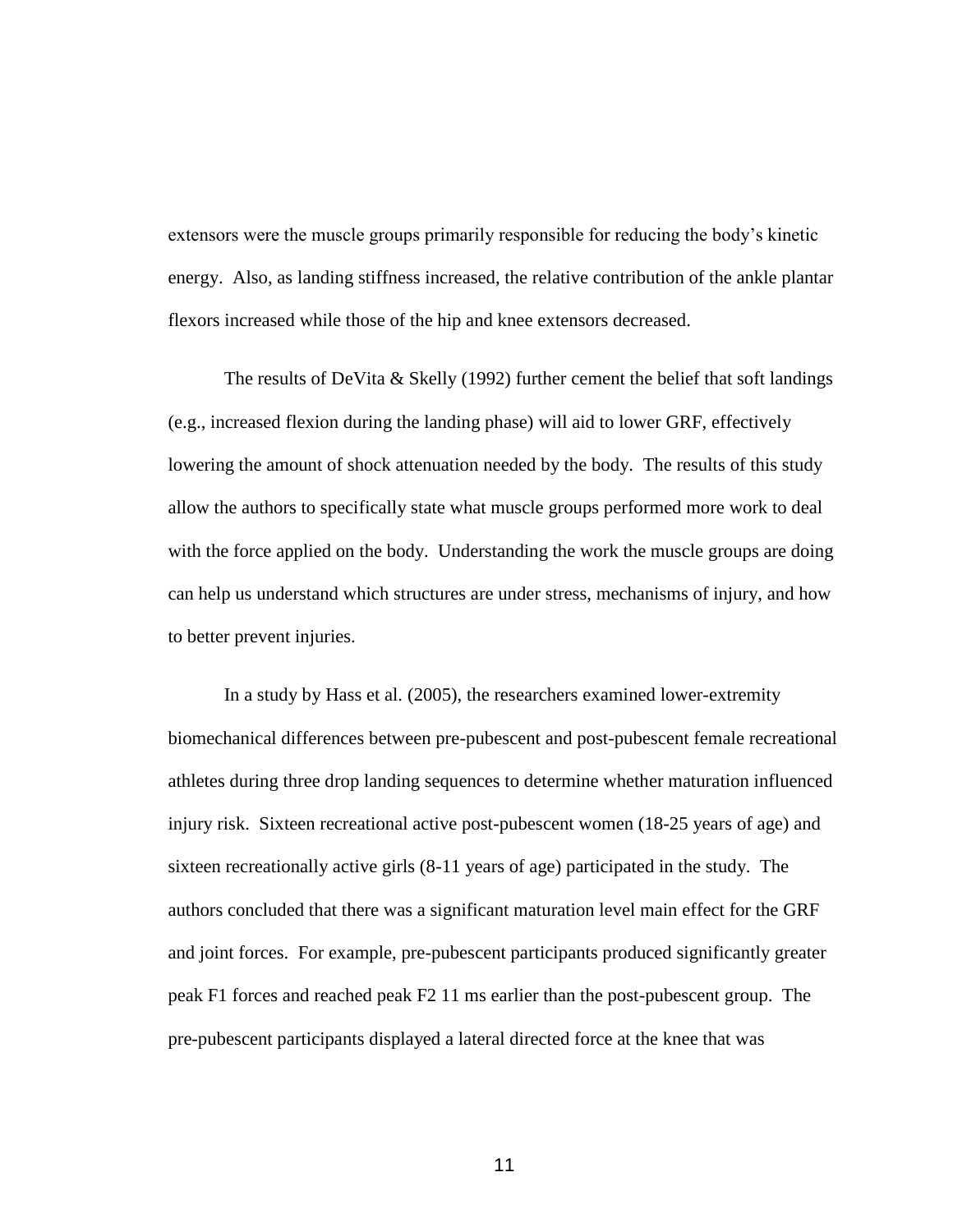significantly different than the medial directed force displayed by the post pubescent participants.

The mechanism of injury for ACL injury is internal rotation of the knee, and valgus force (medial force) (Bahr & Krosshaug, 2005; Ryder et al., 1997; Tillman, Hass, Brunt, & Bennett, 2004). The results of medially directed force in post pubescent participants, allows Hass et al. (2005) to suggest during development, something happens to women to give them a predisposition to ACL injury.

In a study by Self & Paine (2001), different types of landing techniques during jumping were evaluated. An understanding of landing techniques is important for the prevention of injuries in a number of athletic events. In this study, subjects were instructed to step off from a 12-inch high platform with four different landing conditions. The four different landing conditions consisted of, "The natural landing", whatever landing technique the subject would utilize in an actual sporting event, "Stick the landing", same drop but with minimal knee flexion, "Stick the landing and flex your calf muscles", same drop as before but making the landing soft by absorbing the impact through the toes and by flexing the calf muscles, and "Stick the landing but land more flat-footed", the same drop as before but not maximally flexing the calf muscles. For all drops, subjects were instructed to keep their hands above their head as to not affect recovery or balance. The results showed during natural landing the subjects obtained the least amount of ground reaction force and the greatest amount of knee flexion. The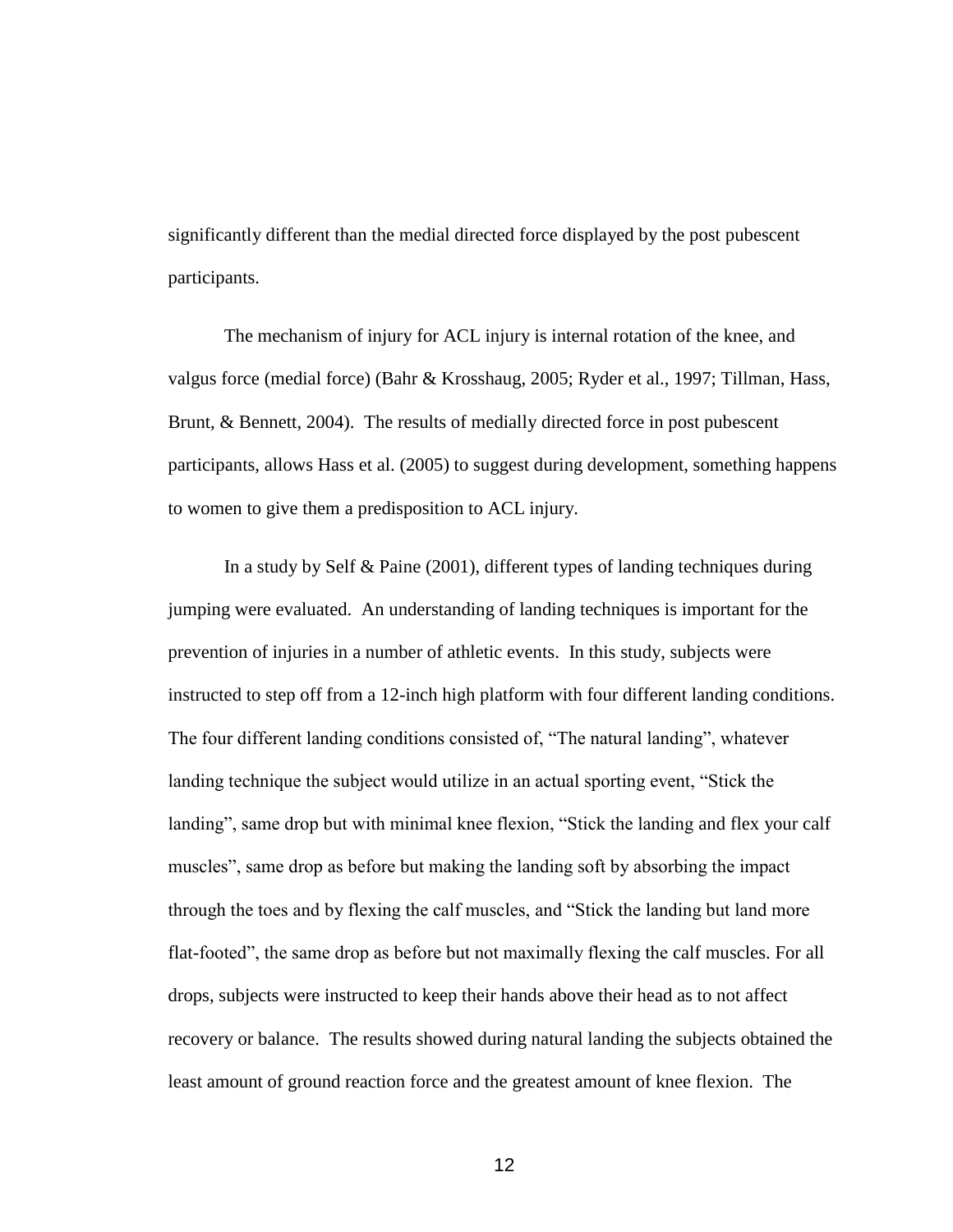average minimum knee angles with knee bend were nearly 20° less than the three stifflegged drops, indicating greater knee flexion for the bent knee drops. This kinematic response is the body"s natural defense to guard against harmful ground reaction forces on the body. The results Self & Paine (2001) observed helps to understand how the body copes kinematically with forces applied to it.

Understanding the GRF applied to the body is a large step in understanding why injuries occur. If coaches and athletes know how to lessen the GRF and know where and how the body will absorb the force, then techniques and training can be administered to prevent foreseeable injuries from happening.

#### Shock Attenuation

Shock attenuation has been well studied in activities such as walking and running (Chu & Caldwell, 2004; Derrick, 2004; Dufek, Mercer, Teramoto, Mangus, & Freedman, 2008); Flynn, Holmes, & Andrews, 2004; Mercer, Devita, Derrick, & Bates, 2003; Mercer, Vance, Hreljac, & Hamill, 2002) however there is a paucity of research regarding shock attenuation and shock absorption in the event of landing. While the magnitude of the vertical component at impact in running is 3 to 5 times body weight, the vertical component in landing can be as much as 11 times body weight, depending on the height from which the person dropped (McNitt-Gray, 1989).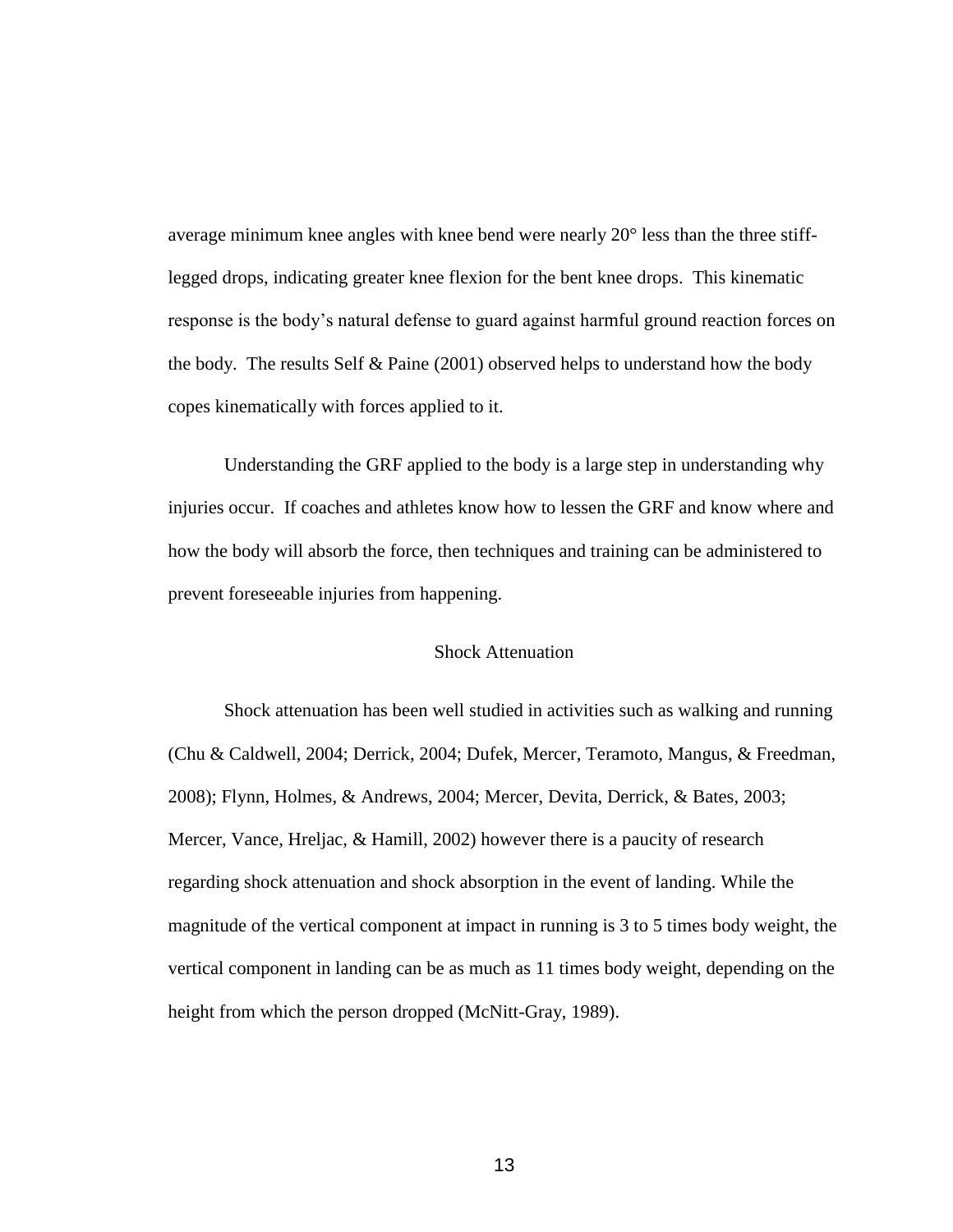The aim of this section is to further understand stress placed on the body during landing. The forces that are imposed on the body due to landings must be attenuated primarily in the lower extremity (Coventry, O'Connor, Hart, Earl, & Ebersole, 2006). A common method used to examine shock reduction is to measure shock wave transmission from the lower extremity to the head using accelerometers (Derrick, 2004). Footwear (Brizuela, Llana, Ferrandis, & Garcia-Belenguer, 1997), muscles (Coventry et al., 2006), and overall composition of the body (Hass et al., 2005) aid in how the body handles the GRF. The question is to what severity certain anatomical structures bear the burden of the attenuated force.

In a study by Zhang et al. (2008), the researchers examined the impact of shock transmission and reduction in landing activities with varied mechanical demands. Ten active males were recruited for the study. They performed five successful step-off landing trials from each of five heights: 30, 45, 60, 75, 90cm. Kinematics of the right sagittal plane, GRF, and acceleration were recorded simultaneously. Impact frequencies were analyzed using a discrete Fast Fourier Transform and power spectral density was computed. The researchers reported increased range of motion for the ankle, knee, and hip joints at higher landing heights. The peaks of the vertical GRF, forehead and tibial accelerations, and eccentric muscle work by lower extremity joints were increased with increased landing heights. Shock reduction showed increased reduction at higher frequencies, but minimal changes across five landing heights. Unlike the responses observed for walking and running (Winslow & Shorten, 1989), the shock reduction did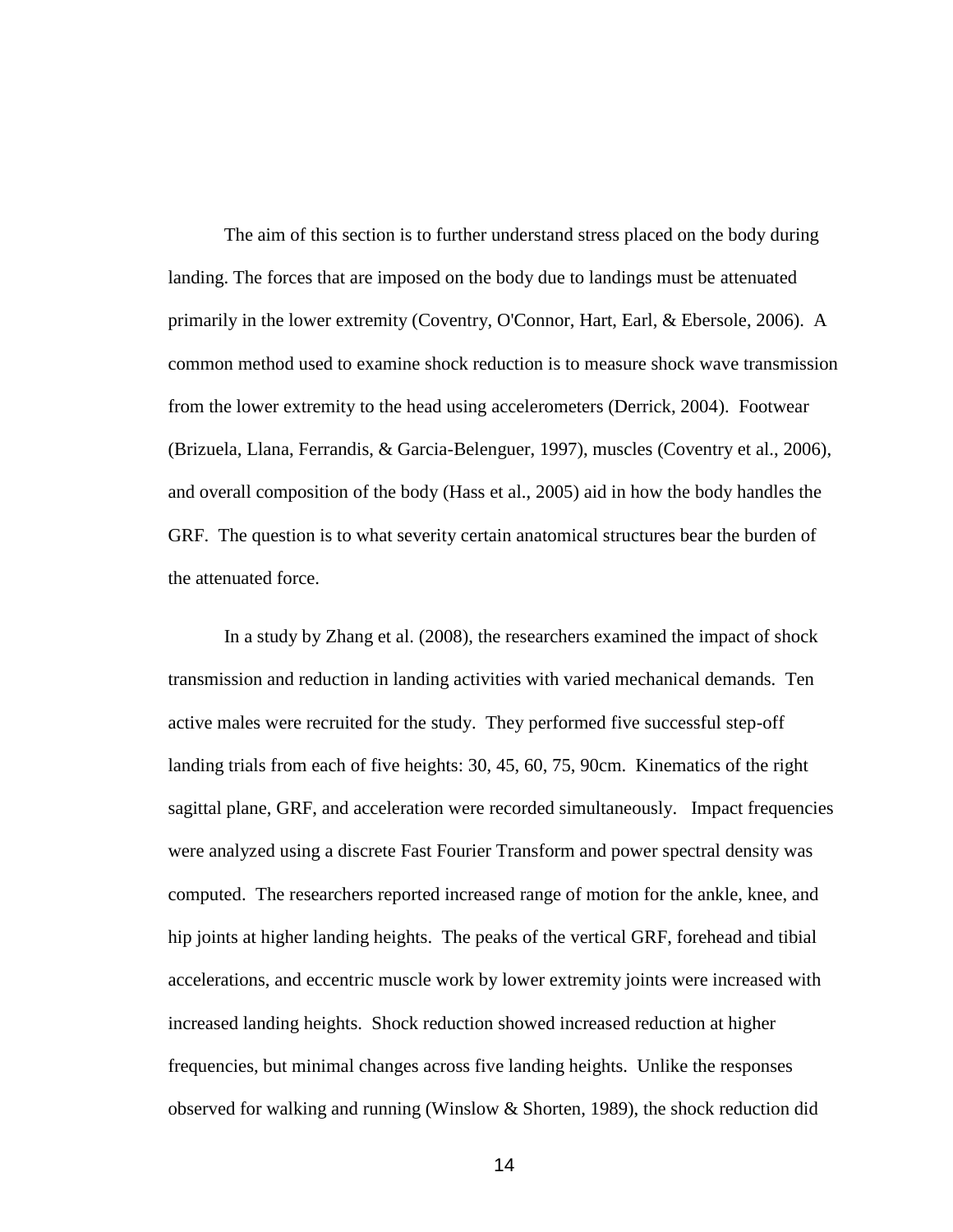not show significant improvement with elevated mechanical demands. As the landing heights increased from 30 to 90 cm, the net joint eccentric work increased from 0.99 to 1.71 J/kg for the ankle plantar flexors, from 1.50 to 3.16 J/kg for the knee extensors, and from 0.99 to 2.84 J/kg for the hip extensors. The total amount of eccentric work performed by all lower extremity muscles also increased from 3.47 to 7.71 J/kg. The forehead and tibia accelerations demonstrated a small initial peak and a more significant second peak, which are associated with the forefoot and heel touchdown. Increases in the peak forehead acceleration were significant from 30 cm (2.18 g) to 90 cm (4.52 g) except for the comparisons between 30 cm and 45 cm, between 60 cm and 75 cm, and between 75 cm and 90 cm. Increases in the peak tibia acceleration were significant across all heights from 18.99 g to 60.05 g except for the changes between 30 cm and 45cm, between 45 cm and 60 cm, and between 75 cm and 90 cm.

The results that Zhang et al. (2008) obtained show a relationship between height and eccentric work performed in the muscles. The higher the drop the more work the muscles will do. The interesting observation is the decrease in acceleration magnitudes from head peaks to leg peaks. A limitation to understanding shock attenuation using these methods is that the magnitude of shock is measured at the leg and head levels. Using these methods, it is not clear if shock attenuation is being accomplished by the lower extremity or the trunk.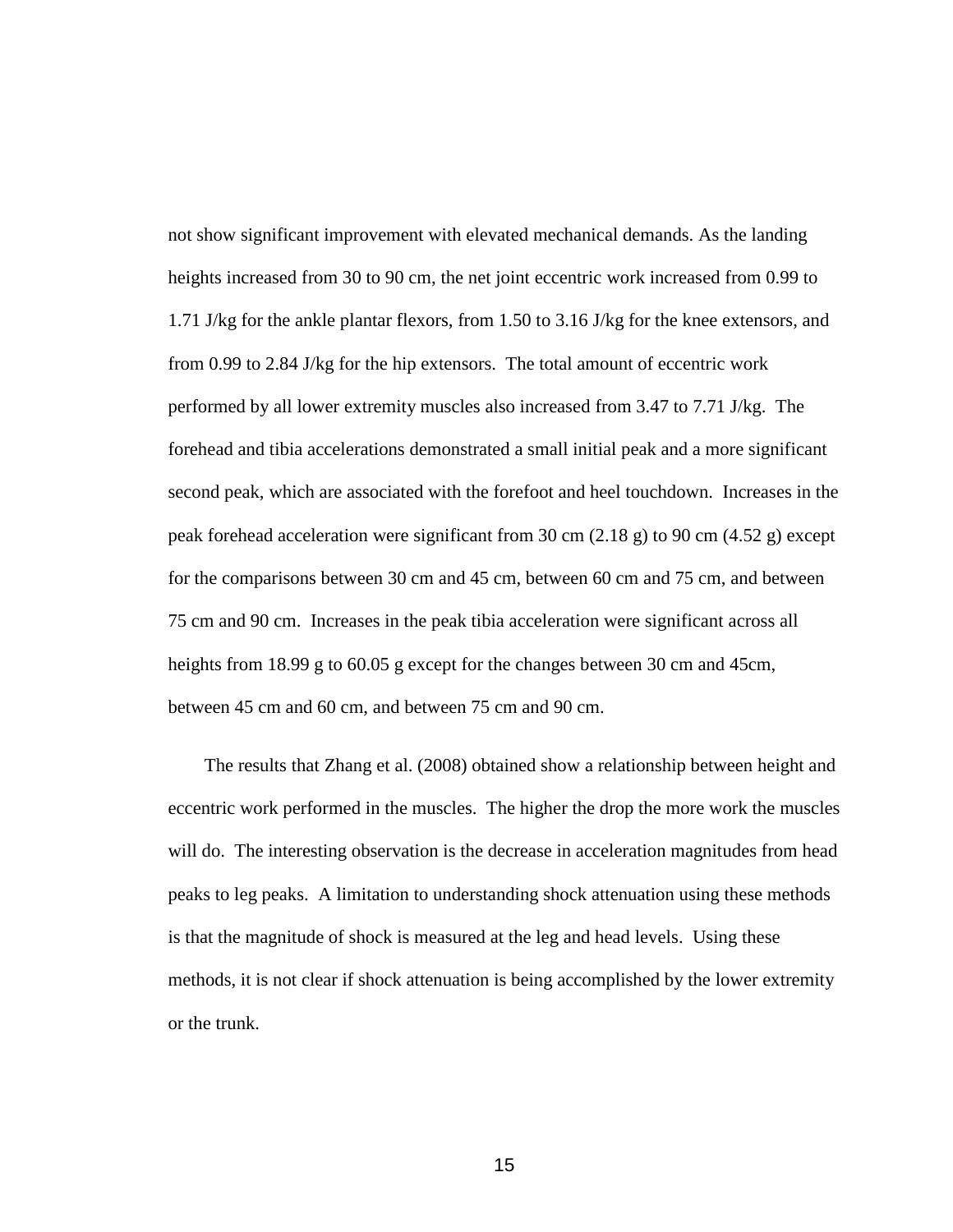Zhang et al. (2008) presented that muscles definitely play a role in shock attenuation but were unable to determine how. In a study by Coventry et al. (2006), the researchers attempted to determine the effect of lower extremity fatigue on shock attenuation and joint mechanics during a single-leg drop landing. The researchers hypothesized that lower extremity fatigue would cause a decrease in the shock attenuation capacity of the musculoskeletal system during drop landings. Ten active male participants were recruited, eight used for analysis due to subject mortality. Each participant took part in a fatigue landing protocol. The protocol included cycles of a drop landing, a maximal countermovement jump, and five squats, repeated until exhaustion. Accelerometers were attached to the skin and tibia and head accelerations were measured. Lower extremity kinematics was collected using an electromagnetic tracking system and forces were measured using a force platform. The researchers observed that even though fatigue was induced, there was no significant change in shock attenuation throughout the body. Hip and knee flexion increased and ankle plantar flexion decreased at touchdown with fatigue. Hip joint work increased and ankle work decreased. The researchers concluded that the work distribution is thought to be a compensatory response to utilize the larger hip extensors that are better suited to absorb the mechanical energy of the impact. Their results suggested that the lower extremity is able to adapt to fatigue through altering kinematics at impact and redistributing work to larger proximal muscles.

Landing strategy changed as fatigue progressed in a way that maintained the same level of shock attenuation as fatigue became greater. This compensatory mechanism the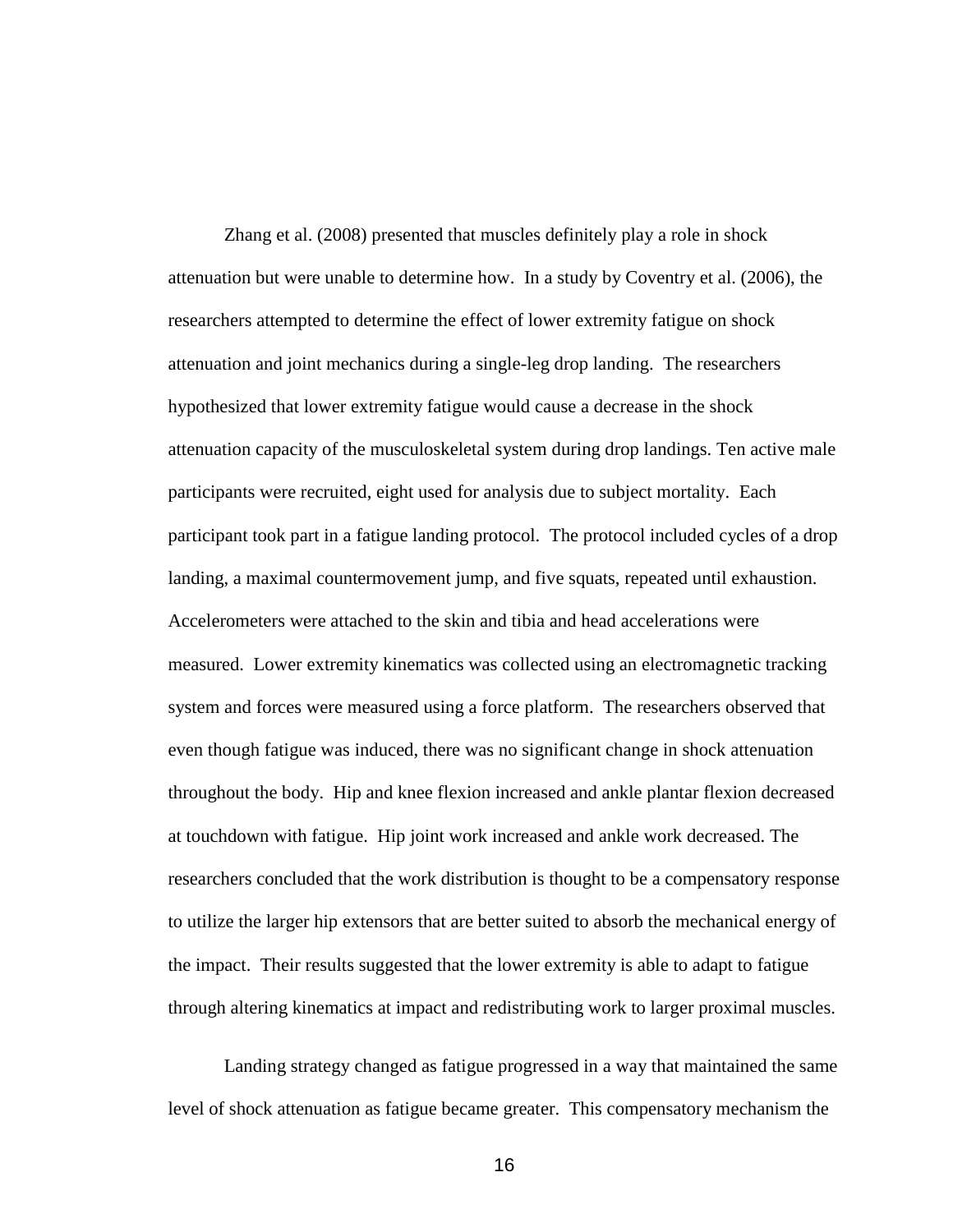body is displaying is quite interesting. It shows a type of recruitment of muscle to take the burden of the shock attenuation. The question that this mechanism brings to mind is does altering kinematics at impact predispose the fatigued individual to injury in sacrifice of the attenuation of the shock applied to the body.

The role of the muscle has been observed, and joints compensated to take the burden of the shock attenuation. In a study by Gross & Nelson, (1988), the role of the ankle during landing from a vertical jump was examined. Three levels of external surface cushioning were used to assess the hypothesized increased shock attenuation role of the ankle with increased damping demands. The objective was pursued with three measurement techniques. Collection of peak transient accelerations proximal and distal to the ankle with externally mounted low mass accelerometers , recording of resultant vertical force with a piezoelectric force platform, and measurement of ankle plantar flexion/dorsiflexion motion utilizing high speed cinematography. Eleven male recreational basketball players performed three symmetric barefoot countermovement vertical jumps on each surface. Peak acceleration at metatarsal contact varied little across landing surfaces. Across surfaces mean (Standard Deviations) peak accelerations of 20.8 (9.3) g and 14.3 (3.6) g were recorded at the calcaneus and tibia, respectively. Peak vertical force and ankle joint motion varied little across the surfaces, suggesting that the entrenched kinematics of landing surpassed the induced range of surface cushioning. Separation of the data by post-metatarsal contact landing style indicated that seven subjects landed with heel contact, with the remaining four attenuating the impact without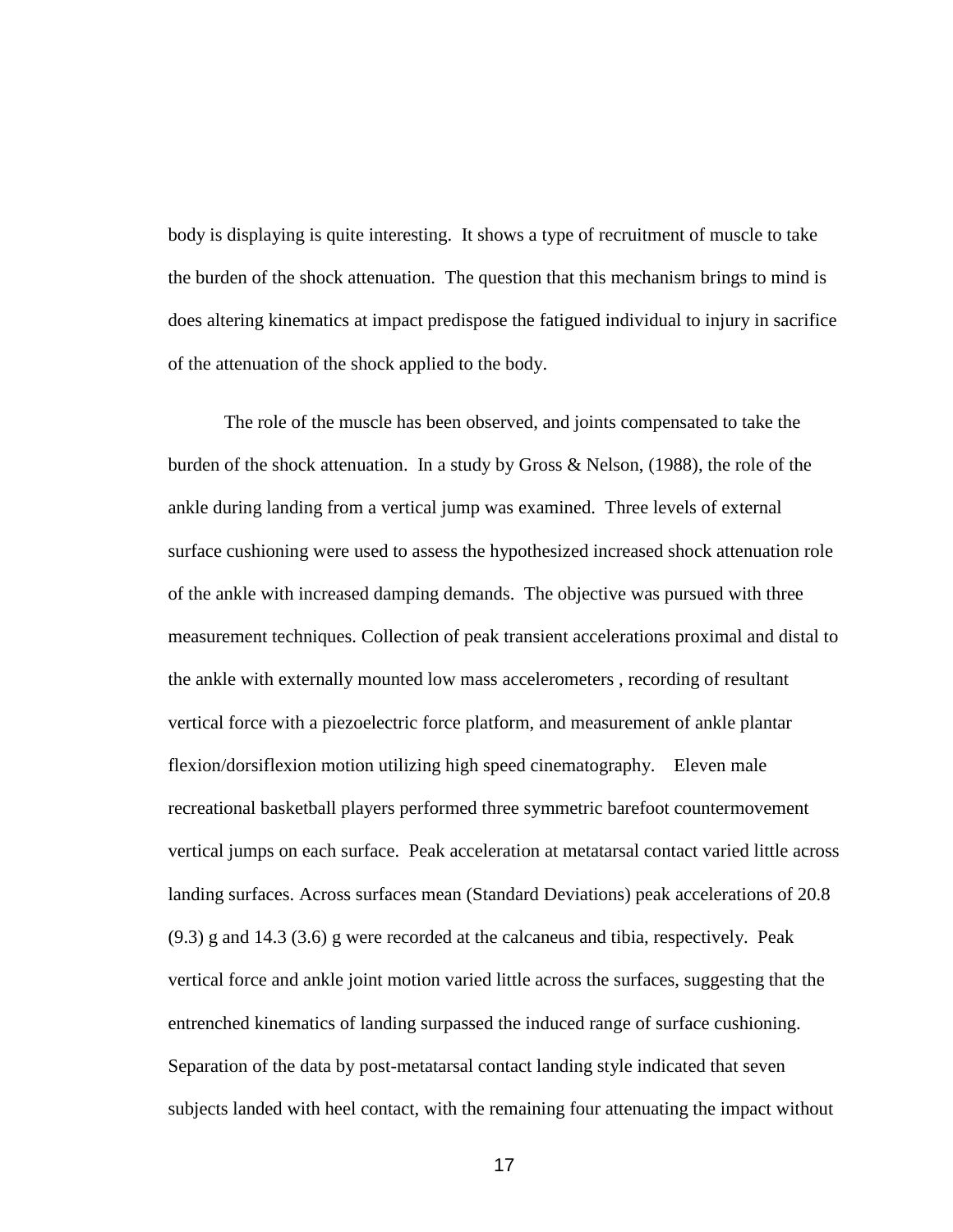heel contact. By avoiding the transient associated with the cessation of downward heel motion, the non-heel-contact-landers effectively reduced exposure to transients by nearly 50%.

Gross & Nelson (1988) hypothesized an increased shock attenuation role of the ankle with increased damping demands. They were unable to support their hypothesis with their conditions of landing surfaces, but they did notice discrepancies in landing technique that definitely played a role in shock attenuation. By landing "on the toes" and not having a heel-toe transfer at landing, subjects were able to greatly reduce the impact applied to the lower extremity.

Shock attenuation during landing has recently seen a flux of research being completed. Researchers manipulate the activity being studied, but still quantify shock attenuation the same way as total body shock attenuation. Dufek et al. (2008) studied the activity of running, but took a different approach to quantifying shock attenuation.

Dufek et al. increased running demands for female subjects, and measured shock attenuation to see if increased demands resulted in increased shock attenuation. The relevance to the Dufek et al. study on the current research is their instrumentation of the accelerometers. Dufek added a third accelerometer to the data collection. A third accelerometer was placed on the low back of subjects, in addition to the leg and head accelerometers, effectively dividing the body into two parts. This extra accelerometer allowed the researchers to quantify upper body and lower body shock attenuation, and not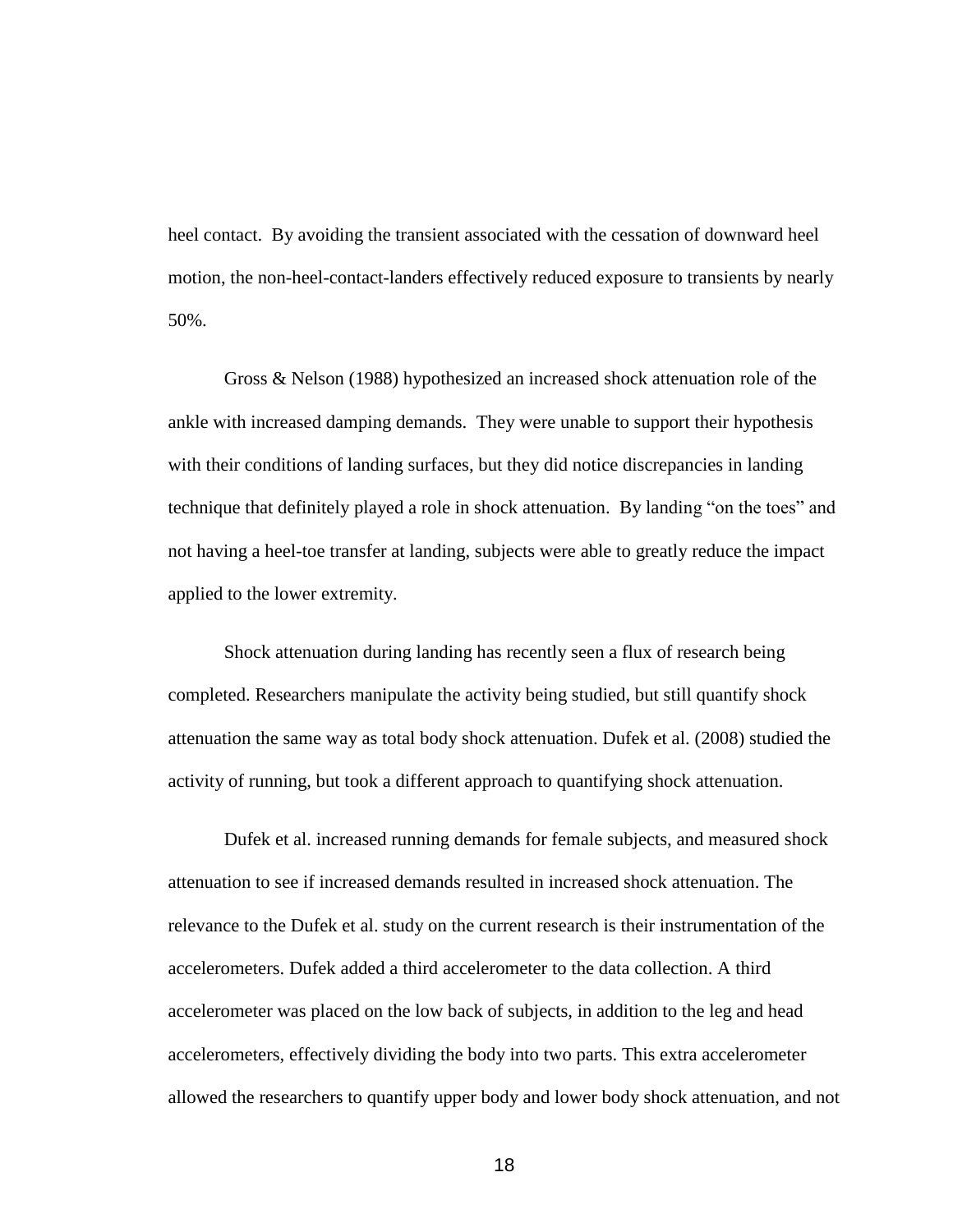just rely on total body shock attenuation to understand how the body attenuations forces applied to it. Researchers studied three different groups of females, (pre-menarche, normally menstruating, post-menopausal). Lower extremity attenuation and variability were greatest for the pre-menarche group while impact variability was least for the normally menstruating group. Being able to study the body in two parts for shock attenuation, allows researchers to understand a bit more about where in the body shock attenuation happens.

There continues to be much research conducted in the area of shock attenuation, new ideas in regards to accelerometer attachment (Dufek, 2008), and more articles are being made available specifically in the area of shock attenuation in landing (Coventry et al., 2006; Decker et al., 2003; Derrick, 2004; Hass et al., 2005; Zhang et al., 2008). The question of the GRF causing a shock wave to transmit through the body and where is that shock wave being attenuated, is still a question without definite answers. Researchers have found various factors that play a role regarding shock attenuation, but one main key that stands out is the lower extremity kinematic relationship with shock attenuation. The body shows a kinematic compensation by increasing the angles of the ankle, knee and hip joints, which attenuates the force on the body. Technique, specifically altering kinematics, should be measured in various ways to determine concrete relationships between kinematics and shock attenuation. But before landing techniques and strategies can be fully understood, the location within the body that forces are primarily being attenuated should be investigated.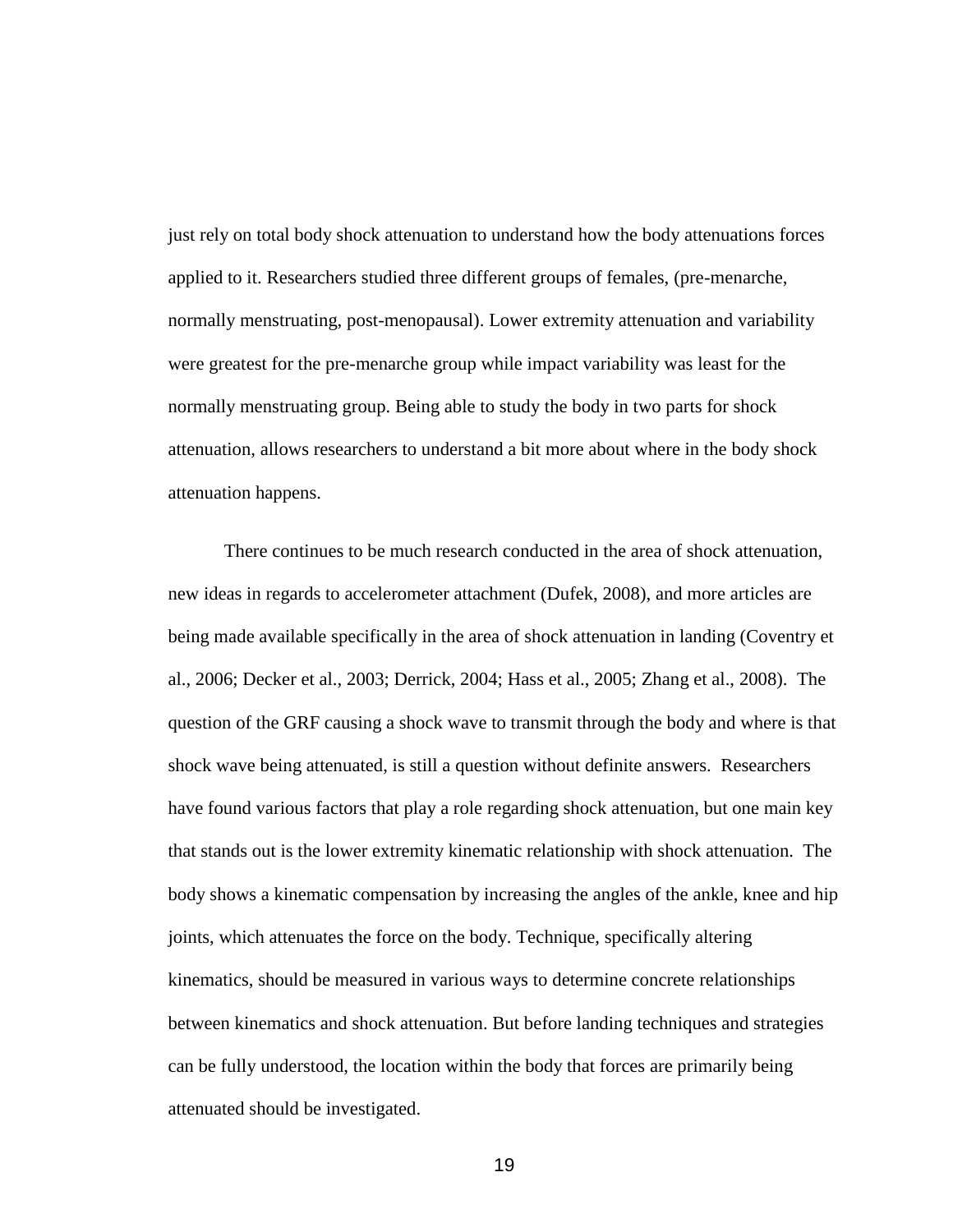#### Summary of Literature Review

Jumping and subsequent landings are prevalent in many sports such as basketball and volleyball. In both running and jumping a force is applied to the body when the foot makes contact with the ground. The difference between running and jumping is the magnitude of that force applied to the body. In landing, the ground reaction force can be two to three times greater than that of running (McNitt-Gray, 2009).

Dufek & Bates (1990) examined different styles of landing to determine what effect landing style had on ground reaction force. They were able to conclude that specific knee kinematics during landing were able to lessen the amount of force applied to the body. Specifically a more bent knee approach to landing softened the impact the body had to overcome. This understanding of kinematics in landing can help to determine proper technique and instruction to be less susceptible to injury.

Researchers have found that the forces imposed on the body are primarily attenuated in the lower extremity (Coventry, O'Connor, Hart, Earl, & Ebersole, 2006). A common way to examine shock reduction is to measure shock wave transmission from the lower extremity to the head using accelerometers (Derrick, 2004). Though ground reaction force reduction can be achieved using increased knee flexion, we cannot say for certain the lower extremity is attenuating the bulk of the force without further investigation.

Zhang et al. (2008) examined the impact of shock transmission and reduction in landing activities with varied mechanical demands. Impact accelerations for the head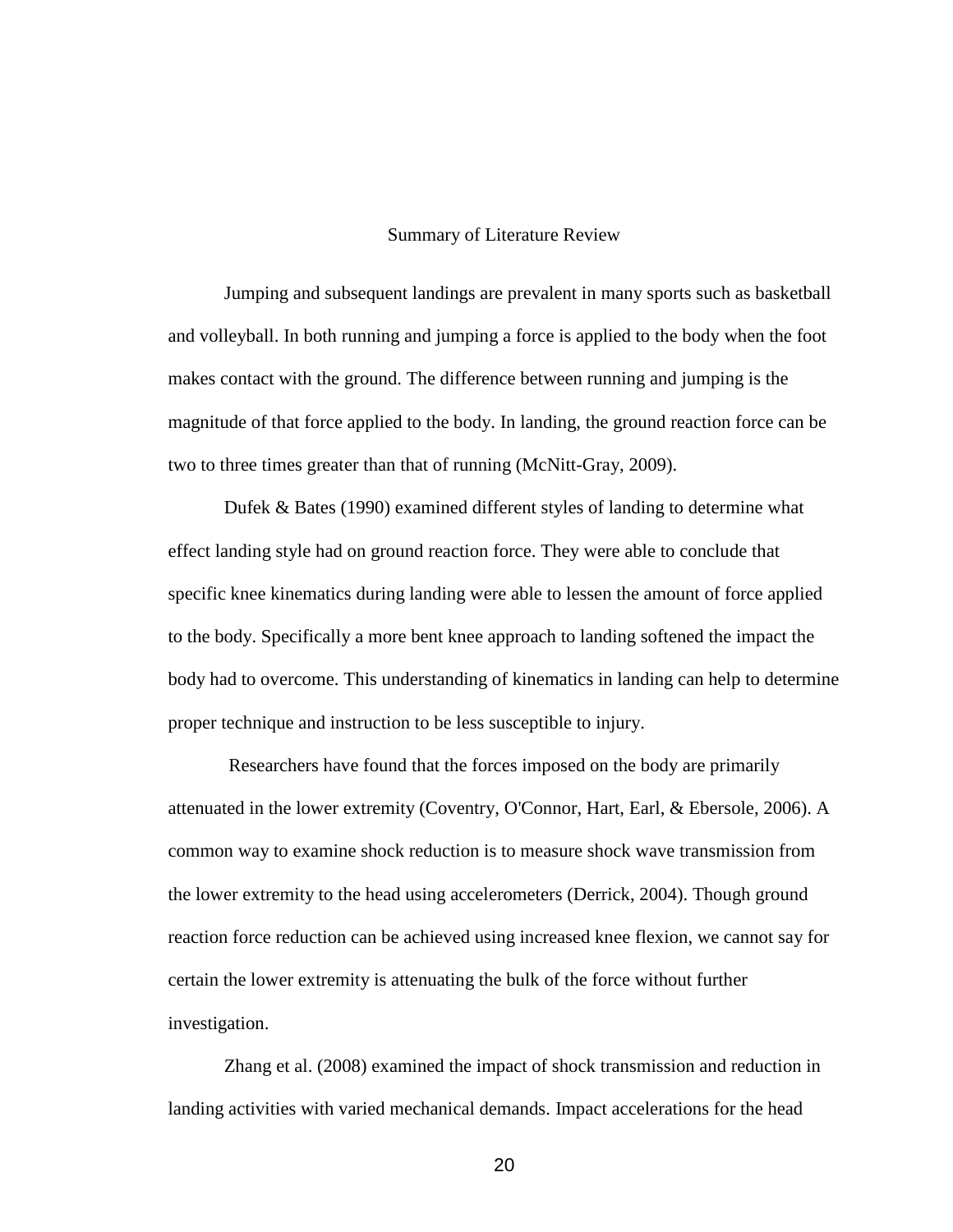significantly increased from the lowest (30 cm) landing height to the greatest (90 cm), but did not increase significantly incrementally from 30 cm to 45 cm, 45 cm to 60 cm, 60 cm to 75 cm, and 75 cm to 90 cm. However for tibial accelerations, all increments were significantly greater. Based of the results, the researchers determined that the lower extremity was responsible for the lack of increased demand at the head, even at greater heights. Based off of previous research in kinematics of landing and techniques, this is a safe assumption to make, however the data obtained in this study does not allow for the assumption. The researchers are measuring total body shock wave transmission thus they can only infer that the body is attenuating the shock somewhere, not a specific location.

Research in shock attenuation for landing and running is examined in this total body method. If the body was divided into two segments by adding an additional accelerometer attached somewhere in the midsection of the subjects, researchers could then determine if the shock is actually being attenuated in the lower extremity, or other structures such as the back and spine.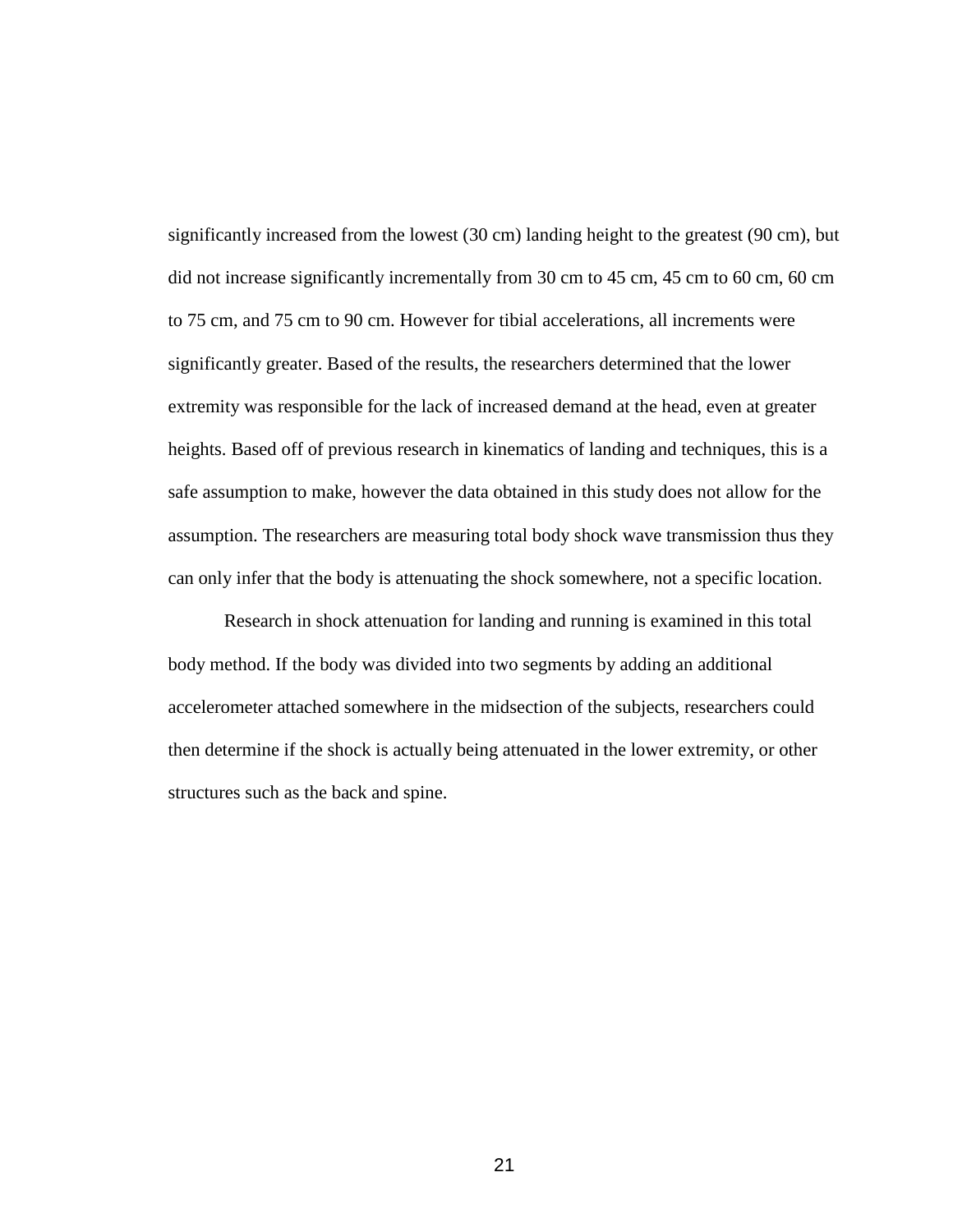#### CHAPTER 3

#### METHODOLOGY

#### Subjects

Ten healthy adults (5-Male 5-Female, Age  $26.3 \pm 2.71$  years, Height  $1.68 \pm 0.08$ m, Mass  $70.49 \pm 16.03$  kg), free from any current lower extremity injury that would interfere with the subject"s ability to land, were recruited to be subjects in this study. Prior to volunteering for the research experiment, all subjects read and signed a University of Nevada, Las Vegas Institutional Review Board approved informed consent form.

#### **Instrumentation**

Ground reaction force was measured using a force platform (Kistler Instrument Corporation USA, Amherst, NY; Model #9281C [40 cm X 60 cm X 10 cm]), mounted flush with the floor in the middle of the biomechanics laboratory. Bi-lateral landings were performed with both feet contacting the force platform from a custom made stage that allowed for landing height to vary between 10 cm and 100 cm. The landing stage was positioned adjacent to the force platforms to minimize any horizontal displacement during the flight phase of landing. Leg, hip, and head accelerations were measured by securing three light weight uni-axial accelerometers (PCB Piezotronics, Depew, NY, model:  $353C67$ ,  $6.7$  grams,  $\pm 50$ -g range, frequency range = .5 Hz – 5 KHz) to the body. The sensitive axes of all accelerometers were aligned vertically with the subject in a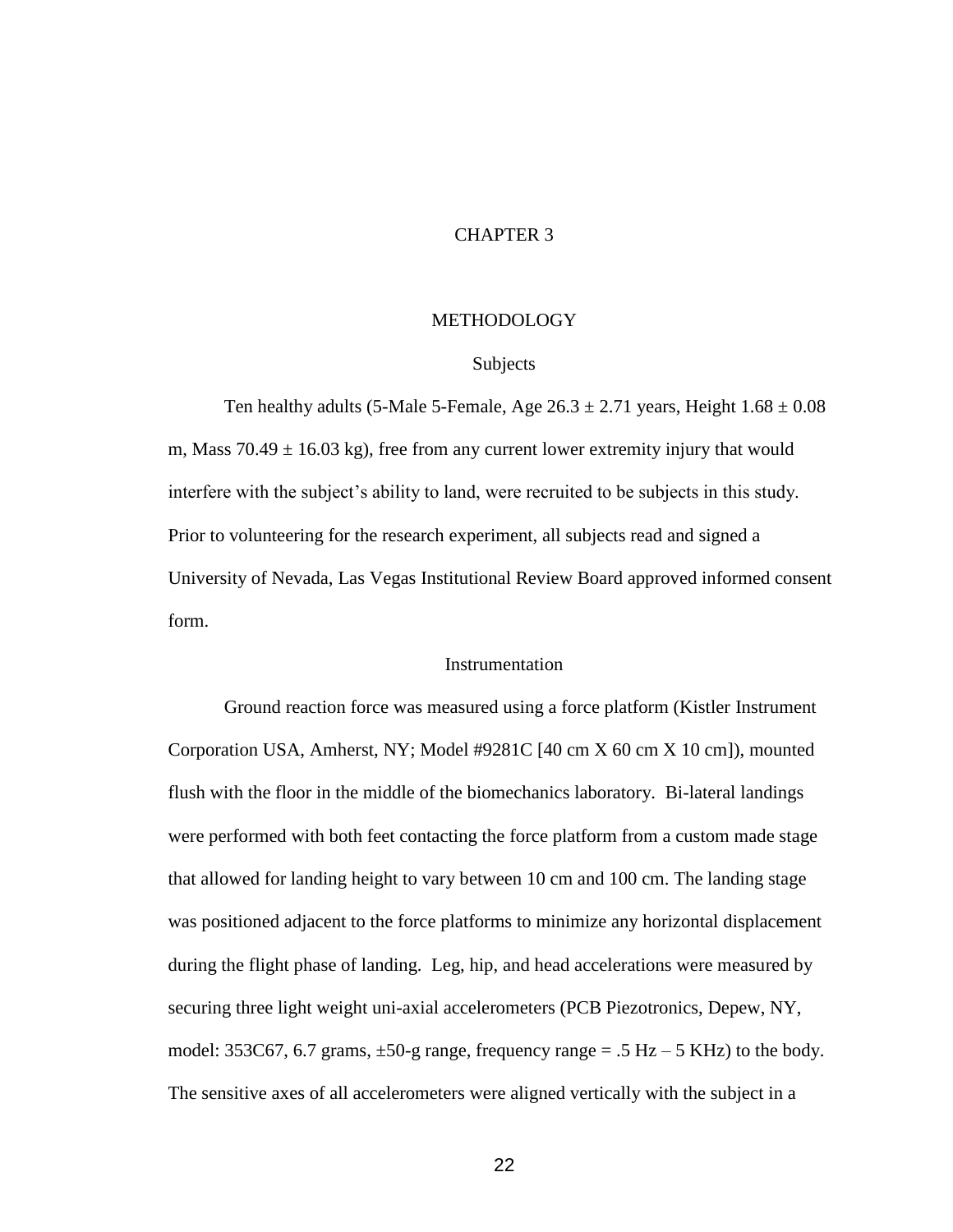standing position. All data were collected at 1008 Hz using Bioware (Kistler Instrument Corporation, Depew, NY; version 4.10) data acquisition software. Data collection was initiated 0.1 sec before contact and commenced after 0.5 sec had elapsed.

#### Experimental Protocol

Upon reporting to the laboratory and giving consent, subject age, height, and weight, were recorded. Subjects were given the option of a self-directed warm up. After warm up, an accelerometer was attached to the distal aspect of the right tibia on the medial side of the leg using a flexible elastic band and athletic tape. The accelerometer was fixed by tightening the strap to the subject"s tolerance. The second accelerometer was attached to the right anterior superior iliac spine of the subject, using a nylon strap and athletic tape, similar to the procedure with the tibial attachment. The third accelerometer was mounted onto the anterior portion of a head-gear, similar to the inside of a hard-hat helmet (Figure 3). The head-gear was then placed on and tightened to the subjects head with the accelerometer flush to the forehead. Subjects were asked to stand at the edge of the stage and drop off with feet landing simultaneously on adjacent force platforms. The researcher then demonstrated the task the subject would be asked to do. All conditions consisted of the subject performing step off landings onto the force platform from the landing stage. Subjects completed five acceptable trials in each of three randomized conditions. Five trials were deemed satisfactory to account for overall fatigue during the landing activities (Zhang, 2008). A trial was successful if the subject stepped off and landed bilaterally with their both feet making contact completely within the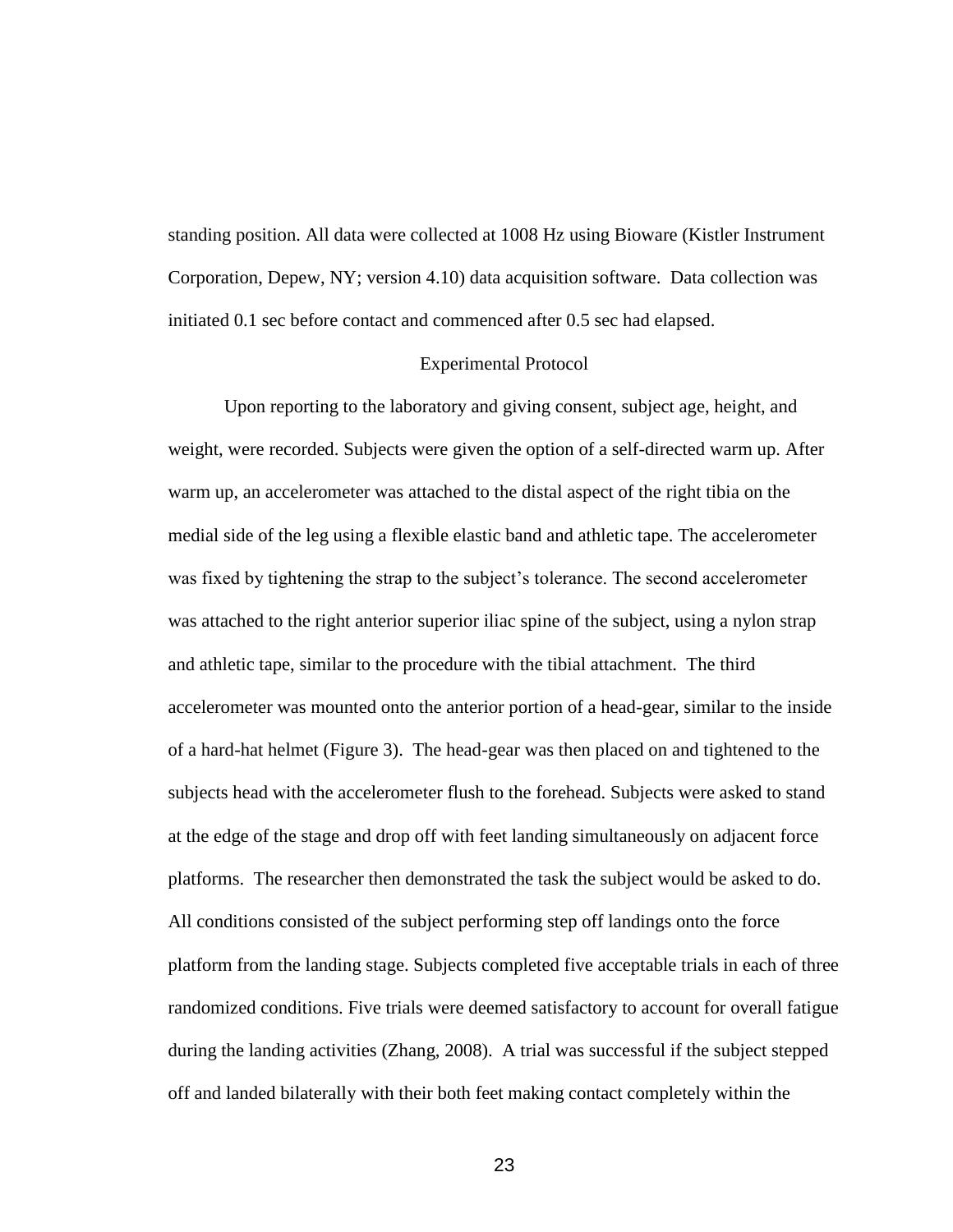border of the force platforms for no less than three seconds without falling way. Each subject completed three conditions. Each condition consisted of the same step off landing protocol, but at heights of 30 cm, 60 cm, and 90 cm respectively. The three heights were chosen because of previous results by Zhang (2008). Zhang tested at heights of 30 cm, 45 cm, 60 cm, 75 cm, and 90 cm with linear impact peak results increasing with height. Therefore it was deemed for this study, that the intermediate heights of 45 cm and 75 cm were unnecessary.

#### Data Reduction

All data were reduced using a custom laboratory program (Matlab, version info will be in appendix) written for this study. Peak impact accelerations were identified for the leg, hip, and head respectively. The acceleration measurements from the leg, hip, and head accelerometers were expressed in multiples of gravitational acceleration (g). After peak impact accelerations were identified, total body SA was calculated by using the formula "[1-(PkHead/PkLeg)]\*100", lower body SA was calculated using the formula "[1-(PkHip/PkLeg)]\*100", and upper body SA was calculated using the formula "[1- (PkHead/PkHip)]\*100".

#### Statistical Analysis

Two dependent variables were analyzed: 1) Impact acceleration and 2) Shock Attenuation. There were two independent variables for Impact Acceleration: Location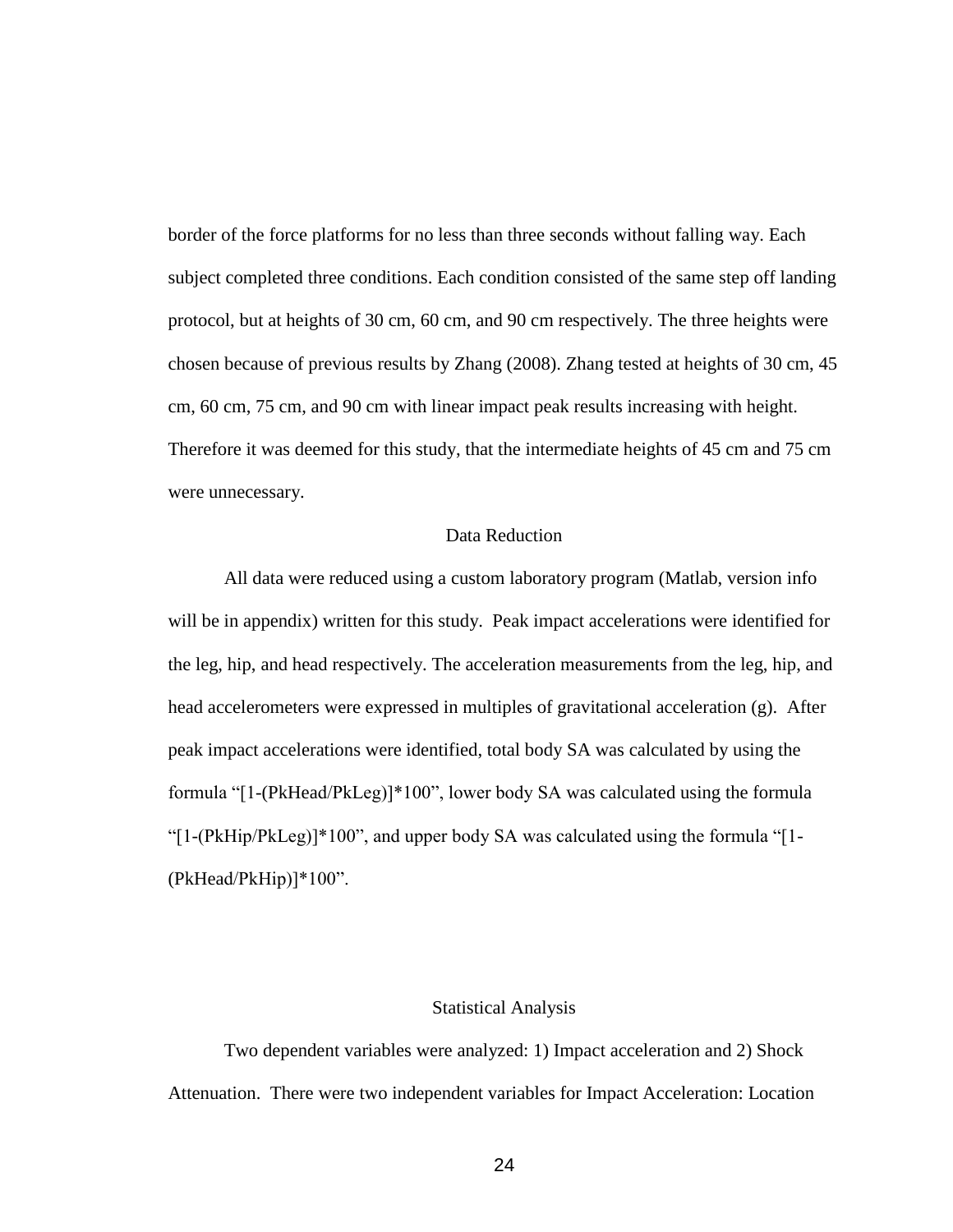(three levels: leg, hip, and head) and height (three levels: 30 cm, 60 cm, 90 cm). For SA, there were two independent variables: location (three levels: total body SA, lower body SA, and upper body SA) and height (three levels: 30 cm, 60 cm, and 90 cm). Repeated measures ANOVAs were used to compare each dependent variable between landing conditions. When the results of the repeated measures revealed significant differences, pairwise comparisons were made to determine where the differences occurred. All statistical tests were conducted using Statistical Package for the Social Sciences (SPSS Inc, Chicago, IL; version 17.0).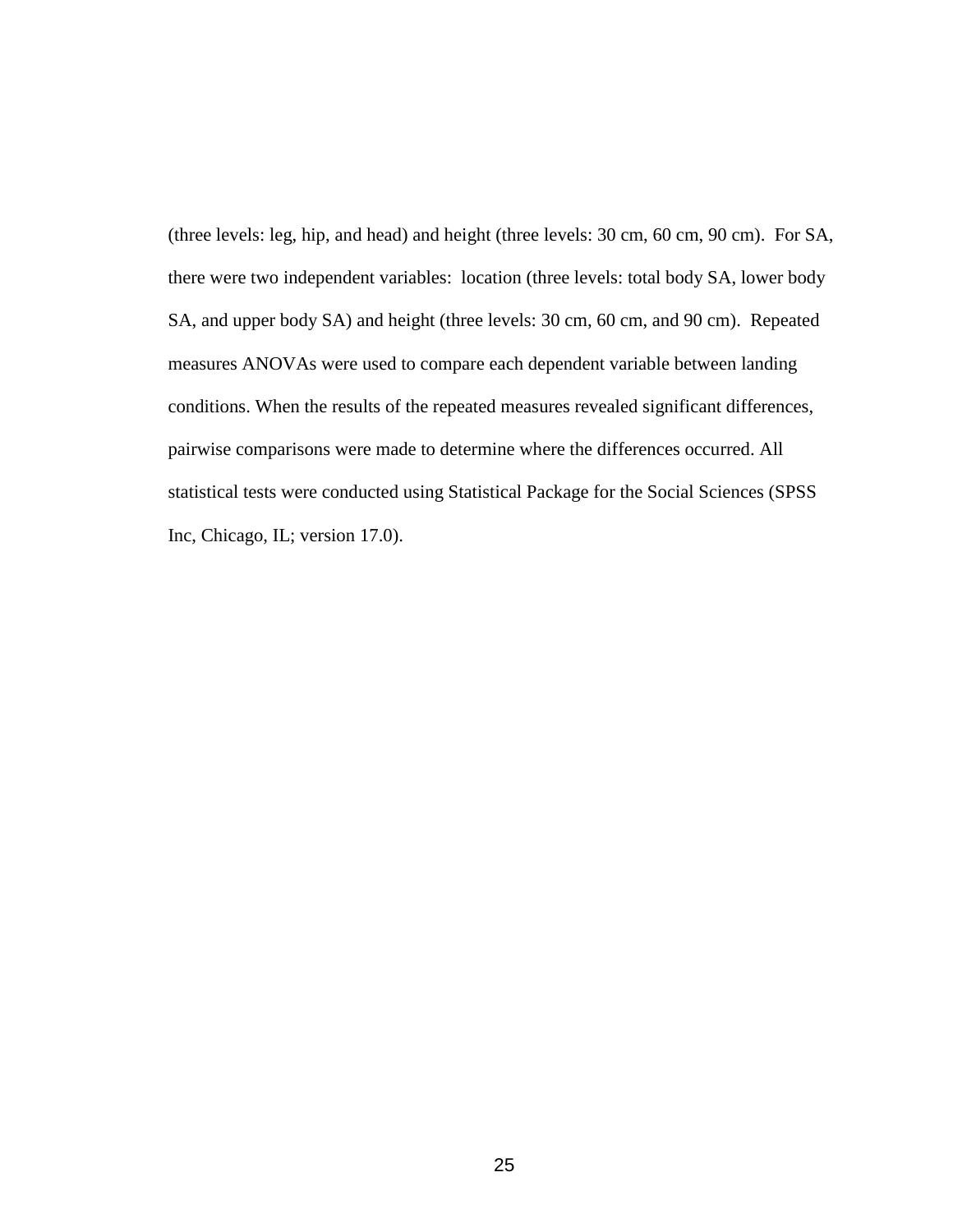#### CHAPTER 4

#### RESULTS

#### Impact Peak Accelerations

Table 1 illustrates means and standard deviations for impact peak accelerations. There was an interaction effect between height and location  $(p<0.05)$ . Specifically Leg impact peak accelerations increased across heights of 30 cm to 60 cm  $(p<0.05)$  and 30 cm to 90 cm  $(p<0.05)$  with an overall increase of 37.99 (10.65) g across the 30 cm to 90 cm height conditions. Hip impact peak accelerations increased across heights of 30 cm to 60 cm (*p<0.05*) and 30 cm to 90 cm (*p<0.05*) with an overall increase of 3.48 (1.25) g across the 30 cm to 90 cm height conditions. Head impact peak accelerations increased across heights of 30 cm to 60 cm ( $p$ <0.05) and 30 cm to 90 cm ( $p$ <0.05) with an overall increase of 1.93 (0.80) g across the 0 cm to 90 cm height conditions.

|                                   | Heights           |               |                 |
|-----------------------------------|-------------------|---------------|-----------------|
|                                   | $30 \, \text{cm}$ | 60 cm         | $90 \text{ cm}$ |
| Leg $(g)$                         | 21.97(6.16)       | 50.22 (21.60) | 59.96 (16.81)   |
| $\text{Hip}\left(\text{g}\right)$ | 5.70 (1.70)       | 8.29(3.28)    | 9.18(2.95)      |
| Head (g)                          | 3.23(1.38)        | 4.70(2.07)    | 5.15(2.08)      |

Table 1 Mean and standard deviations for impact peak accelerations across heights of 30, 60, and 90 cm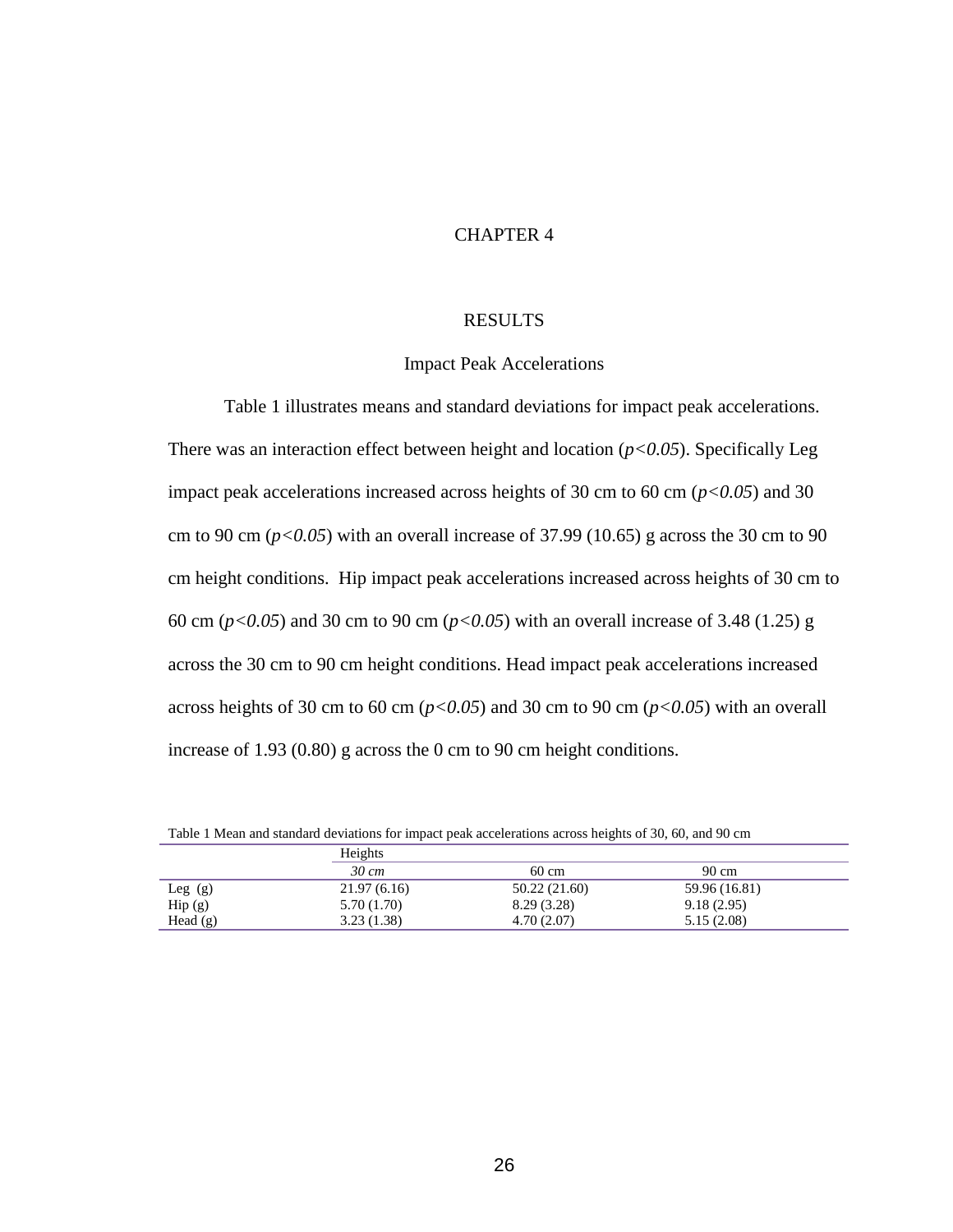## **Impact Peak Accelerations**



**Fig. 2.** Mean impact peak accelerations of the Leg, Hip, and Head at landing heights 30 cm, 60 cm, and 90 cm. Each parameter illustrated is represented by the mean and standard deviation of 10 subjects at each height.

#### Shock Attenuation

Table 2 illustrates means and standard deviations for shock attenuation. There was not an interaction effect between height and location (*p>0.05*). Shock attenuation was influenced by height (*p<0.05*) but not location (*p>0.05*). Specifically total body SA did not change from heights of 30 cm to 60 cm (*p>0.05*) but increased from heights of 30 cm to 90 cm ( $p < 0.05$ ). Lower body SA increased from heights of 30 cm to 60 cm ( $p < 0.05$ ) and 30 cm to 90 cm ( $p < 0.05$ ). Upper body SA saw no change from heights of 30 cm to 60 cm (*p>0.05*) and 30 cm to 90 cm (*p>0.05*).

Table 2 Mean and standard deviations for SA across heights of 30, 60, and 90 cm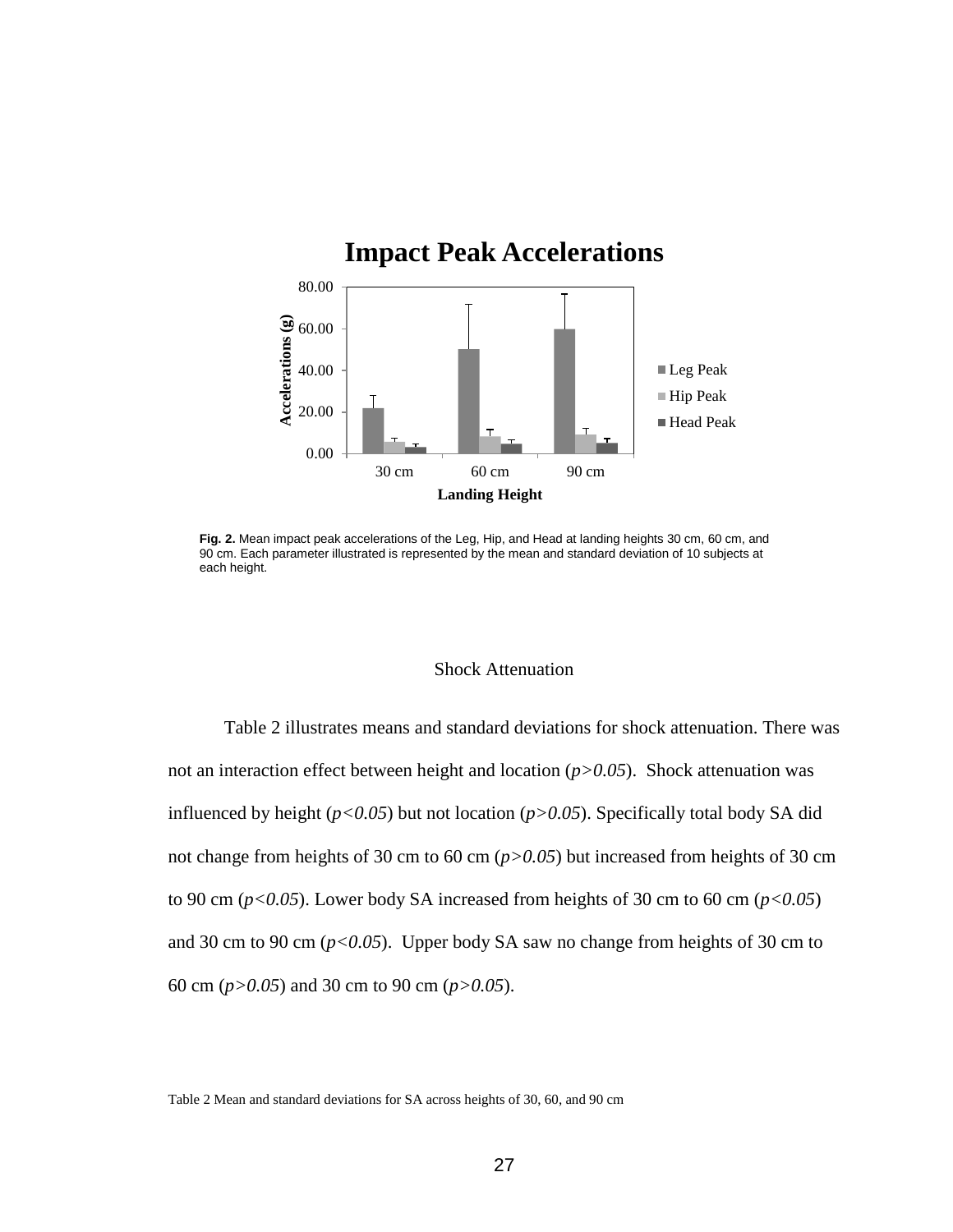|                     | Heights         |               |               |  |  |  |  |
|---------------------|-----------------|---------------|---------------|--|--|--|--|
|                     | $30 \text{ cm}$ | 60 cm         | 90 cm         |  |  |  |  |
| Total SA $(\%)$     | 83.99 (6.42)    | 87.16 (8.95)  | 90.19(5.13)   |  |  |  |  |
| Lower body $SA(\%)$ | 72.23 (8.32)    | 78.23 (8.32)  | 82.66 (7.52)  |  |  |  |  |
| Upper body $SA(\%)$ | 44.27 (11.30)   | 44.30 (14.65) | 44.28 (13.82) |  |  |  |  |



**Fig. 3.** Total, lower body, and upper body shock attenuations at landing heights 30 cm, 60 cm, and 90 cm. Each parameter illustrated is represented by the mean and standard deviation of 10 subjects at each height.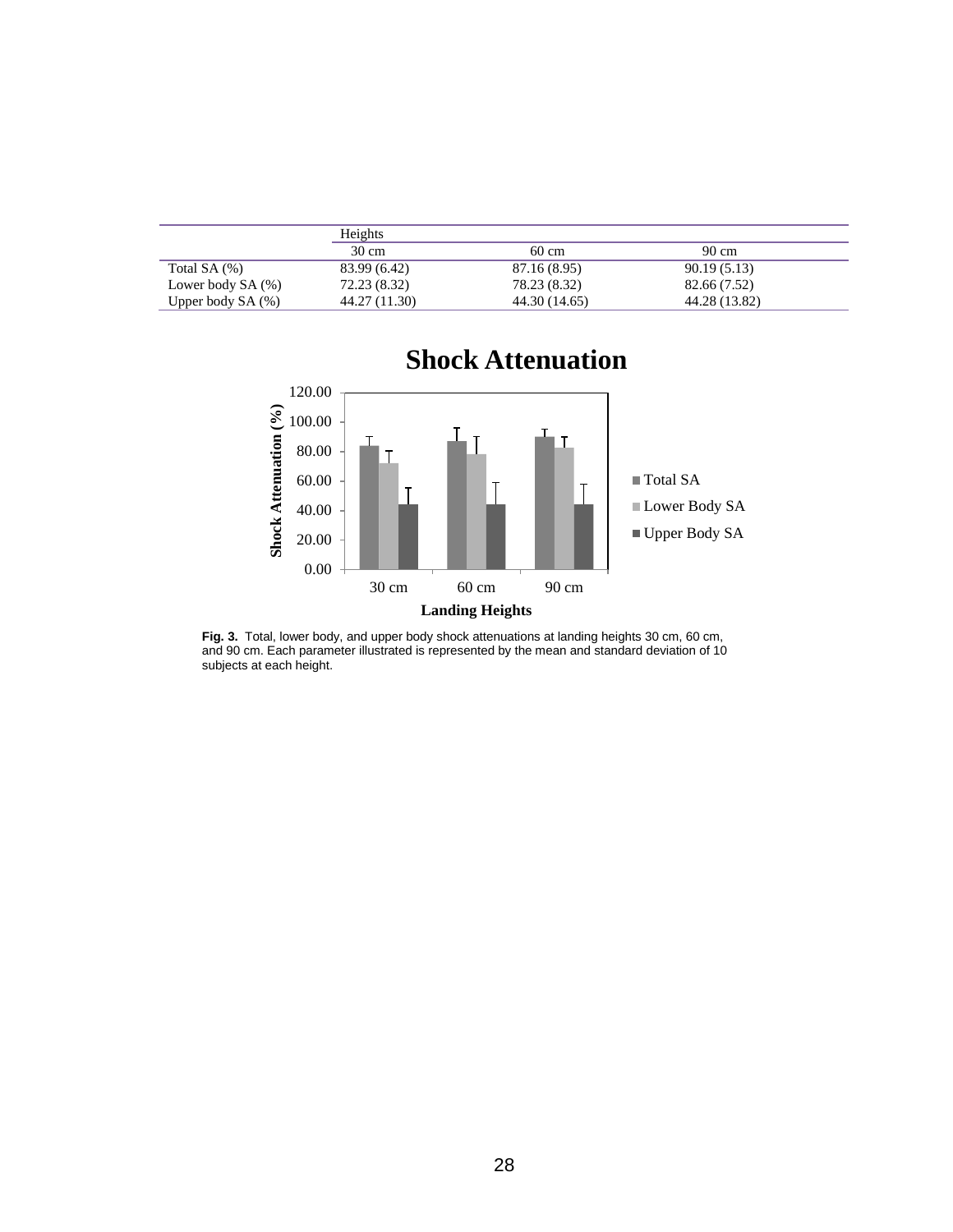#### CHAPTER 5

#### SUMMARY, CONCLUSIONS,

#### AND RECOMMENDATIONS

#### Discussion of Results

The purpose of this study was to determine SA characteristics between different segments while landing from varied heights. Specifically, the unique aspect of this study was that SA was examined between leg-hip (Lower Body SA), hip-head (Upper Body SA), as well as leg-head (Total Body SA) locations. Furthermore, impact characteristics during landing from different heights were measured and examined in order to understand SA parameters. An increase in lower body shock attenuation across conditions of height, but not in upper body shock attenuation, gives evidence that the lower body is attenuating the shock from landing. The hypotheses that 1) Hip peak impact acceleration is influenced by height of landing, 2) Leg peak impact acceleration is influenced by height of landing, 3) Head peak impact acceleration is influenced by height of landing, 4) Lower body SA will be greater than upper body SA at each height, 5) Total body SA is influenced by height of landing, are all tenable.

Previous research has been conducted on impact accelerations and shock transmission during increased landing demands (Zhang et al., 2008). In that study, it was reported that with increased landing demands, impact peak accelerations increased, but shock transmission did not increase as the landing demand increased (Zhang et al., 2008).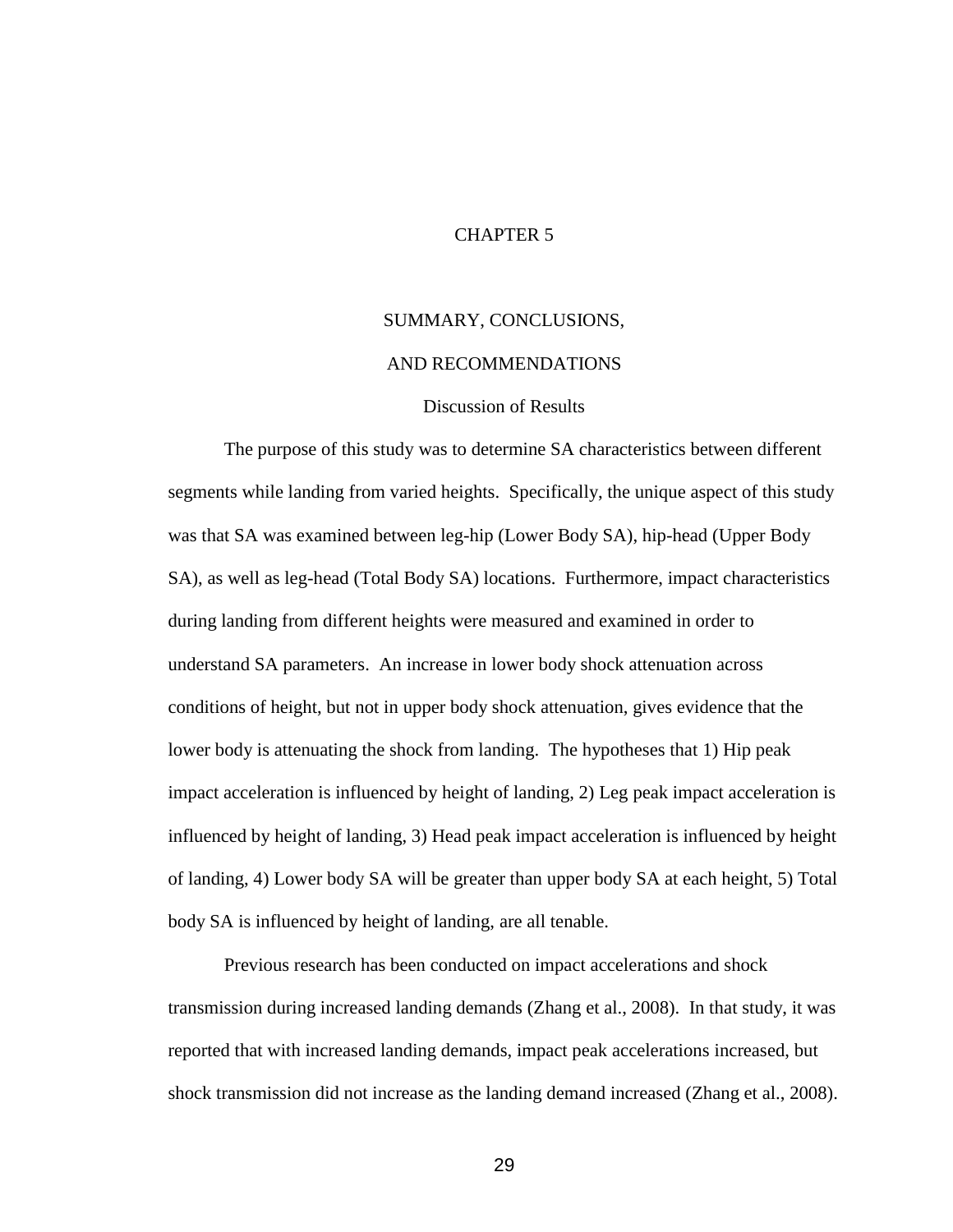The results of the present experiment are in agreement with the increased impact peak accelerations during landing. In contrast, in the present study SA increased across heights. Both studies used the same minimum and maximum heights, as well as accelerometer attachment of the head and leg, therefore differing results for total body shock attenuation/transmission is unexplained.

Leg peak accelerations increased on average 37.98 g (273%) from heights 30 cm to 90 cm. Hip peak accelerations increased  $3.48 \text{ g}$  (161%) from heights 30 cm to 90 cm. Head peak accelerations increased 1.92 g (158%) from heights 30 cm to 90 cm. Clearly, leg peak accelerations had the greatest magnitude and percentage increase. All three sites had an increase in peak acceleration with an increase in height. The observation of greater magnitude of acceleration and greater change of acceleration at the leg level vs. hip or head seems to suggest that the lower extremity is attenuating a majority of the shock. The observation that hip and head peak accelerations were similar to each other and between heights, interrelated to a lack in change of total body shock attenuation is also evidence that the lower extremity is attenuating the shock from landing.

Previous research demonstrated that there is a relationship between increased speed demands in running and shock attenuation (Dufek et al., 2008, Mercer et al., 2002). In the present study, as impact demands increased with increased heights, shock attenuation increased as well. Total body shock attenuation increased from 83.99% to 90.19% from heights of 30 cm to 90 cm. Upper body shock attenuation experienced no change across all landing heights. Lower body shock attenuation increased from 72.23%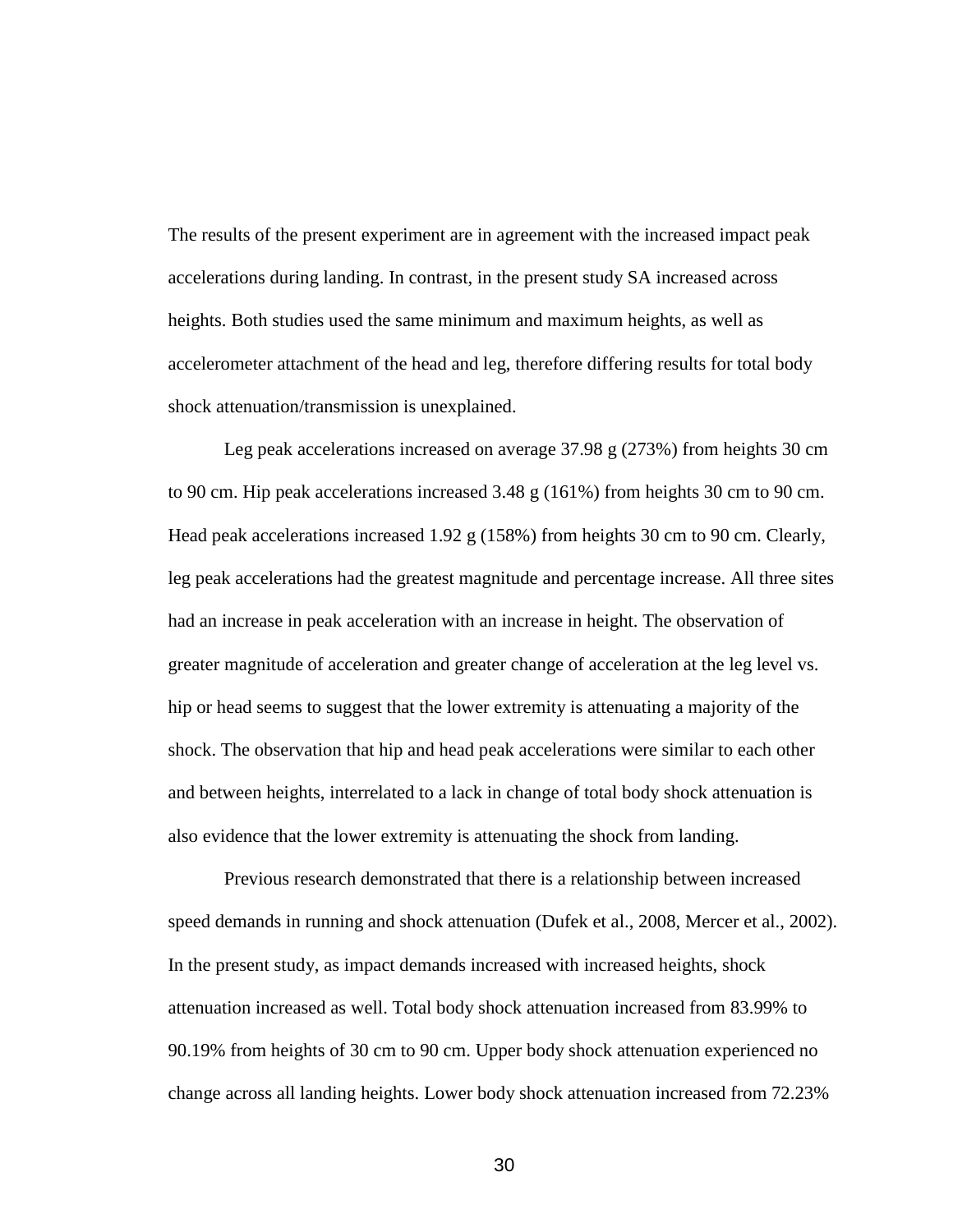to 82.66% from heights of 30 cm to 90 cm. Lower body shock attenuation between heights of 30 cm (72.23%) and 60 cm (78.33%) was significantly different. With the increase of total body and lower body shock attenuation, but no increase in upper body shock attenuation, again the results suggest the lower extremity is doing more work to absorb impact energy. Future research in this area should target injury specific questions with regard to the lower extremity and landing.

A confounding factor to this study was that participants could have lacked experience in landing technique. Participants were not screened for previous experience levels (i.e.: collegiate volleyball or basketball player). This potential confounding factor was accounted for by giving detailed instruction and demonstration of the step-off and landing techniques as well as time to become acclimated to the activity. A confounding factor to this study was that participants could have experienced fatigue, contributing to skewed results. To account for fatigue during the study, condition order was randomized and participants were given sufficient time to rest between trials. Another confounding factor to this study was that heights were randomized. In previous research heights were ordered successively. If order of heights was controlled in a successive manner, then results for this study may have had a different outcome. However, after piloting different orders of landings, there seemed to be no causation to believe that order would affect the outcome at all.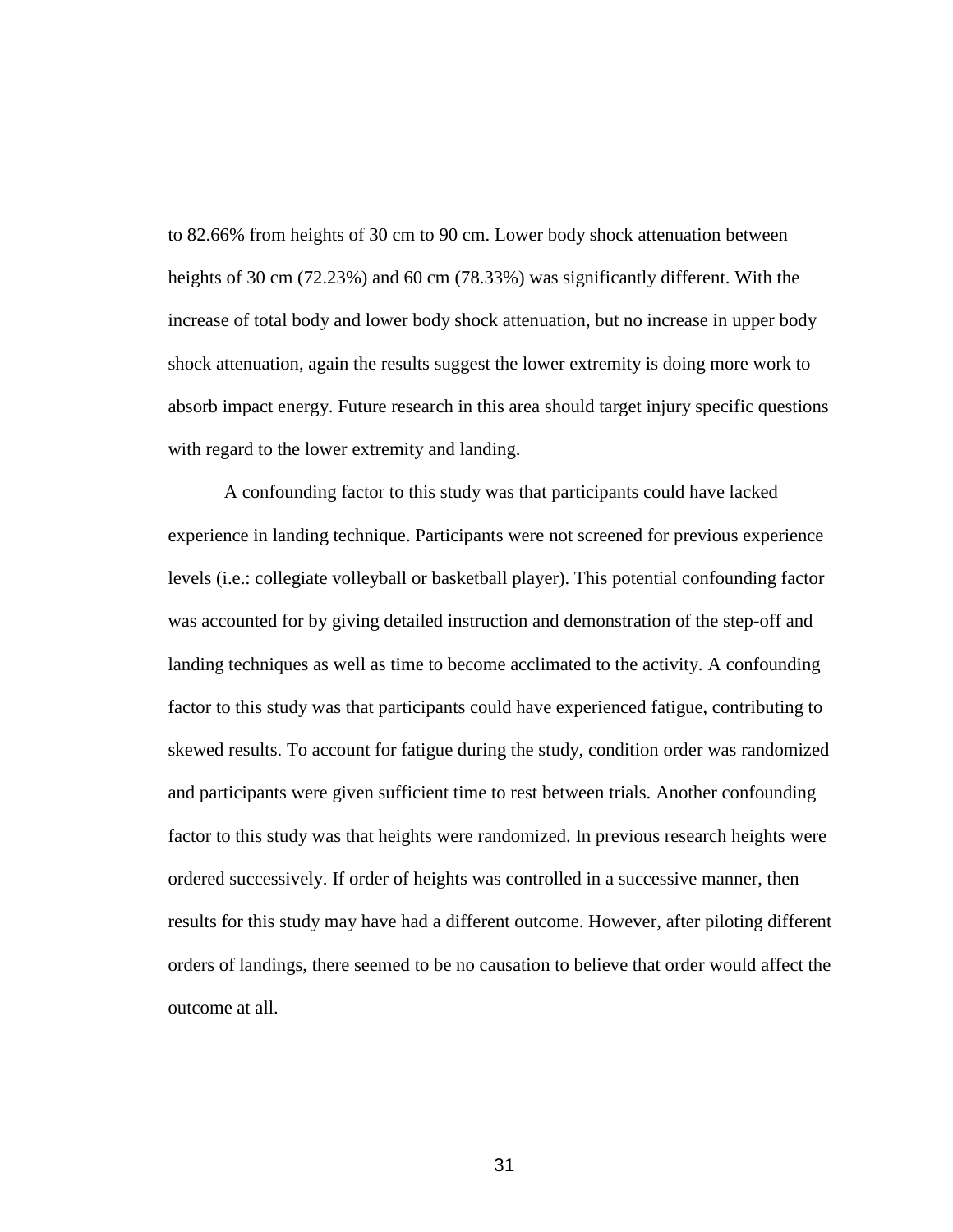Limitations of this study were that lower extremity kinematics were not collected to quantify possible explanations for the difference in impact peak accelerations for the leg, hip, and head. Gender differences also were not accounted for.

#### Conclusions and Recommendations

#### For Further Study

In conclusion, this study was designed to better understand the mechanisms of shock attenuation during the event of landing. With an increase in landing height, it was concluded that impact peak accelerations of the lower extremity would also increase. Though impact peak of the lower extremity increased, total body shock attenuation had no change between successive heights, and little change across total height. A possible explanation for the lack of change in total body shock attenuation is that the lower extremity is attenuating the initial impact peak acceleration. The results of this study provide possible new ways to evaluate shock attenuation, focusing on the lower extremity. The idea that the lower extremity is of greater importance in attenuating an impact shock also has benefits for training and coaching for sports that involve jumping and landing movements.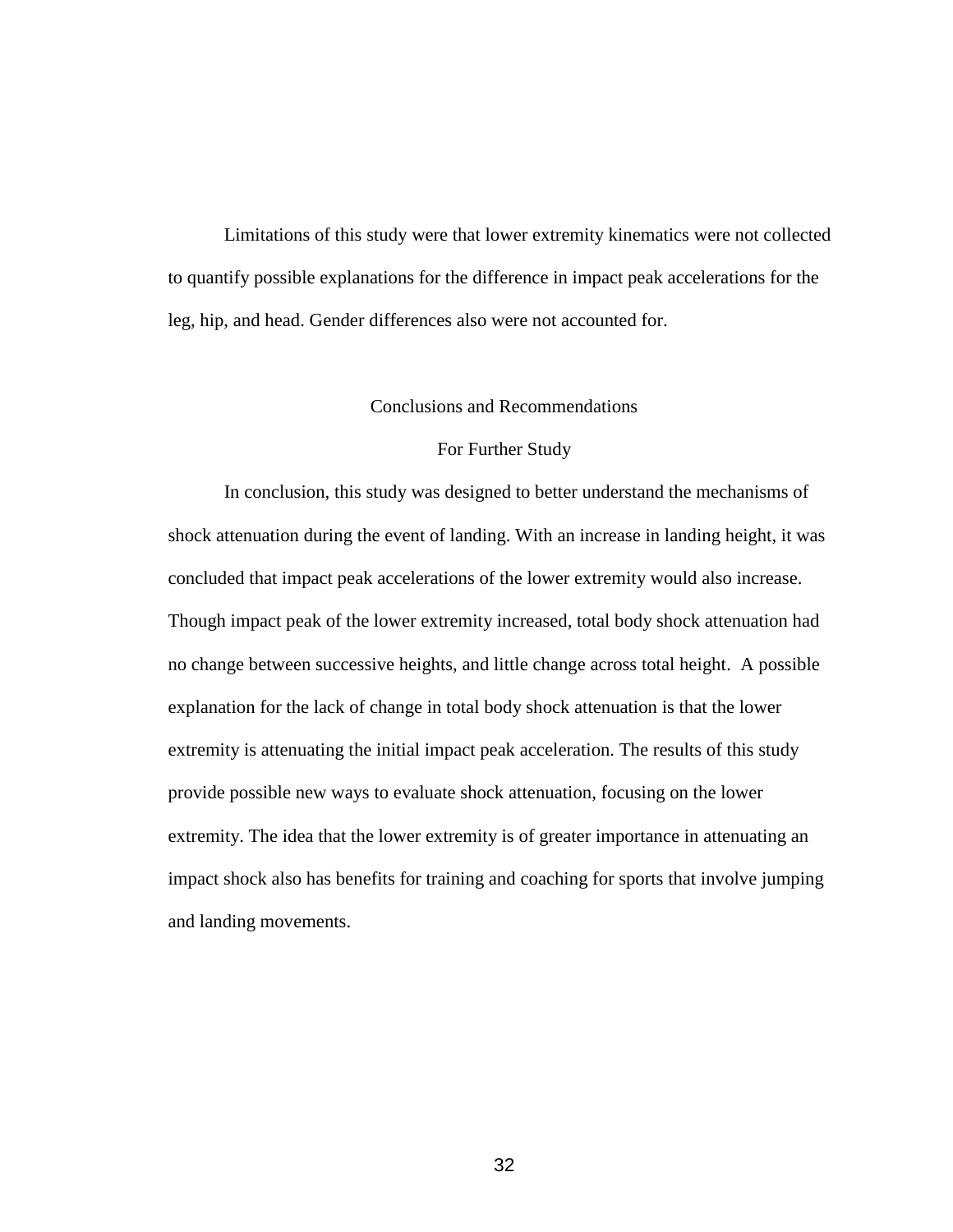#### APPENDIX I

#### Custom Data Processing Programs

#### Main Program

#### thesisSAprogram.m

#### %thesissaprog.m

%This program calculates leg, hip, and head acc, as well as total, lower,

%and upper SA

clc

clear;

clear all;

fclose('all');

fprintf(1,'\n\nProcessing\n\n');

%============================================================

% Change the following parameters

% prior to running program

%============================================================

subjects  $= 10$ ; % number of subjects to process

conditions  $= 3$ ; % number of conditions per subject

trials  $= 5$ ; % number of trials per condition

startwithsubj  $= 1$ ; % subject number to start with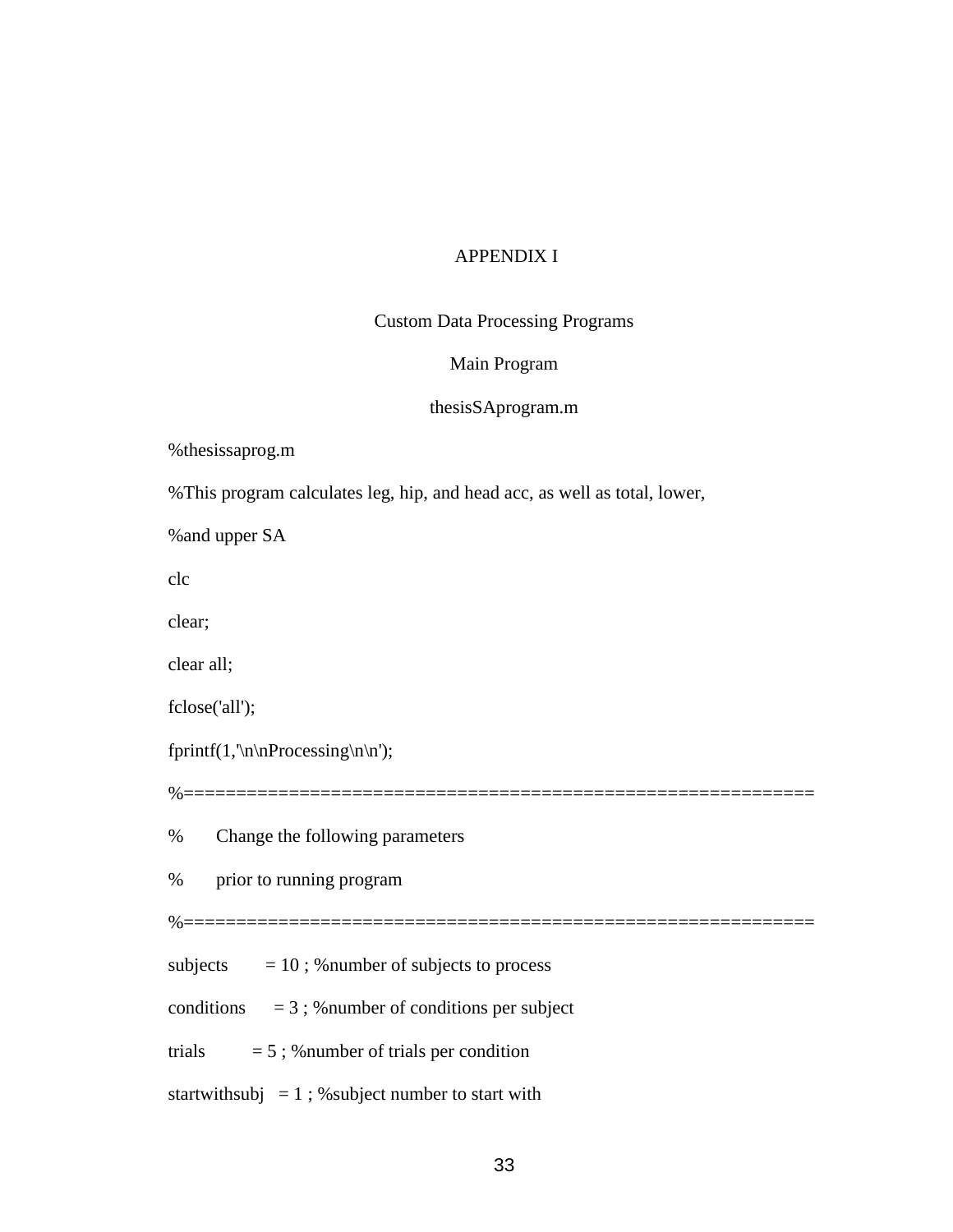startwithcond  $= 1$ ; % condition number to start with

startwithtrial  $= 1$ ; %trial number to start with

- directory = 'c:\biomech\data\'; %directory where data is located
- $extension = '.txt';$
- $outputfile = 'alldata';$
- searchwindow  $= 25$
- $npeaks = 1$
- precision  $= 4$ ; % output precision
- $savedata = 'yes';$
- savefiles  $= 'no';$

%============================================================

%Don't change after this point

bioheaders  $= 13$ ;

biofs  $= 1008$ ;

biocol  $= 5;$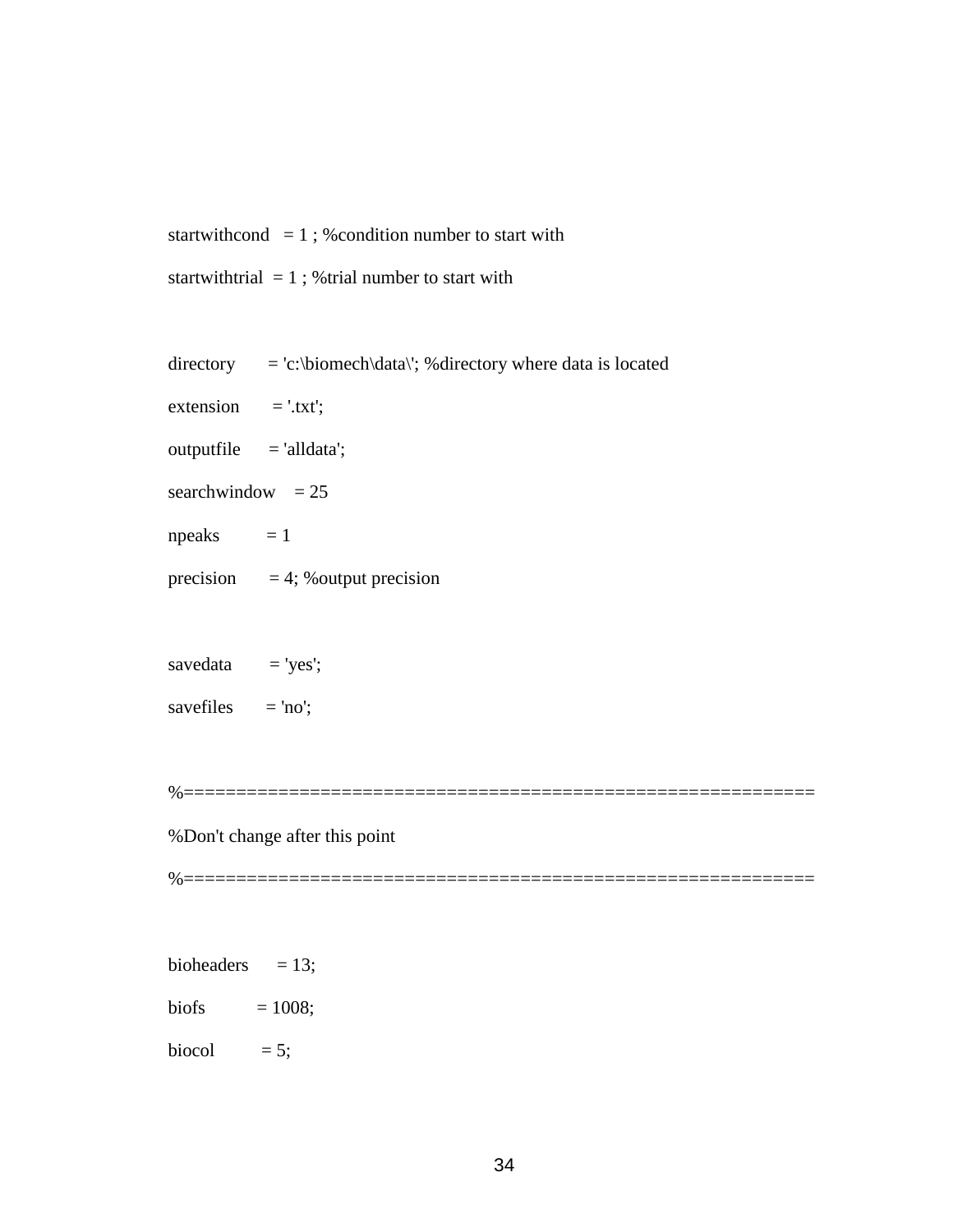%============================================================

$$
all data = [];
$$

filenumber  $= 0$ ;

for  $s =$  startwithsubj:(startwithsubj+subjects-1)

for  $c =$  startwithcond:(startwithcond+conditions-1)

for  $t =$  startwithtrial: (startwithtrial+trials-1)

 %create filename  $ss = int2str(s);$  $cc = int2str(c);$  $tt = int2str(t);$ filename  $=[s]$ 's s 'c' cc 't' tt extension];

%counter

 $filename = filename + 1;$ 

%open a file

biodata = my\_fopen('c:\biomech\data', filename, biocol, inf, bioheaders);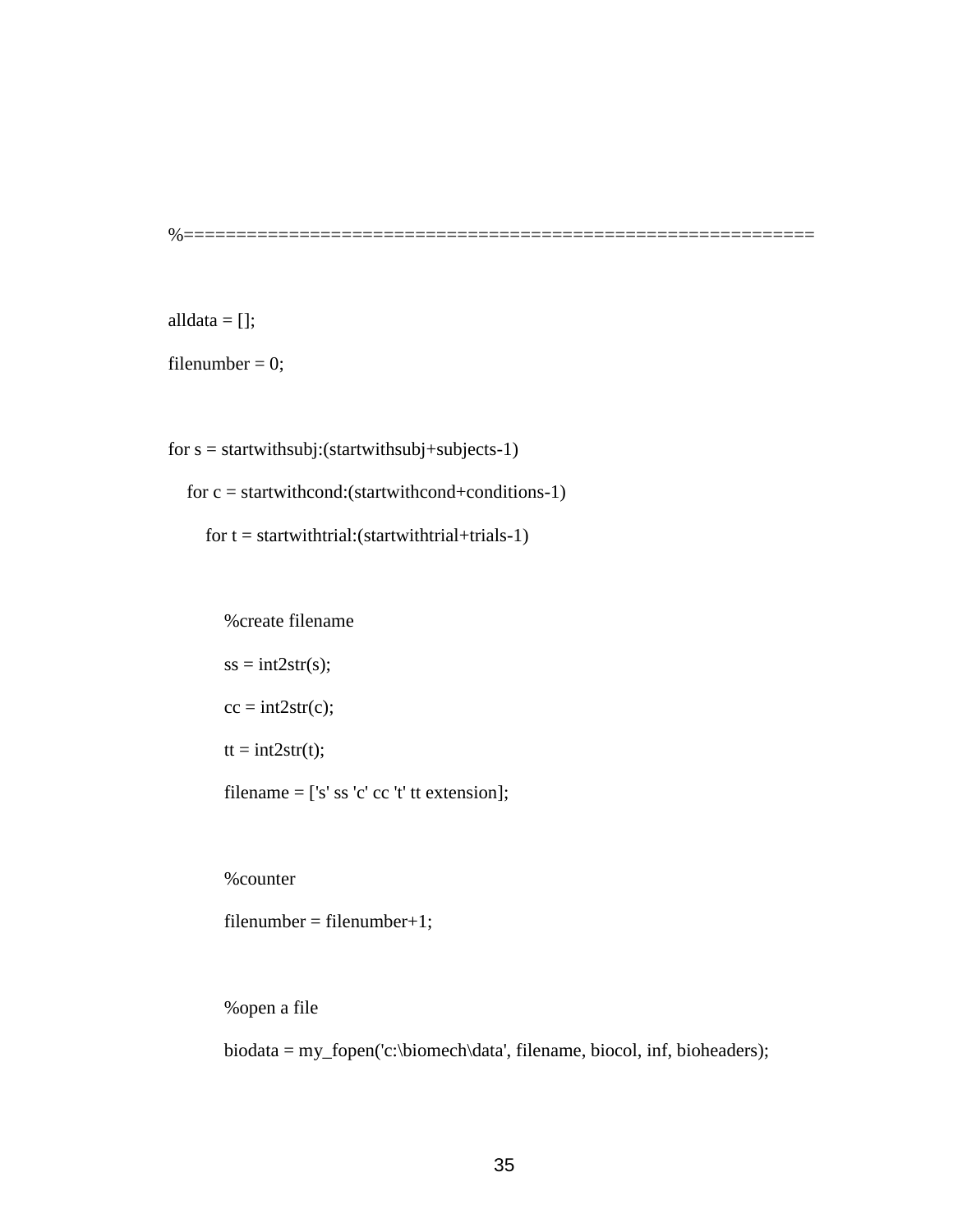%assign variables from bioware

heada  $=$  biodata(:,3); lega  $= \text{biodata}(:,4);$ hipa  $= \text{biodata}(:,5);$ biotime  $=$  biodata(:,1);

%identify leg acc, hip acc, head acc, SA

figure('position', [100 80 1000 400])

 $subplot(2,1,1)$ 

plot(biotime,lega, 'k');

hold on

ylabel('leg acceleration (g)')

xlabel('time(s)')

title('Leg Acceleration While Landing')

%find peaks

numberofpeaks = 1

fprintf $(1, \ln')$ ;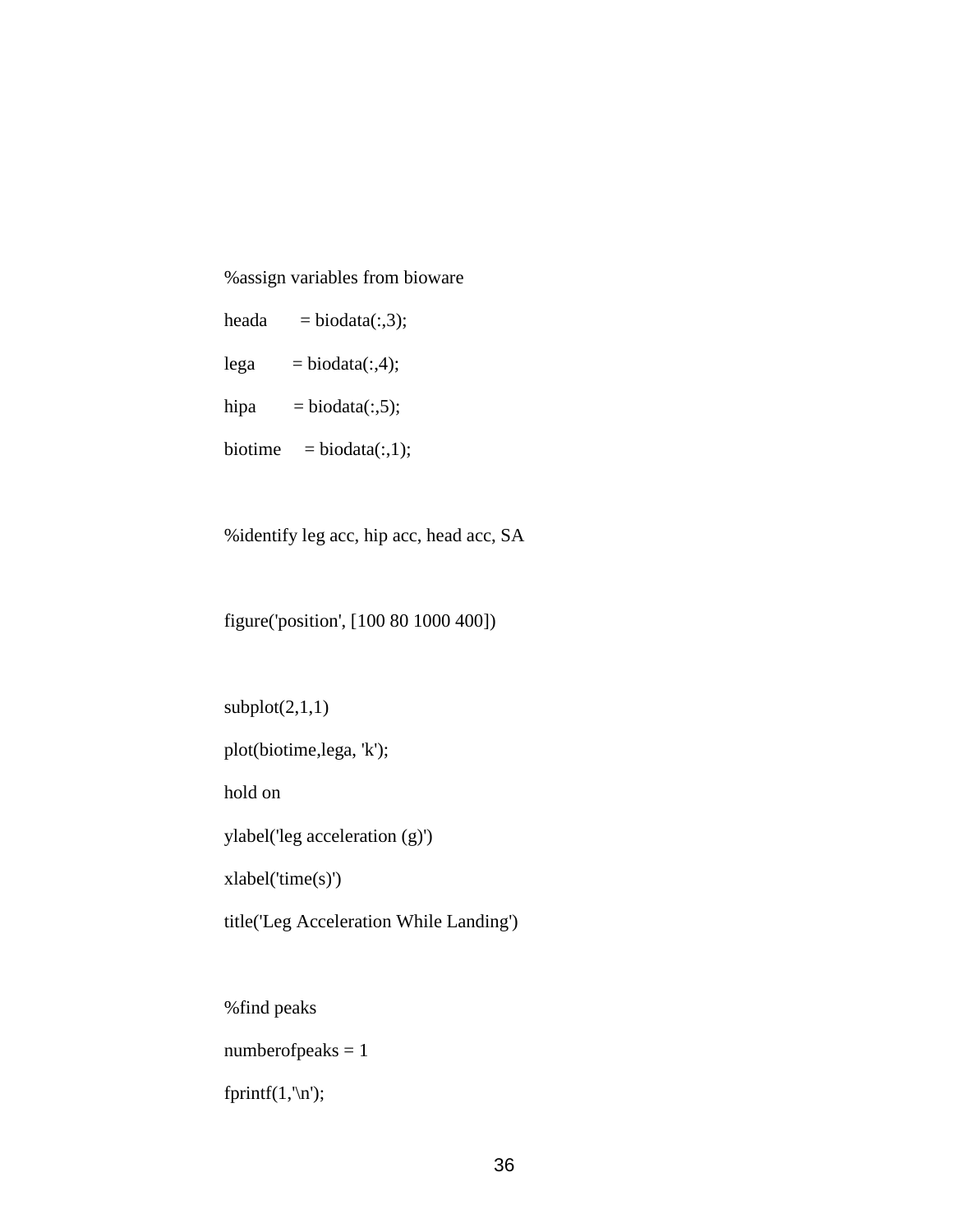for  $i = 1$ :numberofpeaks

%get graph info

 $[xpos, ypos] = ginput(1);$ 

 $xpos = round(xpos * bios);$ 

%identify start and end point to search for max

start =  $xpos - searchwindow;$ 

 $ends \text{each} = x \text{pos} + \text{searchwindow};$ 

%check for searching beyond data set

if  $(start<1)$ 

start=1;

end

```
 if (endsearch>length(lega))
```

```
 endsearch = length(lega);
```
end

```
 legpeak(i) = max(lega(start:xpos+searchwindow));
```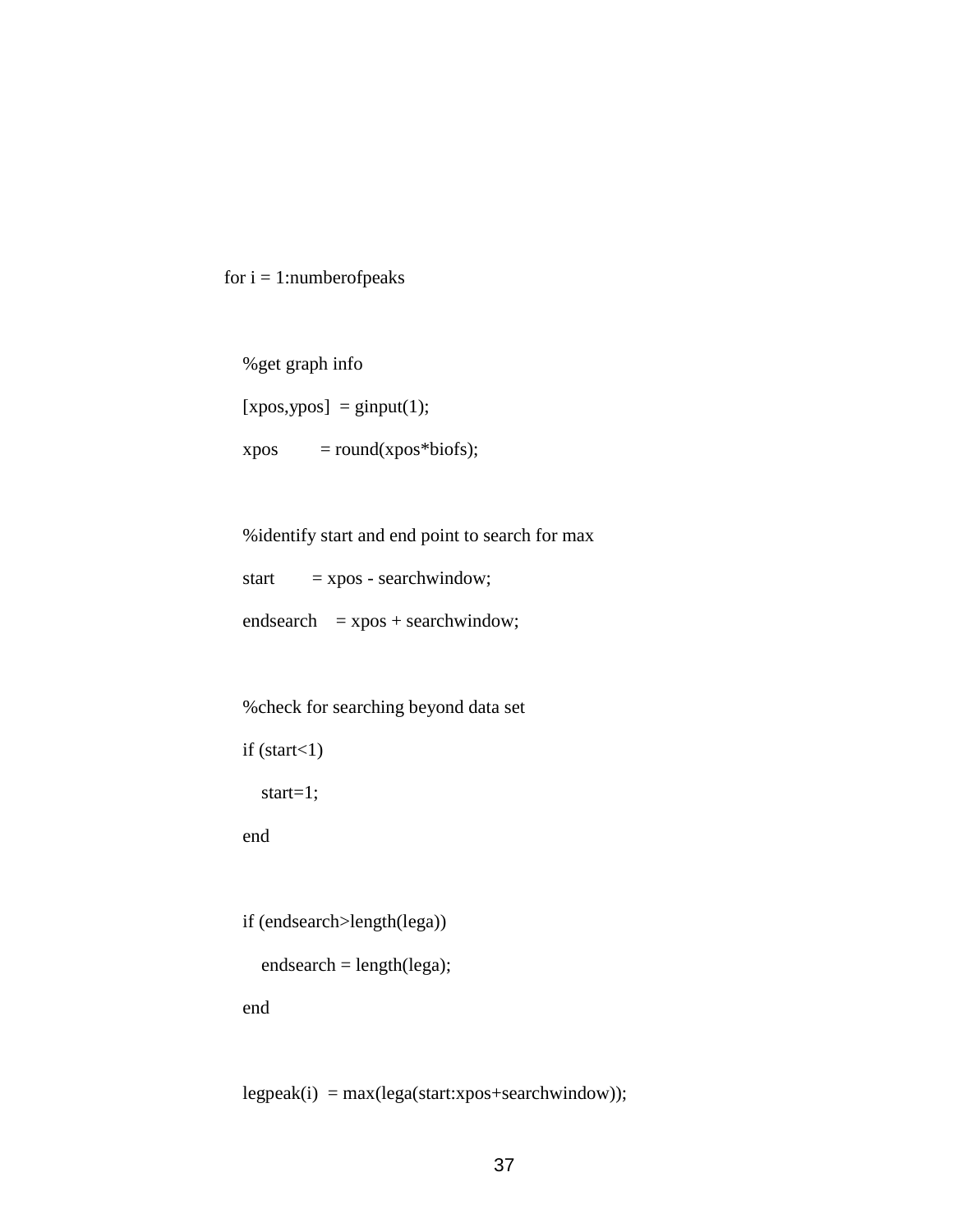```
temppeakpos = find(lega(start:xpos + searchwindow) = = legpeak(i));temppeakpos(2) = 0;
peakpos(i) = temppeakpos(1);peakpos(i) = peakpos(i) + (start)-1;
```
 plot(biotime(peakpos(i)),lega(peakpos(i)),'ro') drawnow

end

pause (0.5)

close(gcf)

figure('position', [100 80 1000 400])

 $subplot(2,1,1)$ 

plot(biotime,hipa, 'k');

hold on

ylabel('hip acceleration (g)')

xlabel('time(s)')

title('Hip Acceleration While Landing')

%find peaks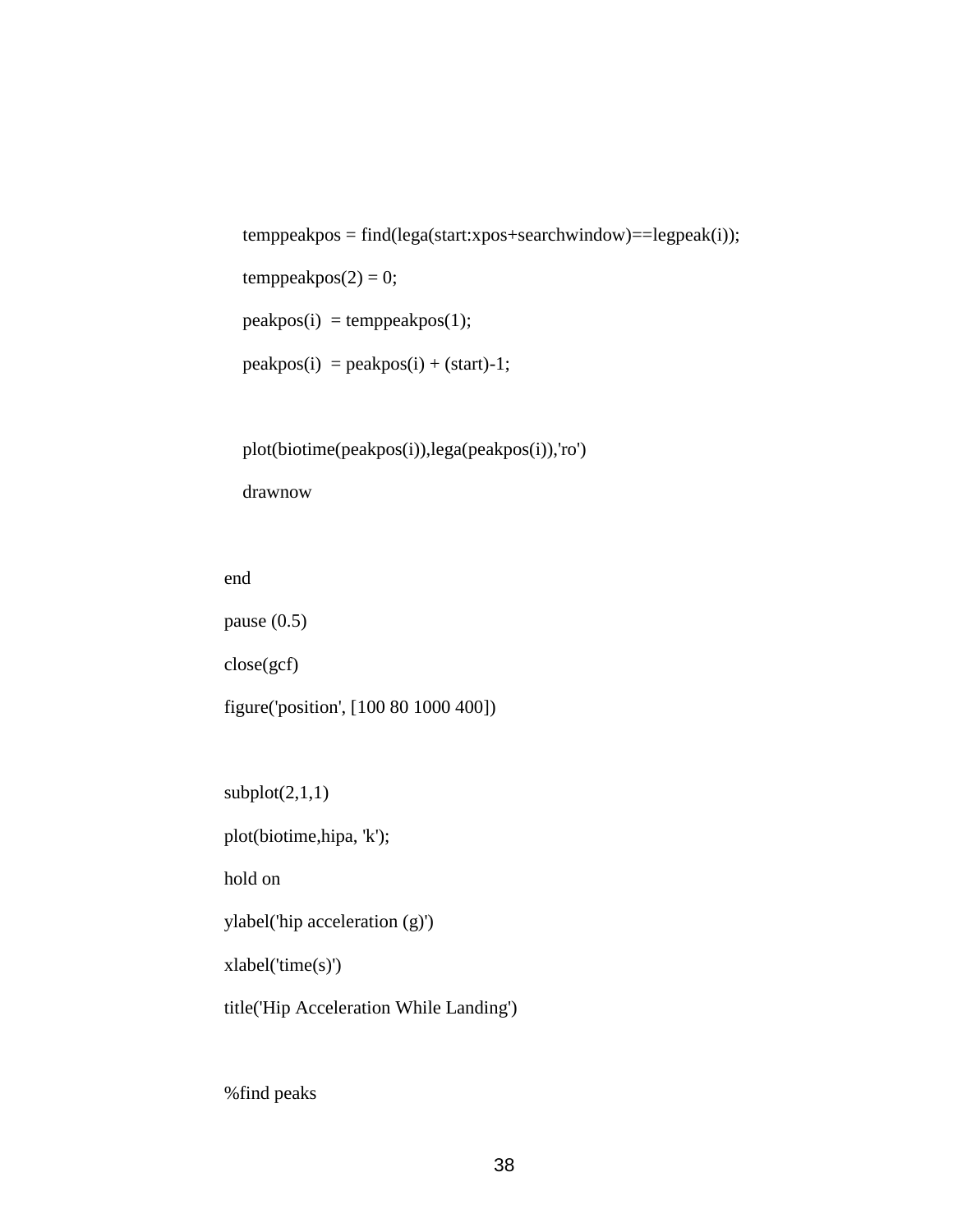numberofpeaks = 1

fprintf $(1, \ln')$ ;

for  $i = 1$ :numberofpeaks

 %get graph info  $[xpos, ypos] = ginput(1);$  $xpos = round(xpos * bios);$ 

%identify start and end point to search for max

start  $= xpos$  -searchwindow;

endsearch  $= xpos + searchwindow;$ 

%check for searching beyond data set

if  $(start<1)$ 

start=1;

end

if (endsearch>length(hipa))

 $ends \text{each} = \text{length}(\text{hipa});$ 

end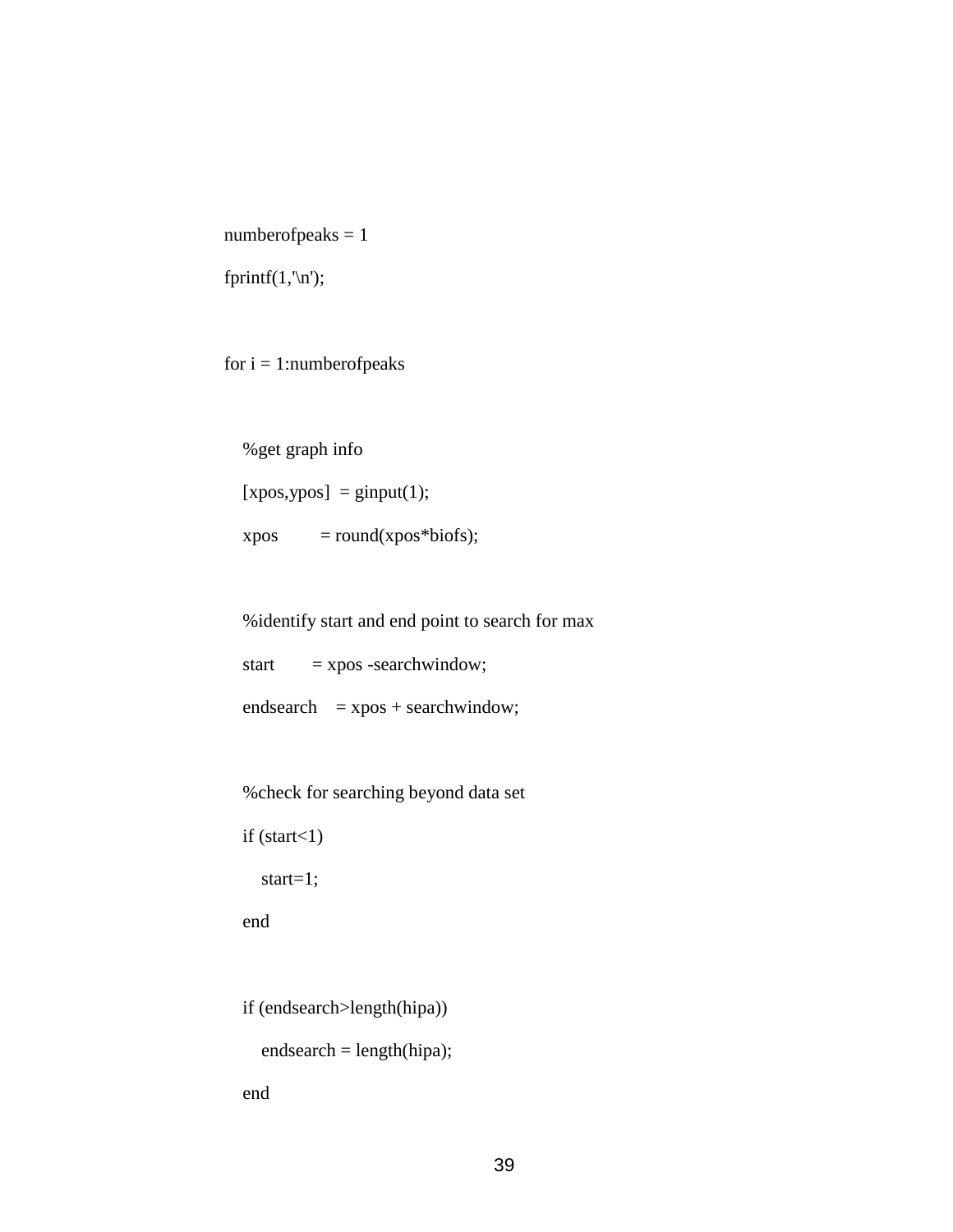```
hippeak(i) = max(hipa(start:xpos+searchwindow));
 temppeakpos = find(hipa(start:xpos+searchwindow)==hippeak(i));
temppeakpos(2) = 0;
peakpos(i) = temppeakpos(1);peakpos(i) = peakpos(i) + (start)-1;
```
 plot(biotime(peakpos(i)),hipa(peakpos(i)),'ro') drawnow

end

pause  $(0.5)$ 

close(gcf)

figure('position', [100 80 1000 400])

 $subplot(2,1,1)$ 

plot(biotime,heada, 'k');

hold on

ylabel('head acceleration (g)')

xlabel('time(s)')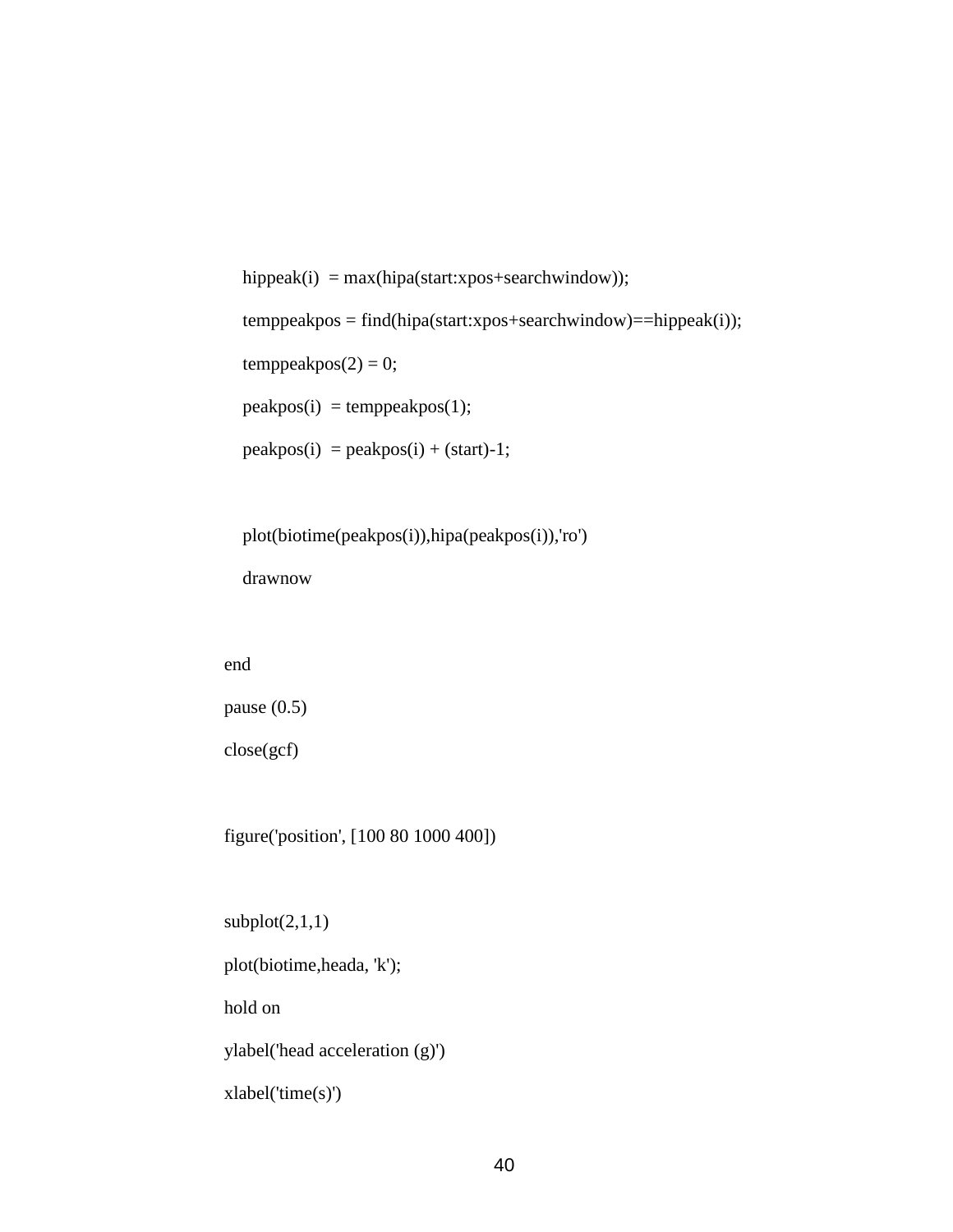title('Head Acceleration While Landing')

```
 %find peaks
```
numberofpeaks = 1

fprintf $(1, \ln')$ ;

for  $i = 1$ : number of peaks

%get graph info

 $[xpos, ypos] = ginput(1);$ 

 $xpos = round(xpos * bios);$ 

%identify start and end point to search for max

start  $= xpos$  -searchwindow;

 $ends \text{each} = x \text{pos} + \text{searchwindow};$ 

%check for searching beyond data set

if  $(\text{start} < 1)$ 

start=1;

end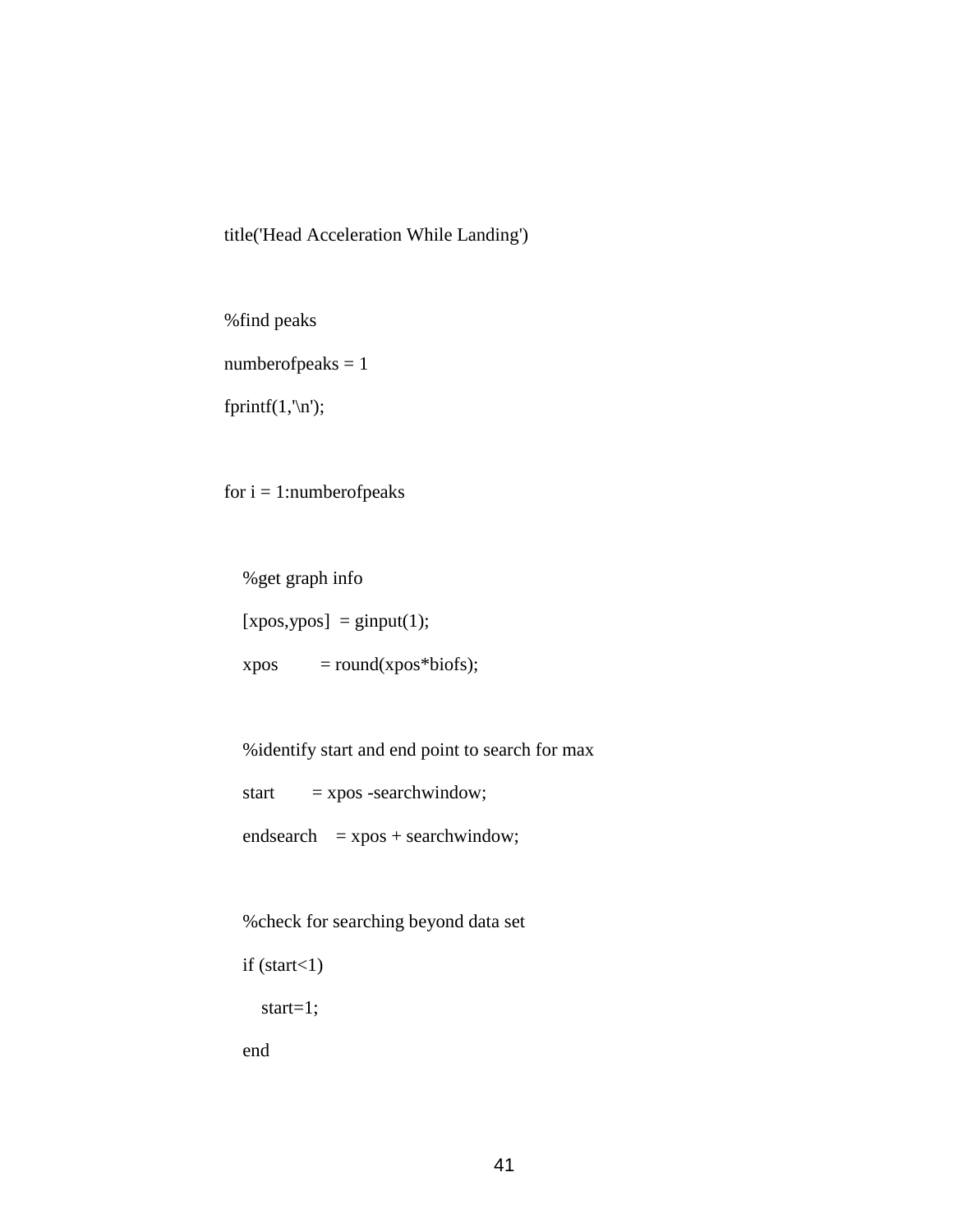if (endsearch>length(heada))

endsearch = length(heada);

end

 $headpeak(i) = max(head(start:xpos + searchwindow));$  $temppeakpos = find(heada(start:xpos+searchwindow) == headpeak(i));$ temppeakpos $(2) = 0$ ;  $peakpos(i) = temppeakpos(1);$  $peakpos(i) = peakpos(i) + (start)-1;$ 

 plot(biotime(peakpos(i)),heada(peakpos(i)),'ro') drawnow

end

pause (0.5)

close(gcf)

%Calculate shock attenuation

%Total Body SA

fprintf(1,'\n\nTotal Body Shock Attenuation Calculated.\n\n')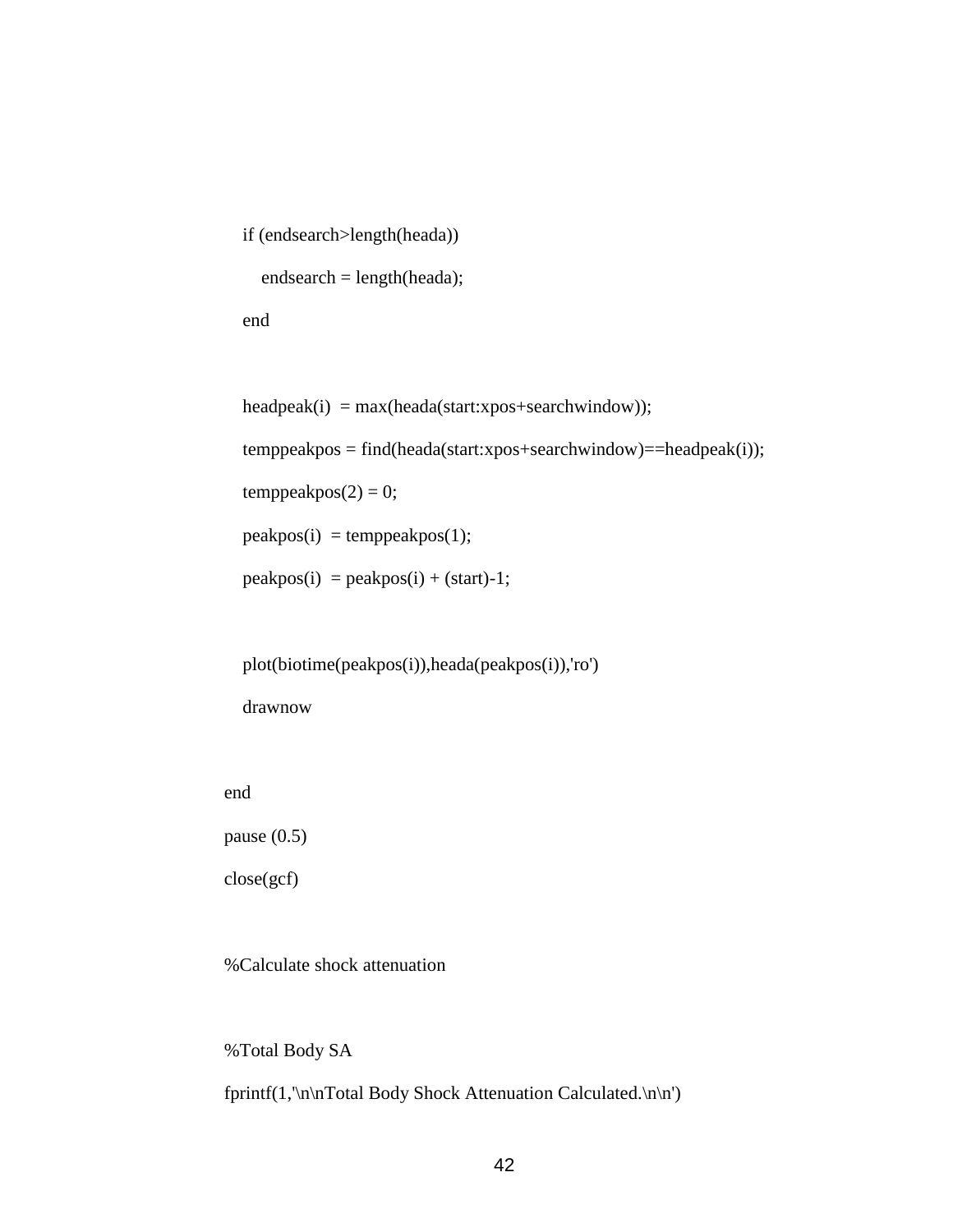$tbsa = (1 - headpeak(i)/legpeak(i)) * 100;$ 

%Lower Body SA

fprintf(1,'\n\nLower Body Shock Attenuation Calculated.\n\n')

 $lbsa = (1-hippeak(i)/legpeak(i))*100;$ 

%Upper Body SA

fprintf(1,'\n\nUpper Body Shock Attenuation Calculated.\n\n')

 $ubsa = (1 - headpeak(i)/hippeak(i)) * 100;$ 

%compile the data for each loop

Thesisdata(filenumber, :) = [s c t legpeak hippeak headpeak tbsa

lbsa ubsa];

clear biodata;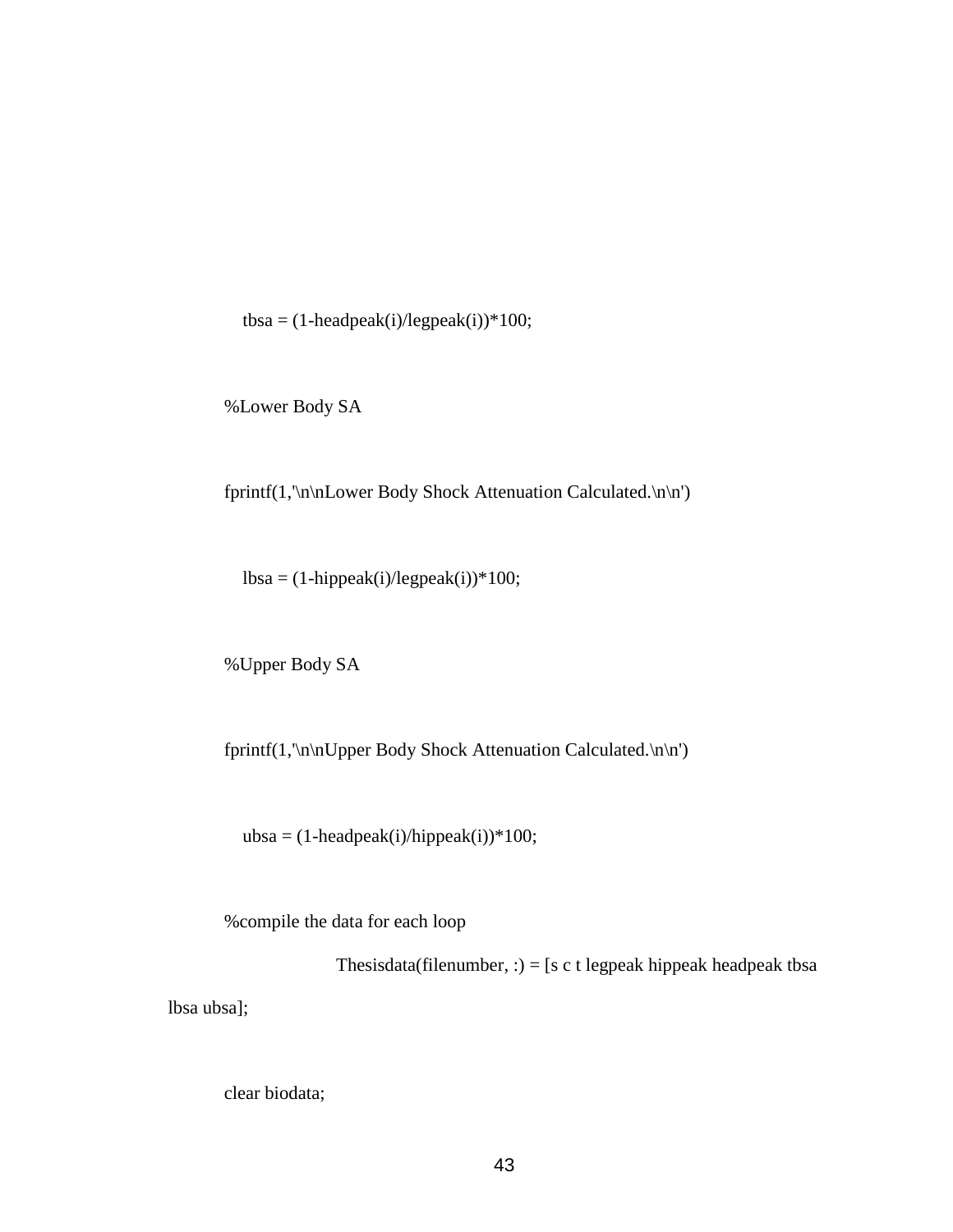end

end

end

my\_save(directory, outputfile, Thesisdata, 4);

fprintf(1,'\nDone Processing\n\n')

#### Supporting Programs

my\_Fopen.m

%function: my\_fopen

%this function will run the commonly used commands to open a file.

%

%called as:

% data = my\_fopen(directory, filename, columns, rows, headers)

%

#### %where

 $%$  directory = location of file

 $%$  filename = name of file with extension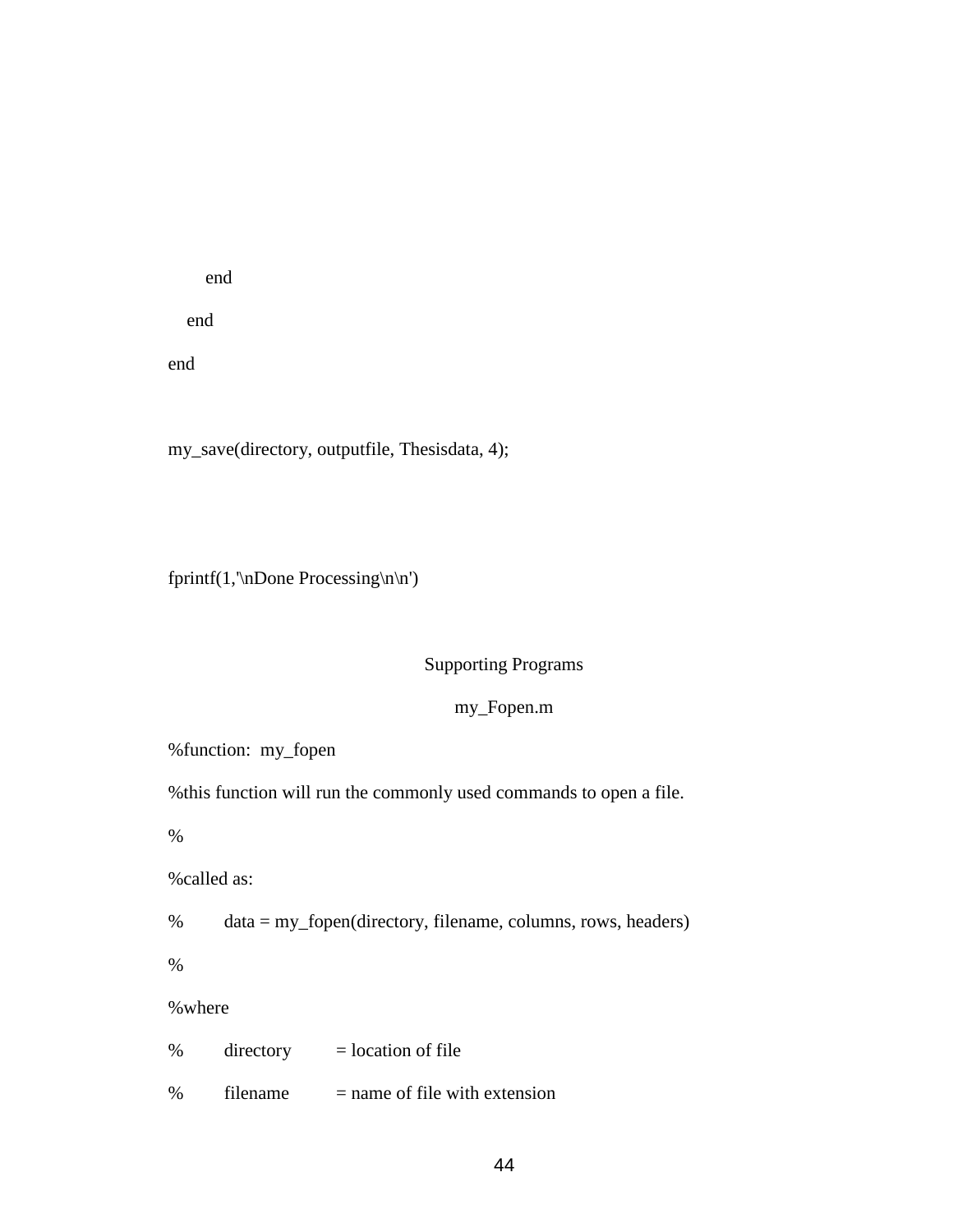| $\frac{0}{0}$ | columns | $=$ number of columns |
|---------------|---------|-----------------------|
|               |         |                       |

 $% \qquad \qquad \text{rows} \qquad \qquad = \text{number of rows}$ 

 $%$  headers = number of headers to get rid of

function tempdata = my\_fopen(my\_dir, file\_\_name, columns, rows, headers);

%my\_dir = data directory

%file\_\_name = filename with extension

 $%$  columns = number of columns

%headers = number of headers to discard

%set up commands for eval function

%change to working directory

eval(['cd ' my\_dir ';']);

%open the file

%create substrings

 $c = 'fid = fopen'$ :

 $d =$  "',"rt");';

%create filename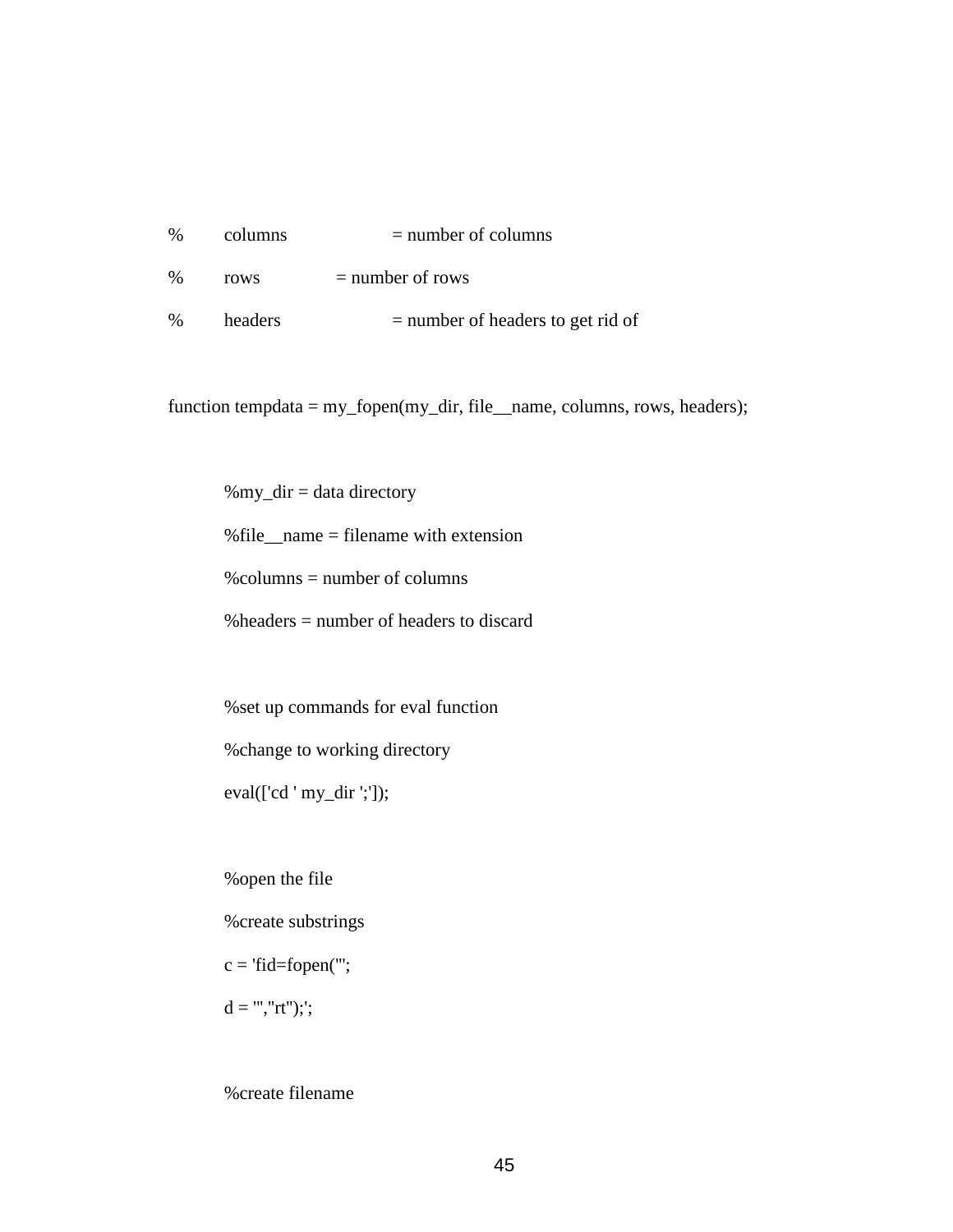file\_name =  $[c, file$ \_name, d];

%open peak input file

eval(file\_name);

%check to see if the open was successful

if  $fid == -1$ 

clc

message = ['The filename ' file\_\_name ' does not exist in directory '

my\_dir];

```
 error(message);
```
fprintf $(1, \ln\ln)$ ;

end

%get rid of headers

for  $h = 1$ : headers

fgets(fid);

end

%read in data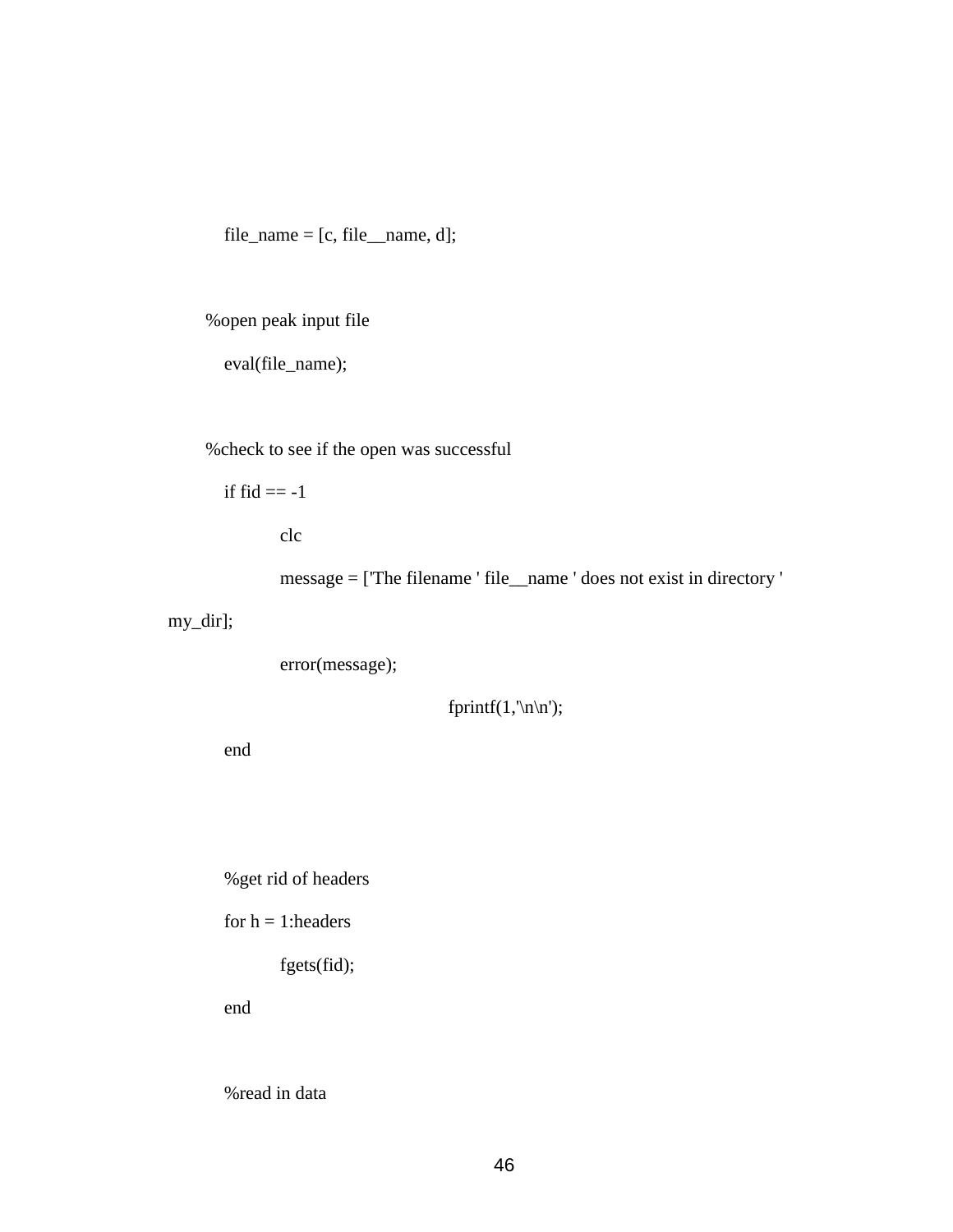$A = f<sup>3</sup>(fid, '%f', [columns rows]);$ 

 $tempdata = A';$ 

%close files

fclose('all');

#### my\_save.m

%Function: my\_save(directory, filename, data, precision)

%

%This function will save data to a specified file with a specified precision

%

function my\_save(directory, filename, data, precision)

%initialize variable

all\_column\_info = [];

%change directory

 $temp = pwd;$ 

eval(['cd ' directory]);

%open the file to write to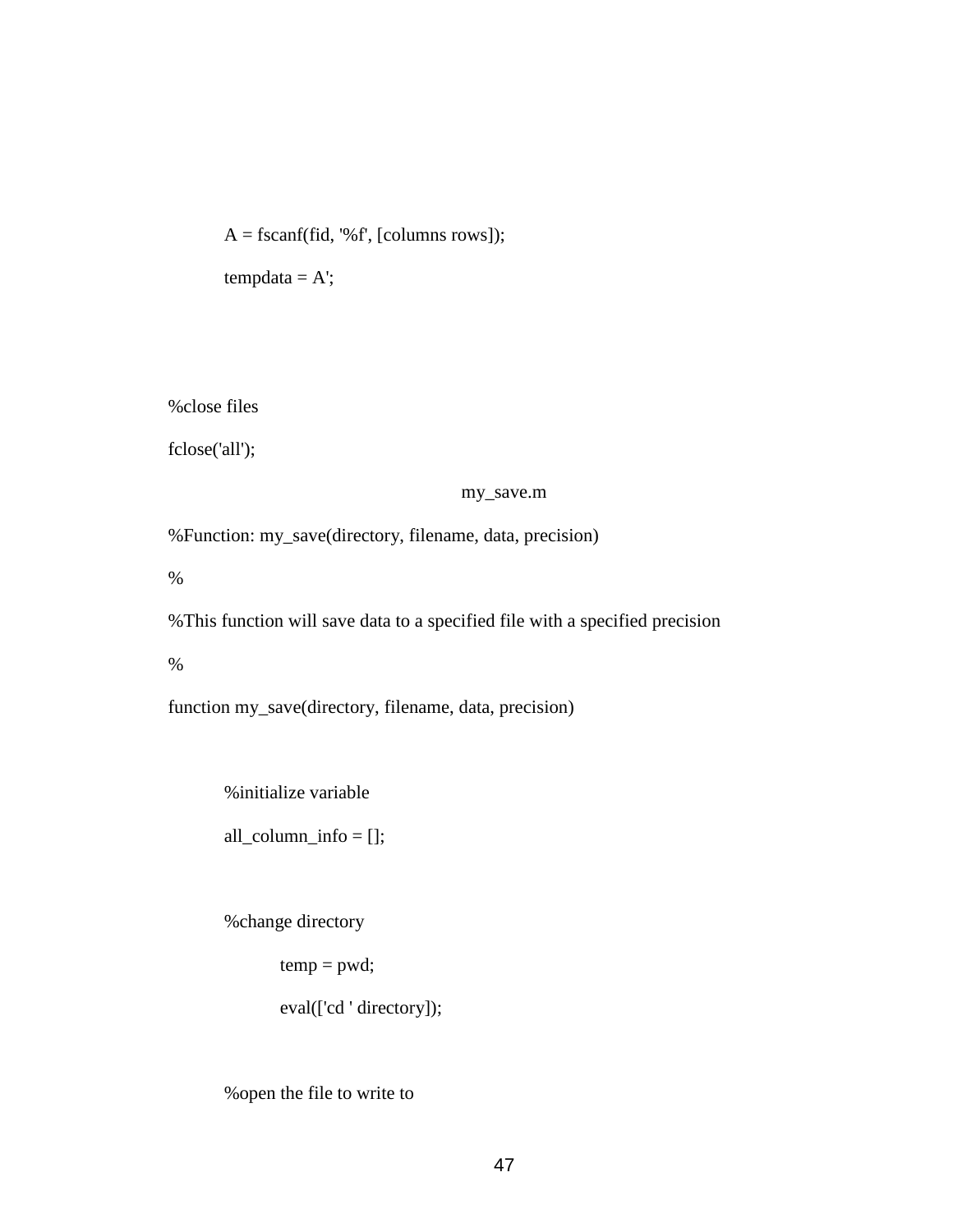fid=fopen(filename, 'w');

%make quote notation

q='''';

%check the size of the data array

 $[rows columns] = size(data);$ 

%Create the necessary write commands

 $column\_precision = int2str(precision);$ 

column\_info =  $['%5]'$ : column\_precision 'f'];

for  $i = 1$ : columns

all\_column\_info = [column\_info ' ' all\_column\_info]; end

%transpose the output data array because the print command writes %column 1, then column 2, ...

data=data';

%create command line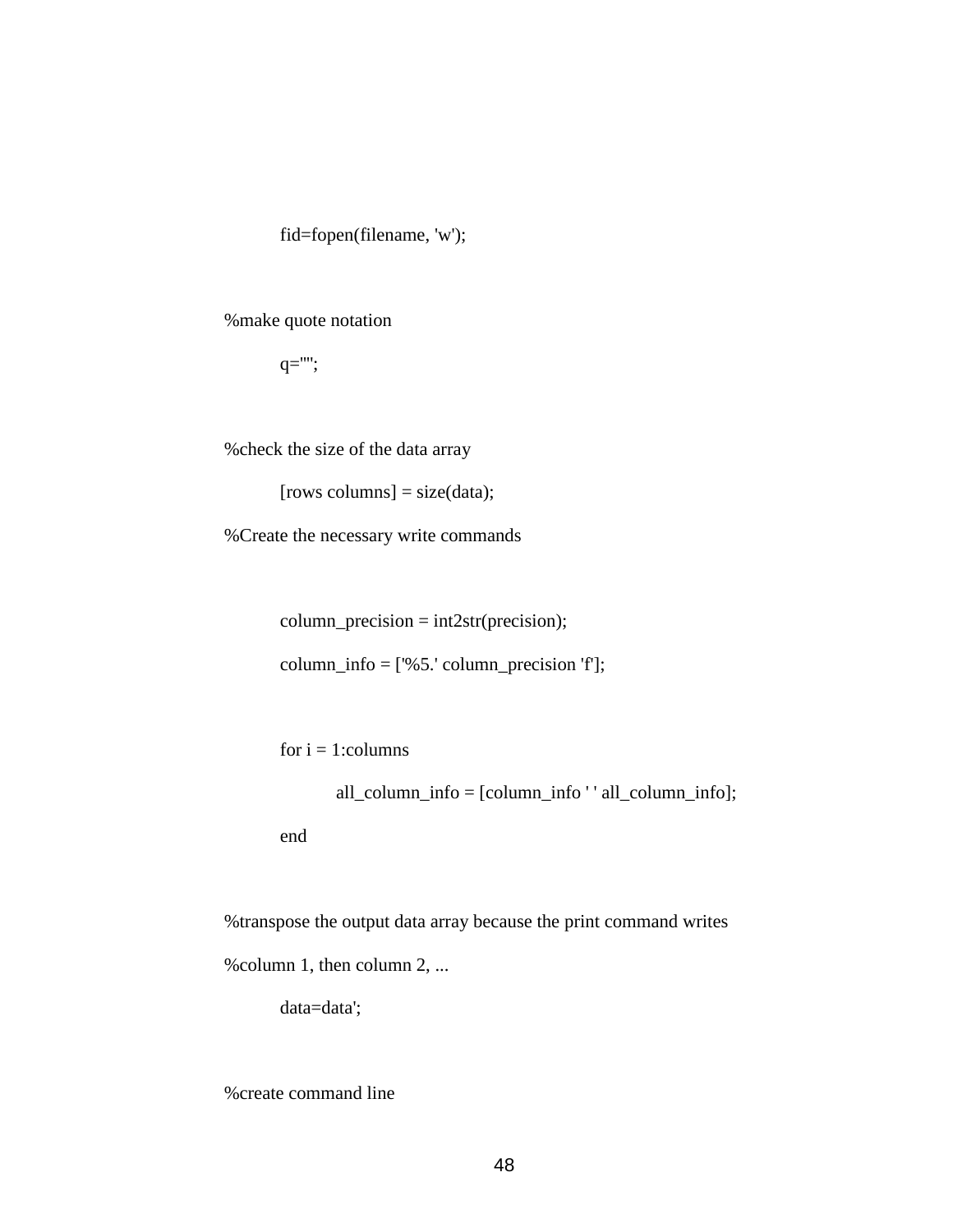print\_command = ['fprintf(fid,' q all\_column\_info '\n' q ', data);'];

%save data

eval([print\_command]);

%close file

fclose(fid);

%change back to original directory

eval(['cd ' temp]);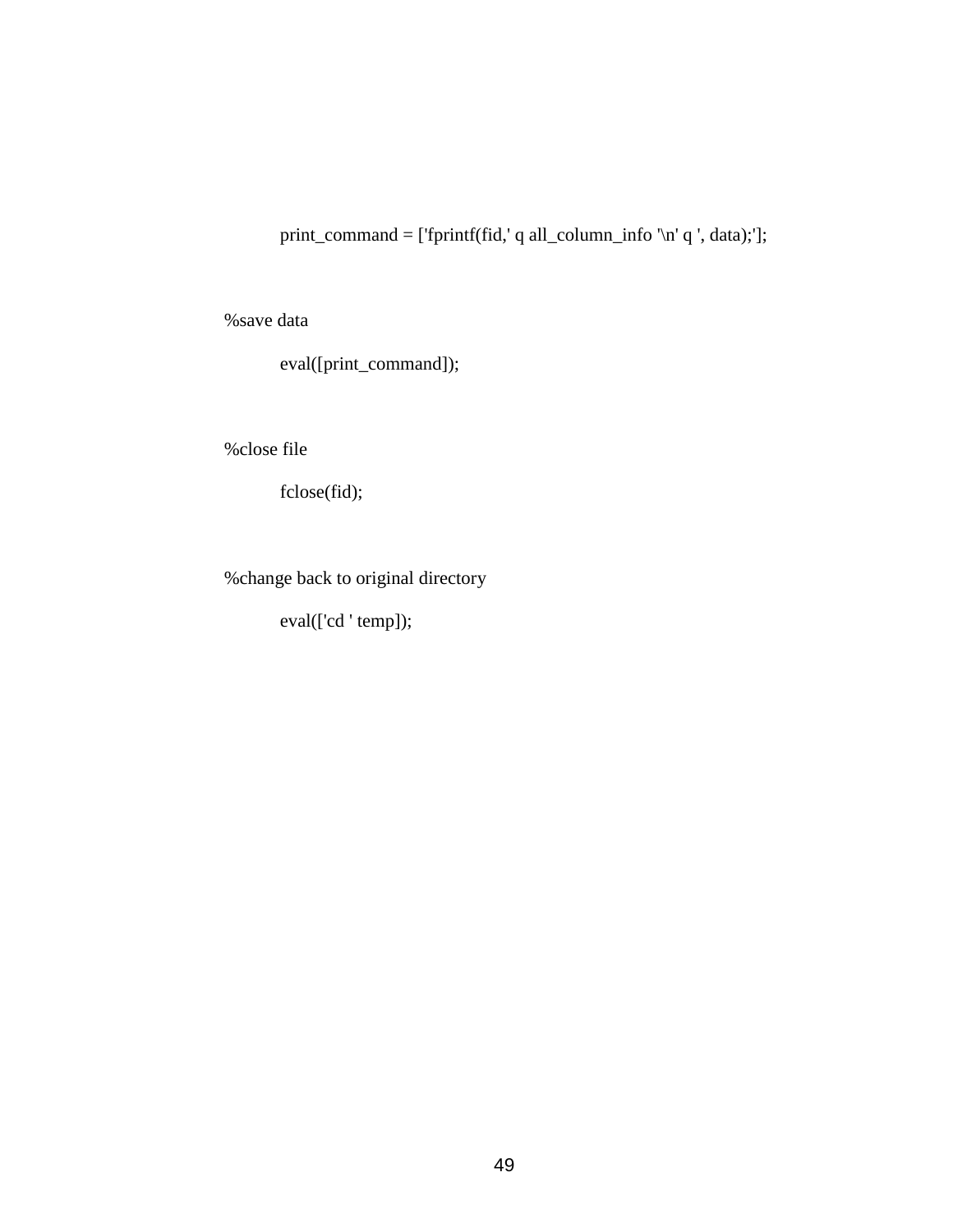## APPENDIX II

#### Statistical Tables

## Data Sets per Subject

## Peak Impact Accelerations

|                | Peak Impact Acceleration, HpPk = Hip Peak Impact Acceleration, HdPk = Head Peak Impact Acceleration |                |                |                |                |                |                |                |                |  |
|----------------|-----------------------------------------------------------------------------------------------------|----------------|----------------|----------------|----------------|----------------|----------------|----------------|----------------|--|
|                | LgPk                                                                                                | $LgPk_6$       | $LgPk_9$       | $HpPk_3$       | $HpPk_6$       | $HpPk_9$       | HdPk 3         | HdPk 6         | HdPk 9         |  |
|                | $30 \text{ cm}$                                                                                     | $0 \text{ cm}$ | $0 \text{ cm}$ | $0 \text{ cm}$ | $0 \text{ cm}$ | $0 \text{ cm}$ | $0 \text{ cm}$ | $0 \text{ cm}$ | $0 \text{ cm}$ |  |
| S <sub>1</sub> | 14.14                                                                                               | 38.54          | 47.63          | 4.92           | 7.08           | 8.87           | 2.66           | 4.62           | 4.47           |  |
| S <sub>2</sub> | 20.70                                                                                               | 28.12          | 41.27          | 7.08           | 9.13           | 10.09          | 4.62           | 6.33           | 6.02           |  |
| S <sub>3</sub> | 17.80                                                                                               | 40.77          | 53.65          | 4.96           | 6.05           | 6.86           | 2.48           | 4.03           | 5.25           |  |
| S <sub>4</sub> | 28.31                                                                                               | 78.49          | 98.97          | 9.14           | 15.70          | 10.12          | 5.11           | 6.87           | 6.73           |  |
| S5             | 16.63                                                                                               | 22.38          | 61.36          | 5.86           | 8.98           | 13.95          | 3.56           | 5.72           | 6.87           |  |
| S <sub>6</sub> | 21.04                                                                                               | 35.86          | 44.67          | 6.66           | 11.25          | 13.37          | 4.14           | 7.91           | 8.14           |  |
| S7             | 27.57                                                                                               | 84.42          | 61.82          | 6.55           | 7.11           | 6.42           | 4.72           | 4.01           | 1.98           |  |
| S <sub>8</sub> | 18.24                                                                                               | 69.41          | 72.35          | 3.99           | 7.89           | 10.38          | 1.56           | 4.16           | 6.26           |  |
| S <sub>9</sub> | 21.44                                                                                               | 61.00          | 65.45          | 3.64           | 4.68           | 5.65           | 1.48           | 1.16           | 2.03           |  |
| <b>S10</b>     | 33.86                                                                                               | 43.23          | 52.40          | 4.18           | 5.03           | 6.08           | 1.95           | 2.21           | 3.69           |  |
| Avg            | 21.97                                                                                               | 50.22          | 59.96          | 5.70           | 8.29           | 9.18           | 3.23           | 4.70           | 5.15           |  |
| Std            | 6.12                                                                                                | 21.60          | 16.81          | 1.70           | 3.28           | 2.95           | 1.38           | 2.07           | 2.08           |  |

Table 3. Subject peak impact acceleration means for 30 cm, 60 cm, and 90 cm landing height. LgPk = Leg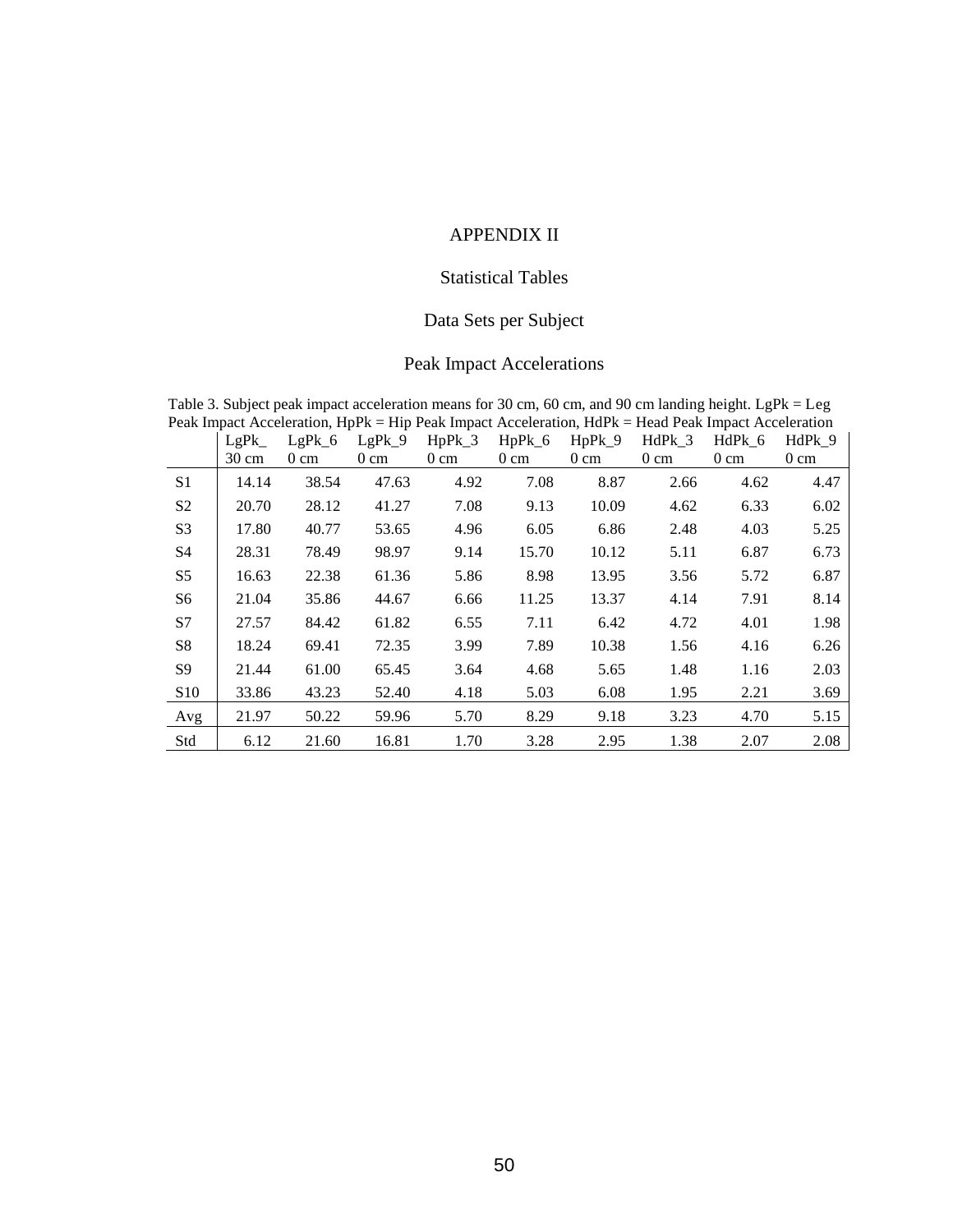## Data Sets per Subject

#### Shock Attenuation

Table 4. Subject Shock Attenuation means for 30 cm, 60 cm, and 90 cm landing height. TBSA = Totalbody Shock Attenuation, LBSA = Lower-body Shock Attenuation, UBSA = Upper-body Shock Attenuation

|                | <b>TBSA</b>     | <b>TBSA</b>     | <b>TBSA</b> | <b>LBSA</b> | <b>LBSA</b>     | <b>LBSA</b> | <b>UBSA</b>     | <b>UBSA</b>     | <b>UBSA</b> |
|----------------|-----------------|-----------------|-------------|-------------|-----------------|-------------|-----------------|-----------------|-------------|
|                | $30 \text{ cm}$ | $60 \text{ cm}$ | 90 cm       | 30 cm       | $60 \text{ cm}$ | 90 cm       | $30 \text{ cm}$ | $60 \text{ cm}$ | 90 cm       |
| S <sub>1</sub> | 80.73           | 84.79           | 90.32       | 64.14       | 76.36           | 80.74       | 45.36           | 35.14           | 48.38       |
| S <sub>2</sub> | 76.82           | 76.77           | 84.75       | 70.69       | 65.24           | 74.56       | 24.48           | 30.61           | 40.29       |
| S <sub>3</sub> | 83.69           | 86.19           | 89.92       | 67.18       | 78.28           | 85.71       | 49.93           | 31.50           | 25.40       |
| S <sub>4</sub> | 81.69           | 91.10           | 93.20       | 65.87       | 79.63           | 89.80       | 44.62           | 55.94           | 33.42       |
| S <sub>5</sub> | 77.78           | 72.85           | 86.55       | 63.18       | 56.99           | 75.75       | 38.79           | 36.16           | 49.53       |
| S <sub>6</sub> | 80.19           | 77.52           | 80.19       | 67.99       | 67.70           | 68.47       | 37.12           | 30.42           | 35.36       |
| S7             | 80.46           | 94.58           | 95.66       | 74.75       | 90.63           | 86.69       | 32.13           | 44.33           | 69.18       |
| S <sub>8</sub> | 91.56           | 94.08           | 91.24       | 78.16       | 87.92           | 85.15       | 58.57           | 48.20           | 40.58       |
| S <sub>9</sub> | 92.77           | 98.14           | 96.89       | 82.59       | 92.19           | 91.36       | 59.25           | 75.39           | 64.44       |
| <b>S10</b>     | 94.16           | 95.53           | 93.19       | 87.73       | 88.31           | 88.35       | 52.45           | 55.31           | 36.24       |
| Avg            | 83.99           | 87.16           | 90.19       | 72.23       | 78.33           | 82.66       | 44.27           | 44.30           | 44.28       |
| Std            | 6.42            | 8.95            | 5.13        | 8.32        | 11.93           | 7.52        | 11.30           | 14.65           | 13.82       |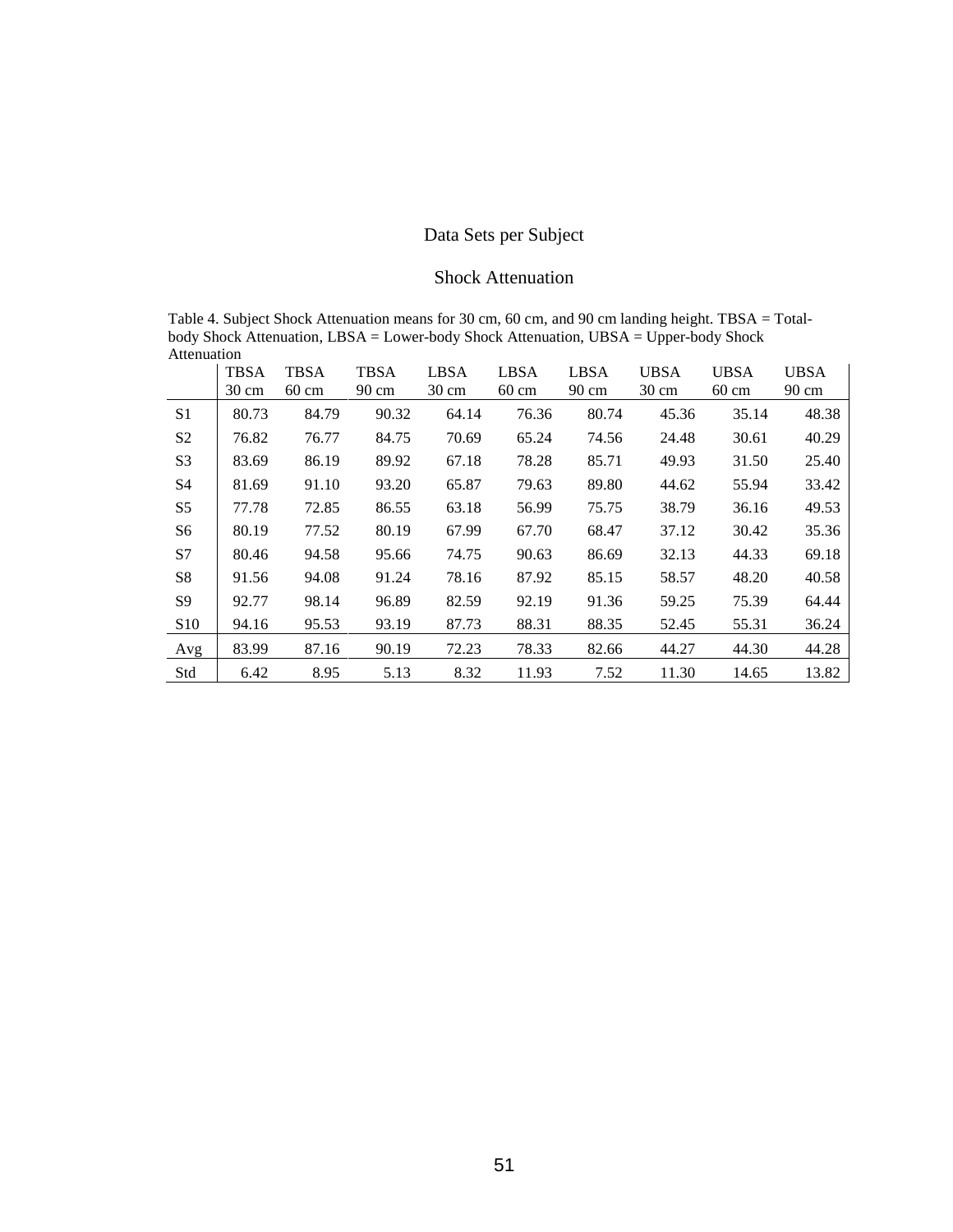## Tests of Within Subject Effects

## Peak Impact Accelerations

| <b>TESIS OF WILLIAM-SUDJECTS EFFECTS</b> |                               |                     |                |           |        |      |                    |           |                           |
|------------------------------------------|-------------------------------|---------------------|----------------|-----------|--------|------|--------------------|-----------|---------------------------|
| Measure: MEASURE 1                       |                               |                     |                |           |        |      |                    |           |                           |
| Source                                   |                               | <b>Type III Sum</b> | df             | Mean      | F      | Sig. | <b>Partial Eta</b> | Noncent.  | Observed                  |
|                                          |                               | of Squares          |                | Square    |        |      | Squared            | Parameter | <b>Power</b> <sup>a</sup> |
|                                          | <b>Sphericity Assumed</b>     | 29066.995           | $\overline{a}$ | 14533.498 | 85.905 | .000 | .905               | 171.809   | 1.000                     |
| height                                   | Greenhouse-<br>Geisser        | 29066.995           | 1.007          | 28869.733 | 85.905 | .000 | .905               | 86.491    | 1.000                     |
|                                          | Huynh-Feldt                   | 29066.995           | 1.009          | 28796.219 | 85.905 | .000 | .905               | 86.712    | 1.000                     |
|                                          | Lower-bound                   | 29066.995           | 1.000          | 29066.995 | 85.905 | .000 | .905               | 85.905    | 1.000                     |
|                                          | <b>Sphericity Assumed</b>     | 3045.276            | 18             | 169.182   |        |      |                    |           |                           |
| Error(height)                            | Greenhouse-<br><b>Geisser</b> | 3045.276            | 9.061          | 336.068   |        |      |                    |           |                           |
|                                          | Huynh-Feldt                   | 3045.276            | 9.085          | 335 212   |        |      |                    |           |                           |
|                                          | Lower-bound                   | 3045.276            | 9.000          | 338.364   |        |      |                    |           |                           |
|                                          | <b>Sphericity Assumed</b>     | 3387.349            | $\overline{2}$ | 1693.674  | 31.758 | .000 | .779               | 63.516    | 1.000                     |
| location                                 | Greenhouse-<br>Geisser        | 3387.349            | 1.910          | 1773.686  | 31.758 | .000 | .779               | 60.651    | 1.000                     |
|                                          | Huynh-Feldt                   | 3387.349            | 2.000          | 1693.674  | 31.758 | .000 | .779               | 63.516    | 1.000                     |
|                                          | Lower-bound                   | 3387.349            | 1.000          | 3387.349  | 31.758 | .000 | .779               | 31.758    | .999                      |
|                                          | <b>Sphericity Assumed</b>     | 959.947             | 18             | 53.330    |        |      |                    |           |                           |
| Error(location)                          | Greenhouse-<br>Geisser        | 959.947             | 17.188         | 55.850    |        |      |                    |           |                           |
|                                          | Huynh-Feldt                   | 959.947             | 18.000         | 53.330    |        |      |                    |           |                           |
|                                          | Lower-bound                   | 959.947             | 9.000          | 106.661   |        |      |                    |           |                           |
|                                          | <b>Sphericity Assumed</b>     | 4483.550            | 4              | 1120.887  | 22.944 | .000 | .718               | 91.777    | 1.000                     |
| height * location                        | Greenhouse-<br>Geisser        | 4483.550            | 1.797          | 2494.905  | 22.944 | .000 | .718               | 41.233    | 1.000                     |
|                                          | Huynh-Feldt                   | 4483.550            | 2.217          | 2022.103  | 22.944 | .000 | .718               | 50.874    | 1.000                     |
|                                          | Lower-bound                   | 4483.550            | 1.000          | 4483.550  | 22.944 | .001 | .718               | 22.944    | .989                      |
|                                          | <b>Sphericity Assumed</b>     | 1758.687            | 36             | 48.852    |        |      |                    |           |                           |
| Error(height*locatio                     | Greenhouse-<br>Geisser        | 1758.687            | 16.174         | 108.737   |        |      |                    |           |                           |
| $\vert n \rangle$                        | Huynh-Feldt                   | 1758.687            | 19.955         | 88.131    |        |      |                    |           |                           |
|                                          | Lower-bound                   | 1758.687            | 9.000          | 195.410   |        |      |                    |           |                           |

## Table 5. Tests of Within Subjects Effects for Peak Impact Accelerations

a. Computed using  $alpha = .05$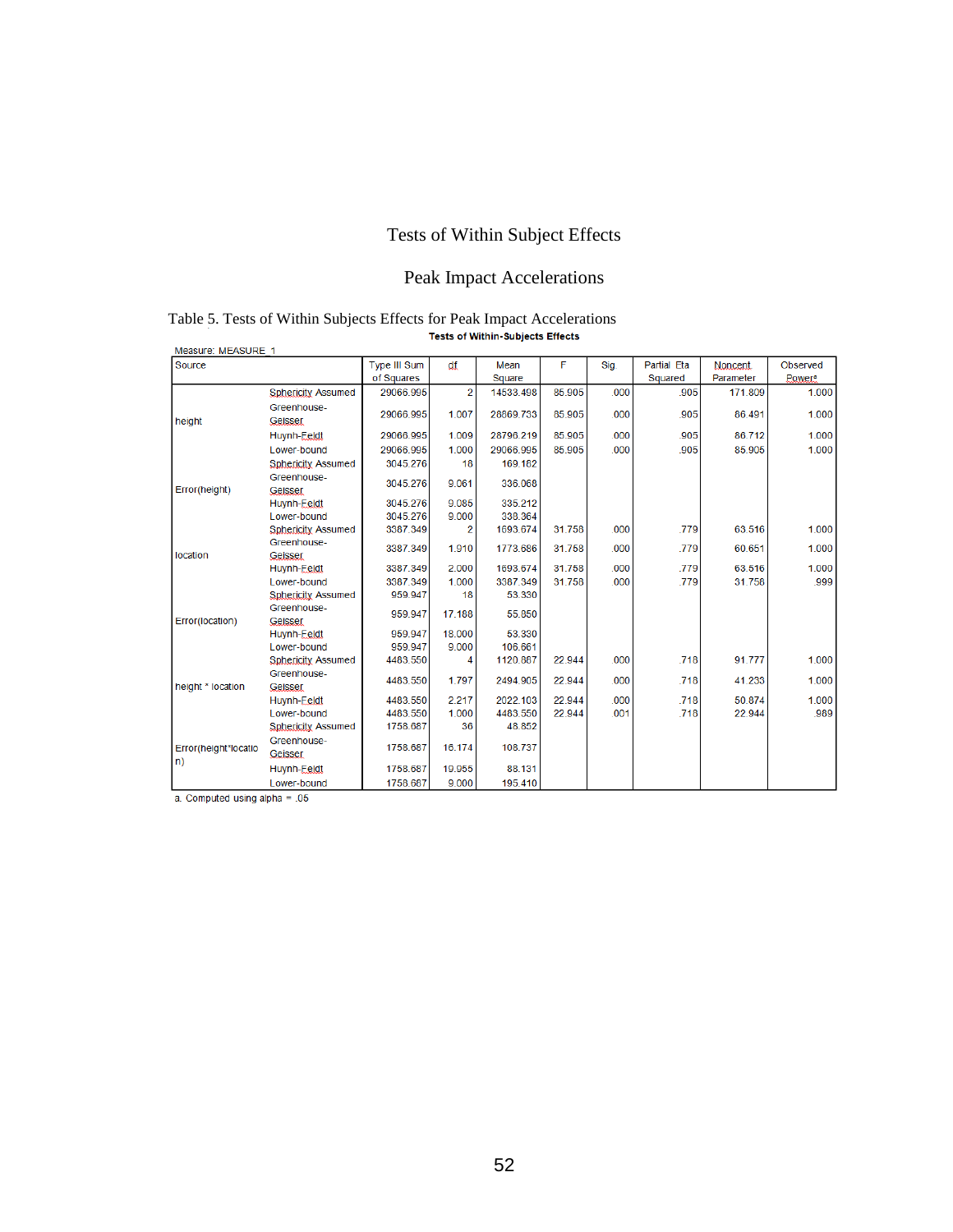## Tests of Within Subject Effects

#### Shock Attenuation

#### Table 6. Tests of Within Subject Effects for Shock Attenuation

**Tests of Within-Subjects Effects** 

| Measure: MEASURE 1   |                               |                     |                | <u>rests or within-auplects Ellects</u> |         |      |                    |           |                    |
|----------------------|-------------------------------|---------------------|----------------|-----------------------------------------|---------|------|--------------------|-----------|--------------------|
| Source               |                               | <b>Type III Sum</b> | df             | Mean                                    | F       | Sig. | <b>Partial Eta</b> | Noncent.  | Observed           |
|                      |                               | of Squares          |                | Square                                  |         |      | Squared            | Parameter | Power <sup>®</sup> |
|                      | <b>Sphericity Assumed</b>     | 30410.673           | $\overline{2}$ | 15205.336                               | 375.833 | .000 | .977               | 751.665   | 1.000              |
| height               | Greenhouse-<br><b>Geisser</b> | 30410.673           | 1.235          | 24630.357                               | 375.833 | .000 | .977               | 464.034   | 1.000              |
|                      | Huynh-Feldt                   | 30410.673           | 1.332          | 22823.282                               | 375.833 | .000 | .977               | 500.775   | 1.000              |
|                      | Lower-bound                   | 30410.673           | 1.000          | 30410.673                               | 375.833 | .000 | .977               | 375.833   | 1.000              |
|                      | <b>Sphericity Assumed</b>     | 728.239             | 18             | 40.458                                  |         |      |                    |           |                    |
| Error(height)        | Greenhouse-<br><b>Geisser</b> | 728.239             | 11.112         | 65.535                                  |         |      |                    |           |                    |
|                      | Huynh-Feldt                   | 728.239             | 11.992         | 60.727                                  |         |      |                    |           |                    |
|                      | Lower-bound                   | 728.239             | 9.000          | 80.915                                  |         |      |                    |           |                    |
|                      | <b>Sphericity Assumed</b>     | 464.010             | 2              | 232.005                                 | 2.877   | .082 | .242               | 5.754     | .492               |
| location             | Greenhouse-<br><b>Geisser</b> | 464.010             | 1.885          | 246.218                                 | 2.877   | .086 | .242               | 5.421     | .475               |
|                      | Huynh-Feldt                   | 464.010             | 2.000          | 232.005                                 | 2.877   | .082 | .242               | 5.754     | .492               |
|                      | Lower-bound                   | 464.010             | 1.000          | 464.010                                 | 2.877   | .124 | .242               | 2.877     | .329               |
|                      | <b>Sphericity Assumed</b>     | 1451.651            | 18             | 80.647                                  |         |      |                    |           |                    |
| Error(location)      | Greenhouse-<br><b>Geisser</b> | 1451.651            | 16.961         | 85.588                                  |         |      |                    |           |                    |
|                      | Huynh-Feldt                   | 1451.651            | 18.000         | 80.647                                  |         |      |                    |           |                    |
|                      | Lower-bound                   | 1451.651            | 9.000          | 161.295                                 |         |      |                    |           |                    |
|                      | <b>Sphericity Assumed</b>     | 277.747             | 4              | 69.437                                  | 1.677   | .177 | .157               | 6.709     | .463               |
| height * location    | Greenhouse-<br>Geisser        | 277.747             | 1.674          | 165.932                                 | 1.677   | .221 | .157               | 2.807     | .277               |
|                      | Huynh-Feldt                   | 277.747             | 2.012          | 138.060                                 | 1.677   | .215 | .157               | 3.374     | .307               |
|                      | Lower-bound                   | 277.747             | 1.000          | 277.747                                 | 1.677   | .228 | .157               | 1.677     | .213               |
| Error(height*locatio | <b>Sphericity Assumed</b>     | 1490.479            | 36             | 41.402                                  |         |      |                    |           |                    |
|                      | Greenhouse-<br>Geisser        | 1490.479            | 15.065         | 98.938                                  |         |      |                    |           |                    |
| $\vert n \rangle$    | Huynh-Feldt                   | 1490.479            | 18.106         | 82.319                                  |         |      |                    |           |                    |
|                      | Lower-bound                   | 1490.479            | 9.000          | 165,609                                 |         |      |                    |           |                    |

a. Computed using  $alpha = .05$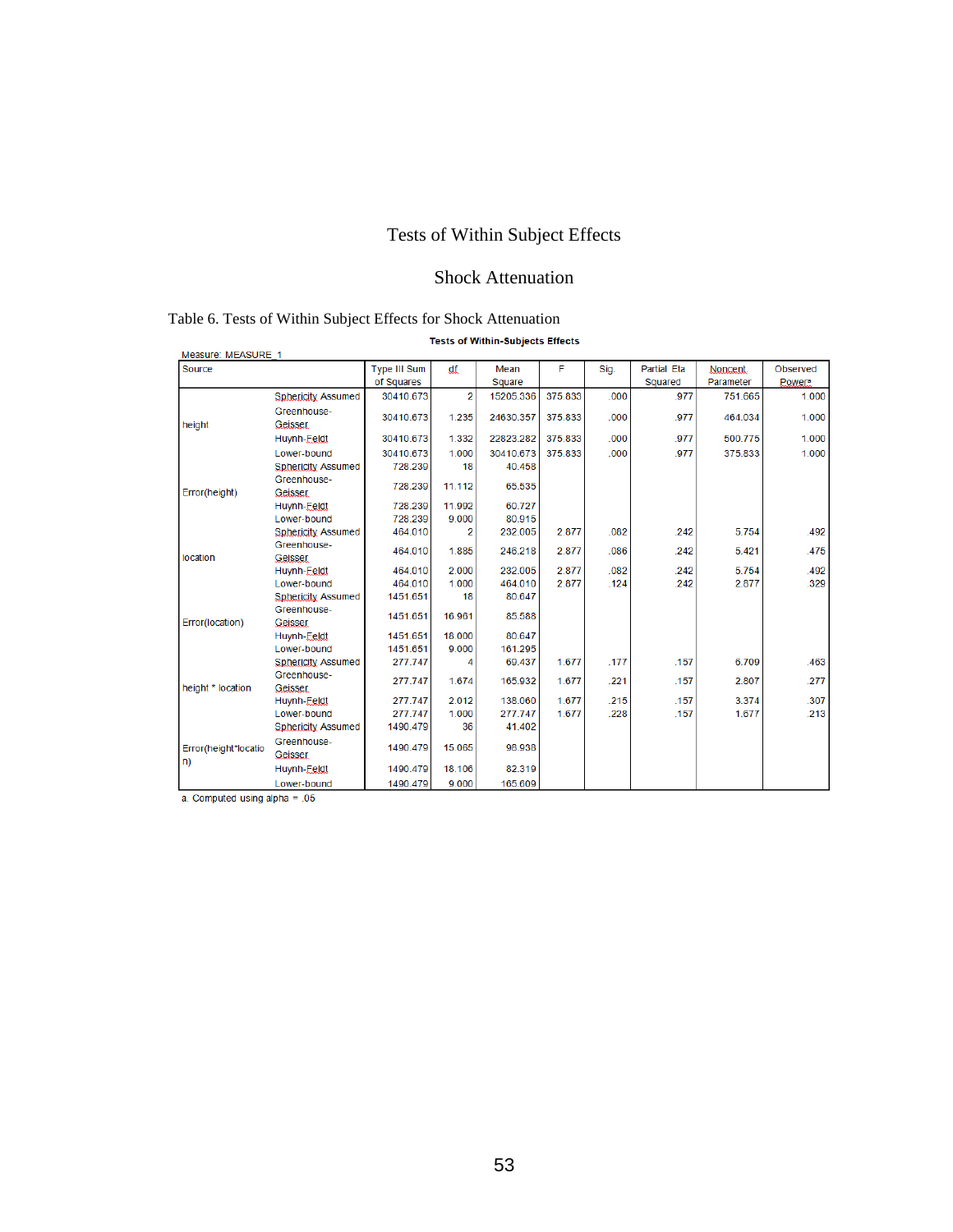#### REFERENCES

- Bahr, R., & Krosshaug, T. (2005). Understanding injury mechanisms: A key component of preventing injuries in sport. *British Journal of Sports Medicine, 39*(6), 324-329.
- Brizuela, G., Llana, S., Ferrandis, R., & García-Belenguer, A. C. (1997). The influence of basketball shoes with increased ankle support on shock attenuation and performance in running and jumping. *Journal of Sports Sciences, 15*(5), 505-515.
- Cavanagh, P. R., & Lafortune, M. A. (1980). Ground reaction forces in distance running. *Journal of Biomechanics, 13*(5), 397-406. Retrieved from SCOPUS database.
- Chu, J. J., & Caldwell, G. E. (2004). Stiffness and damping response associated with shock attenuation in downhill running. *Journal of Applied Biomechanics, 20*(3), 291- 308.
- Coventry, E., O'Connor, K. M., Hart, B. A., Earl, J. E., & Ebersole, K. T. (2006). The effect of lower extremity fatigue on shock attenuation during single-leg landing. *Clinical Biomechanics, 21*(10), 1090-1097.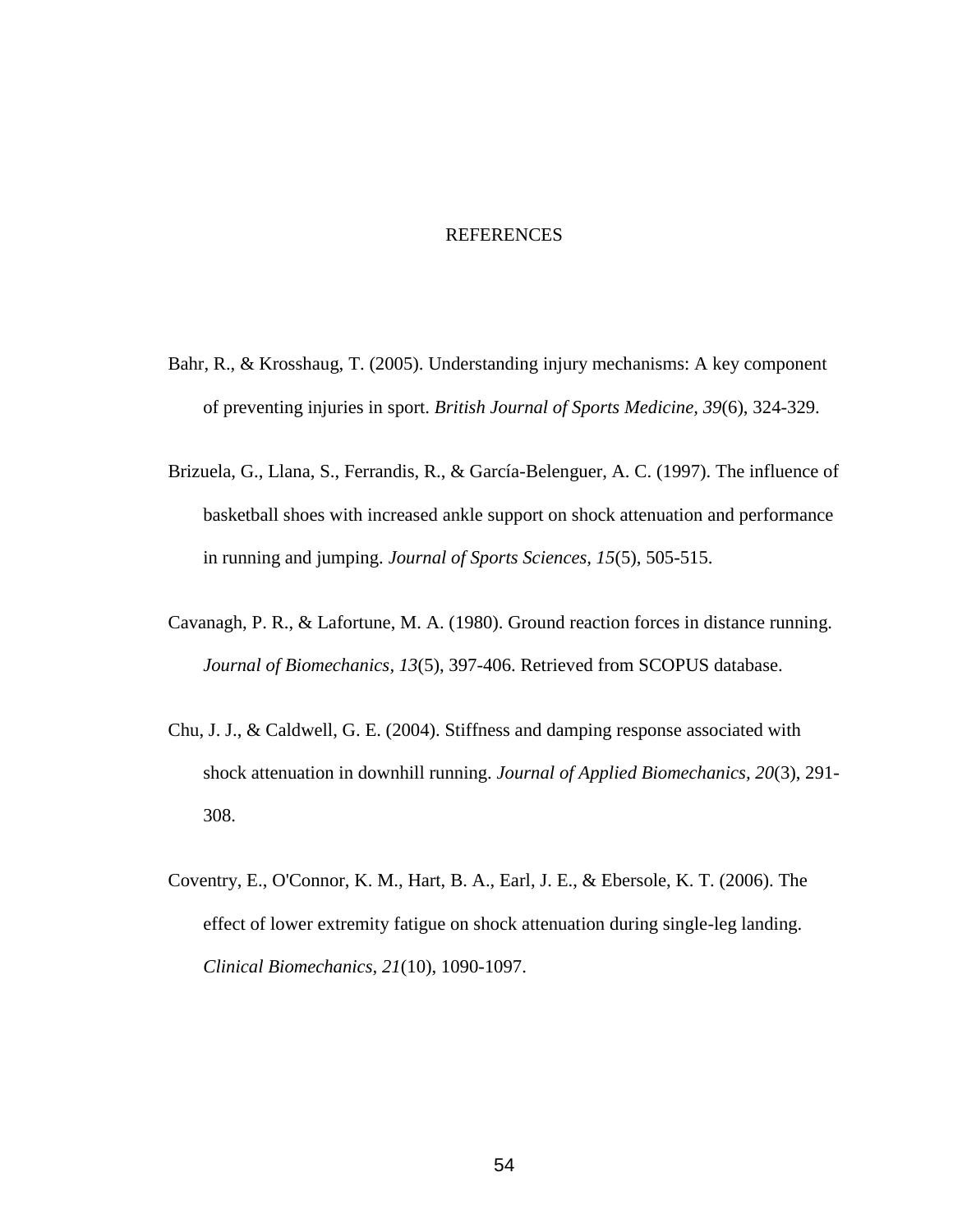- Decker, M. J., Torry, M. R., Wyland, D. J., Sterett, W. I., & Steadman, J. R. (2003). Gender differences in lower extremity kinematics, kinetics and energy absorption during landing. *Clinical Biomechanics, 18*(7), 662-669.
- Derrick, T. R. (2004). The effects of knee contact angle on impact forces and accelerations. *Medicine and Science in Sports and Exercise, 36*(5), 832-837.
- DeVita, P., & Skelly, W. A. (1992). Effect of landing stiffness on joint kinetics and energetics in the lower extremity. *Medicine and Science in Sports and Exercise, 24*(1), 108-115.
- Dufek, J. S., Mercer, J. A., Teramoto, K., Mangus, B. C., & Freedman, J. A. (2008). Impact attenuation and variability during running in females: A lifespan investigation. *Journal of Sport Rehabilitation, 17*(3), 230-242.
- Dufek, J. S., & Bates, B. T. (1990). The evaluation and prediction of impact forces during landings. *Medicine and Science in Sports and Exercise, 22*(3), 370-377.
- Flynn, J. M., Holmes, J. D., & Andrews, D. M. (2004). The effect of localized leg muscle fatigue on tibial impact acceleration. *Clinical Biomechanics, 19*(7), 726-732.
- Gross, T. S., & Nelson, R. C. (1988). The shock attenuation role of the ankle during landing from a vertical jump. *Medicine and Science in Sports and Exercise, 20*(5), 506-514.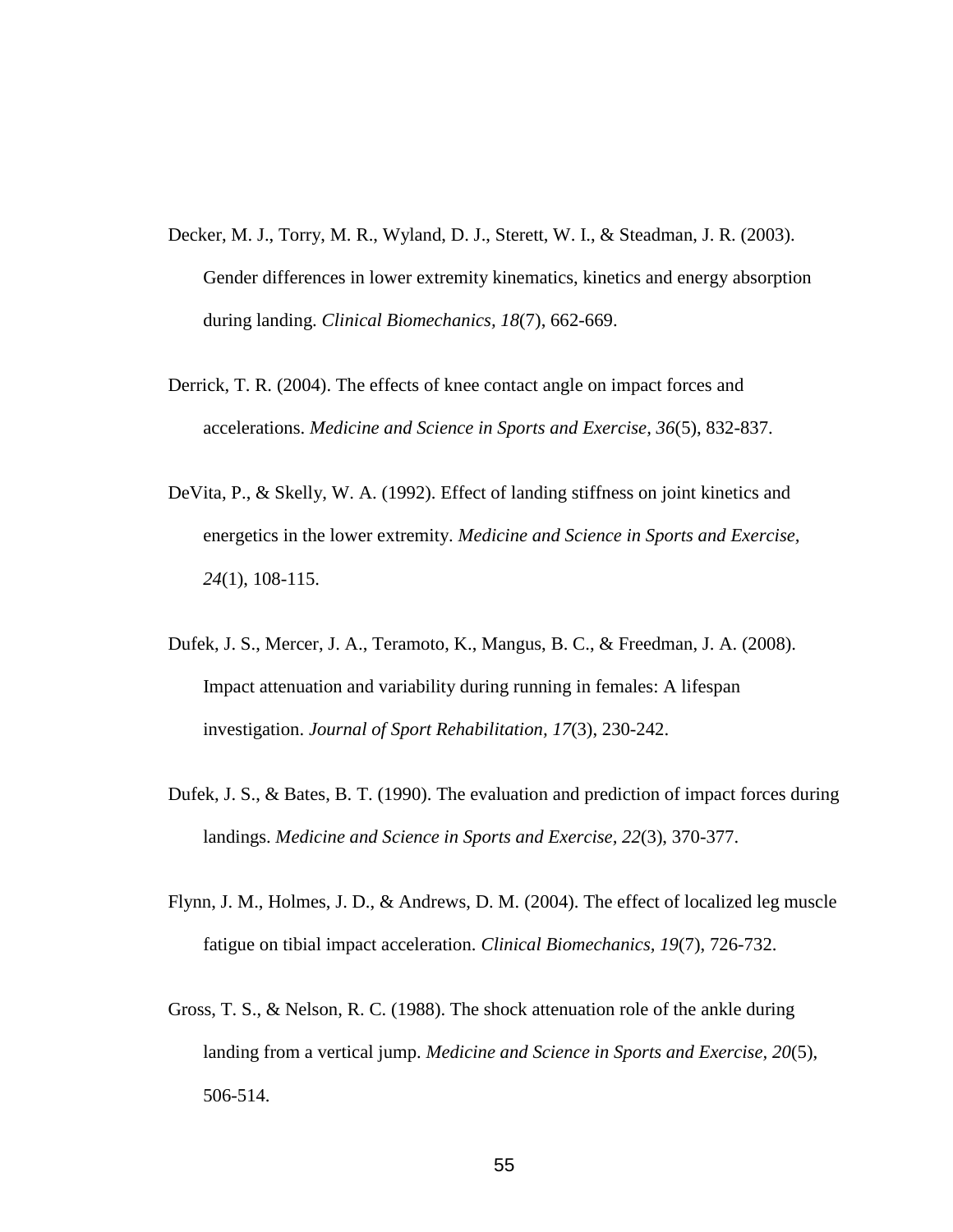- Hass, C. J., Schick, E. A., Tillman, M. D., Chow, J. W., Brunt, D., & Cauraugh, J. H. (2005). Knee biomechanics during landings: Comparison of pre- and postpubescent females. *Medicine and Science in Sports and Exercise, 37*(1), 100-107.
- Herman, D. C., Weinhold, P. S., Guskiewicz, K. M., Garrett, W. E., Yu, B., & Padua, D. A. (2008). The effects of strength training on the lower extremity biomechanics of female recreational athletes during a stop-jump task. *American Journal of Sports Medicine, 36*(4), 733-740. Retrieved from SCOPUS database.
- McNitt-Gray, J. L. (1989). Influence of impact speed on joint kinematics and impulse characteristics of drop landings. *Journal of Biomechanics, 22*(10), 1054.
- Mercer, J. A., Devita, P., Derrick, T. R., & Bates, B. T. (2003). Individual effects of stride length and frequency on shock attenuation during running. *Medicine and Science in Sports and Exercise, 35*(2), 307-313.
- Mercer, J. A., Vance, J., Hreljac, A., & Hamill, J. (2002). Relationship between shock attenuation and stride length during running at different velocities. *European Journal of Applied Physiology, 87*(4-5), 403-408.
- Ryder, S. H., Johnson, R. J., Beynnon, B. D., & Ettlinger, C. F. (1997). Prevention of ACL injuries. *Journal of Sport Rehabilitation, 6*(2), 80-96.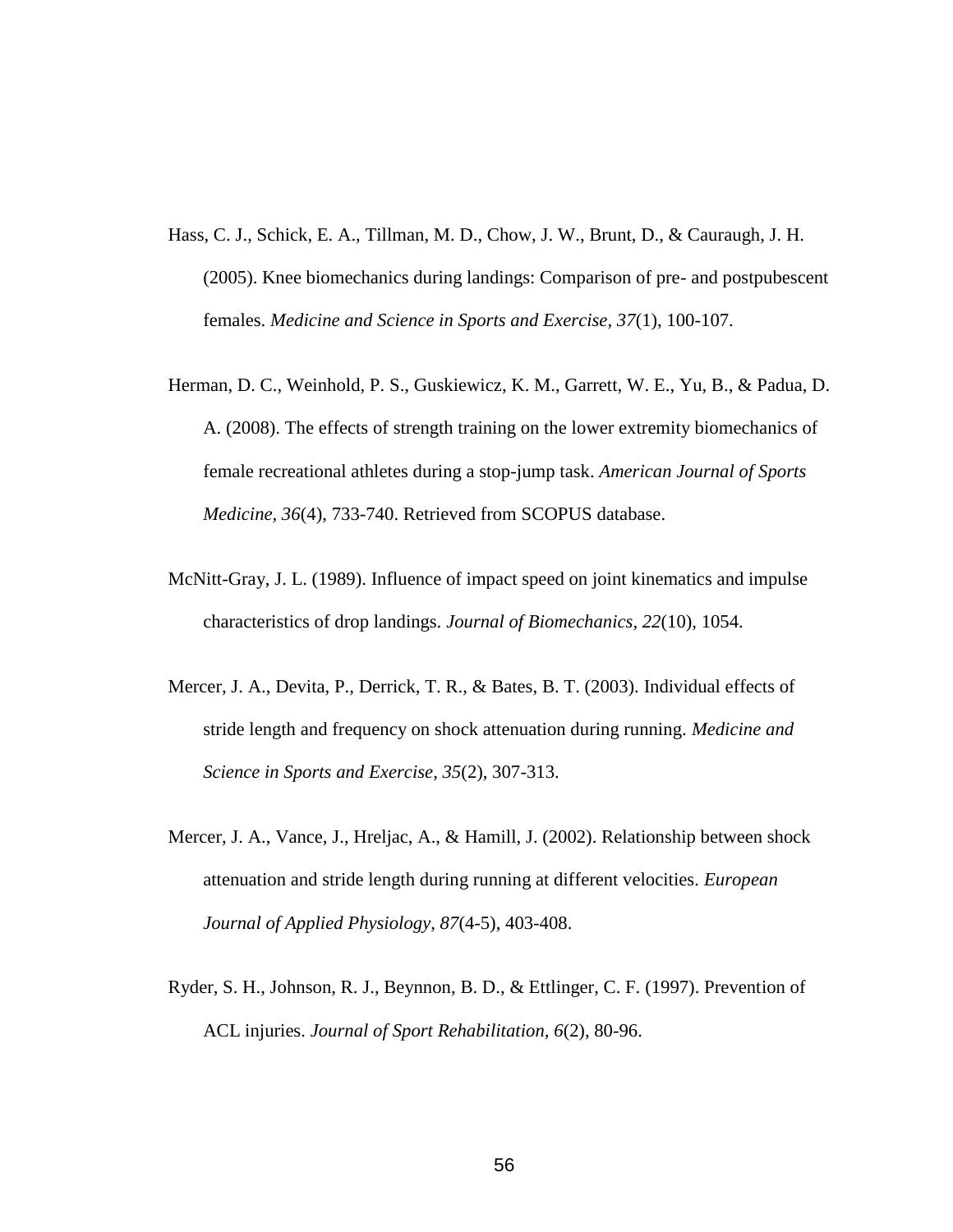- Self, B. P., & Paine, D. (2001). Ankle biomechanics during four landing techniques. *Medicine and Science in Sports and Exercise, 33*(8), 1338-1344. Retrieved from SCOPUS database.
- Tillman, M. D., Hass, C. J., Brunt, D., & Bennett, G. R. (2004). Jumping and landing techniques in elite women's volleyball. *Journal of Sports Science and Medicine, 3*(1), 30-36.
- Winslow, D. S., & Shorten, M. R. (1989). Spectral analysis of impact shock during running. *Journal of Biomechanics, 22*(10), 1099.
- Zhang, S., Derrick, T. R., Evans, W., & Yu, Y. J. (2008). Shock and impact reduction in moderate and strenuous landing activities. *Sports Biomechanics, 7*(2), 296-309.